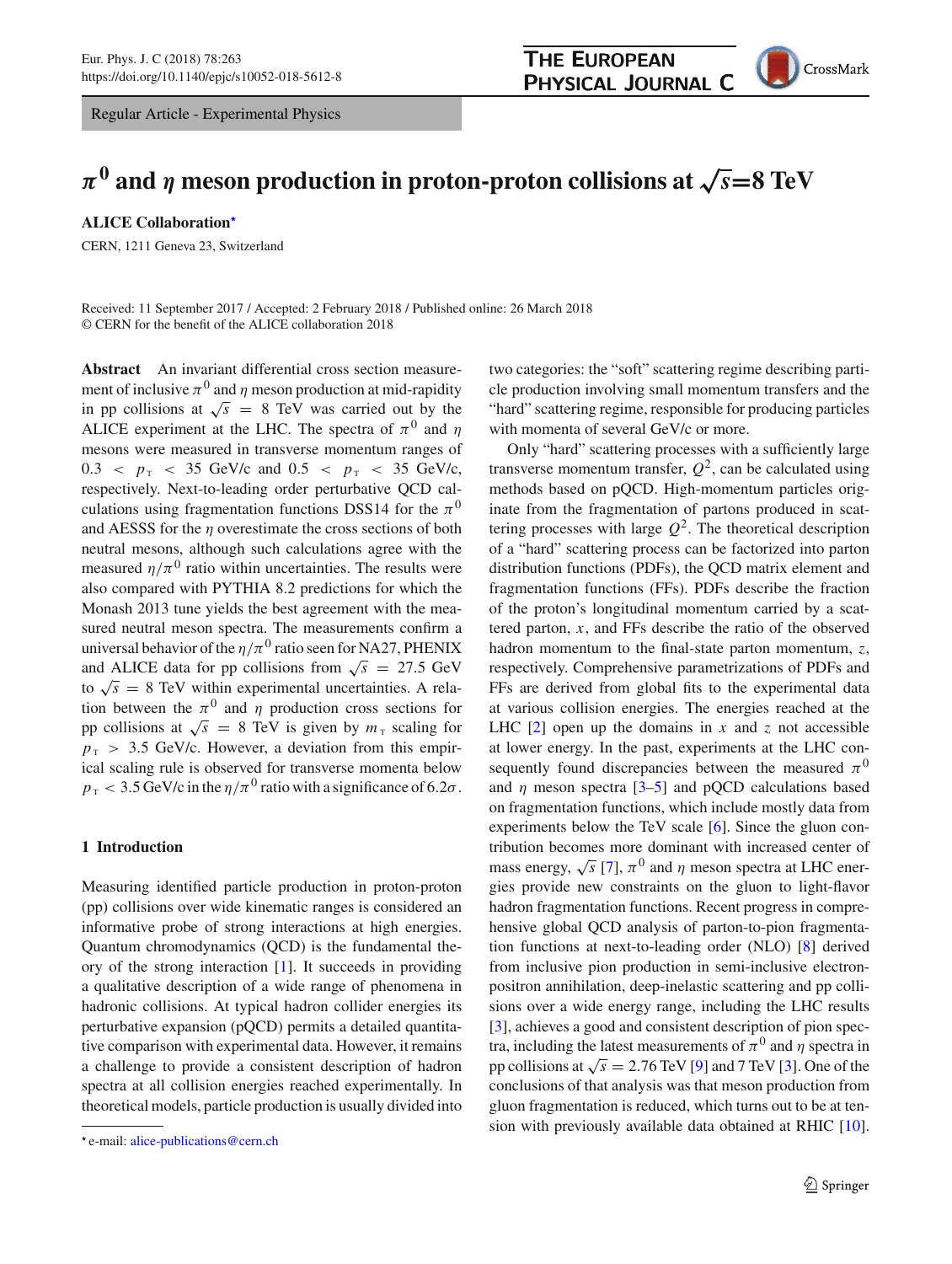In the quark model, the  $\pi^0$  consists of light-flavor quarkantiquark pairs,  $u\bar{u}$  and  $d\bar{d}$ , whereas the  $\eta$  additionally contains hidden strangeness, *ss*¯. Measurements of both neutral mesons are thus of particular interest due to their different quark content as they help to constrain the PDFs and FFs [\[11](#page-18-9)] of the *s* quark.

The majority of particles at low transverse momenta,  $p<sub>T</sub>$ , are produced in "soft" processes involving a small  $Q^2$ . In this regime, the pQCD calculations are not applicable for description of the production mechanisms and phenomenological models are based on previous measurements of neutral meson production cross sections or other light mesons by other experiments at lower collision energies. Particle production measurements at transverse momenta down to a few hundred MeV/c, as reported here, are particularly important to further constrain such models.

The importance of precise identified particle production measurements is underlined by various empirical rules observed in relative particle yields which allow estimates of the hadronic background of rare probes such as direct photons, dileptons and heavy-quark production. Almost all lower-energy experiments from ISR to RHIC report the observation of such an empirical rule, so-called  $m<sub>T</sub>$  scaling, in particle production over wide  $p<sub>T</sub>$  ranges [\[12](#page-18-10),[13\]](#page-18-11). The practical use of  $m<sub>T</sub>$  scaling is the ability to derive the  $p<sub>T</sub>$ dependent differential yields of most of particles from the well measured light-flavor mesons, like pions and kaons, by assuming that the meson spectra can be described as a function of transverse mass  $m_{\tau}$ :  $Ed^3\sigma/dp^3 = C^h f(m_{\tau}),$ where the function  $f(m_T)$  is universal for all hadron species, so that their spectra share the same shape up to a normalization factor  $C^h$  [\[14\]](#page-18-12). In the context of rare probes, this empirical relation is hence widely used to estimate the various background sources, for which no measurements are available. However, phenomenological analyses of new data delivered by the LHC experiments show that  $m<sub>T</sub>$  scaling is violated at higher  $p<sub>T</sub>$  compared to lower collision energies [\[14](#page-18-12)[,15](#page-18-13)]. Therefore, precise measurements of identified hadron spectra over wide transverse momentum ranges at different LHC energies are of particular importance for the quantitative description of particle production at the LHC.

In this paper, the differential invariant production cross sections,  $Ed^3\sigma/dp^3$ , of  $\pi^0$  and  $\eta$  mesons and the particle production ratio  $\eta/\pi^0$  are presented, measured over wide  $p_{\text{T}}$ ranges at mid-rapidity in pp collisions at  $\sqrt{s}$  = 8 TeV by ALICE. The new experimental results are compared with pQCD calculations using MSTW08 (PDF) [\[16](#page-18-14)] with DSS14 (FF) [\[8\]](#page-18-6) for the  $\pi^0$  and accordingly CTEQ6M5 (PDF) [\[17\]](#page-18-15) with AESSS (FF) [\[11](#page-18-9)] for the  $\eta$ , as well as the PYTHIA8.210 Monte Carlo (MC) event generator [\[18](#page-18-16)] with the tunes Tune 4C [\[19](#page-18-17)] and Monash 2013 [\[20](#page-18-18)].

This paper is organized as follows: In Sect. [2,](#page-1-0) the ALICE experiment is briefly described with the focus on the detectors used in this analysis, namely the calorimeters and the central tracking systems. Section [3](#page-2-0) describes the datasets, the event selection and also introduces the calorimeter triggers used in this analysis. In Sect. [4,](#page-3-0) the reconstruction principles for neutral mesons are introduced. Furthermore, the determination of correction factors, which are used to calculate the differential invariant cross sections from the measured raw yields, is described. Section [5](#page-10-0) discusses the various contributions to the statistical and systematic uncertainties of the measurements. In Sect. [6,](#page-12-0) the  $p<sub>T</sub>$  differential invariant cross sections for  $\pi<sup>0</sup>$ and  $\eta$  meson production in pp collisions at  $\sqrt{s}$  = 8 TeV are presented and compared with pQCD calculations. Subsequently, the measured ratio of  $\eta/\pi^0$  is presented and compared to the same theoretical models. Section [7](#page-17-0) concludes the paper with a summary of the obtained results.

#### <span id="page-1-0"></span>**2 Detector description**

Neutral mesons,  $\pi^0$  and  $\eta$ , decay into photons, which are reconstructed via two fundamentally different detection methods. The first method exploits the measurement of photons using electromagnetic calorimeters. Two such calorimeters are available in ALICE  $[21, 22]$  $[21, 22]$ : the electromagnetic calorimeter (EMCal) [\[23](#page-18-21)] and the photon spectrometer (PHOS) [\[24\]](#page-18-22). The second method of photon detection makes use of photons converted into  $e^+e^-$  pairs within the inner detector material located between the interaction point and a radius which corresponds to the midpoint between the inner and outer field cage of the time projection chamber (TPC) [\[25](#page-18-23)]. These electron–positron pairs, originating at secondary vertices  $(V^0)$ , are reconstructed by the main tracking systems in ALICE centered at mid-rapidity and consisting of the inner tracking system (ITS) [\[26](#page-18-24)] and the TPC [\[25](#page-18-23)]. The aforementioned detectors are described below, noting the detector configurations during pp data taking at  $\sqrt{s} = 8$  TeV in 2012.

The EMCal detector [\[23\]](#page-18-21) is a sampling electromagnetic calorimeter. Its active elements, called cells, are composed of 77 alternating layers of lead and plastic scintillator providing a radiation length of 20.1  $X_0$ . The scintillation light in each layer is collected by wavelength shifting fibers perpendicular to the face of each cell. The fibers are connected to 5  $\times$ 5 mm2 active area Avalanche photo diodes (APDs) to detect the generated scintillation light. Each cell has a size of  $\Delta \eta \times$  $\Delta \phi = 0.0143 \times 0.0143 \approx 6.0 \times 6.0 \text{ cm}^2$ , corresponding to approximately twice the Molière radius. Groups of  $2 \times 2$  cells are combined into modules, which are further combined into arrays of  $12 \times 24$  modules called supermodules. In total, there are ten active, full EMCal supermodules, covering  $\Delta \phi$  = 100 $\degree$  in azimuth and  $|\eta| < 0.7$  in pseudorapidity with a total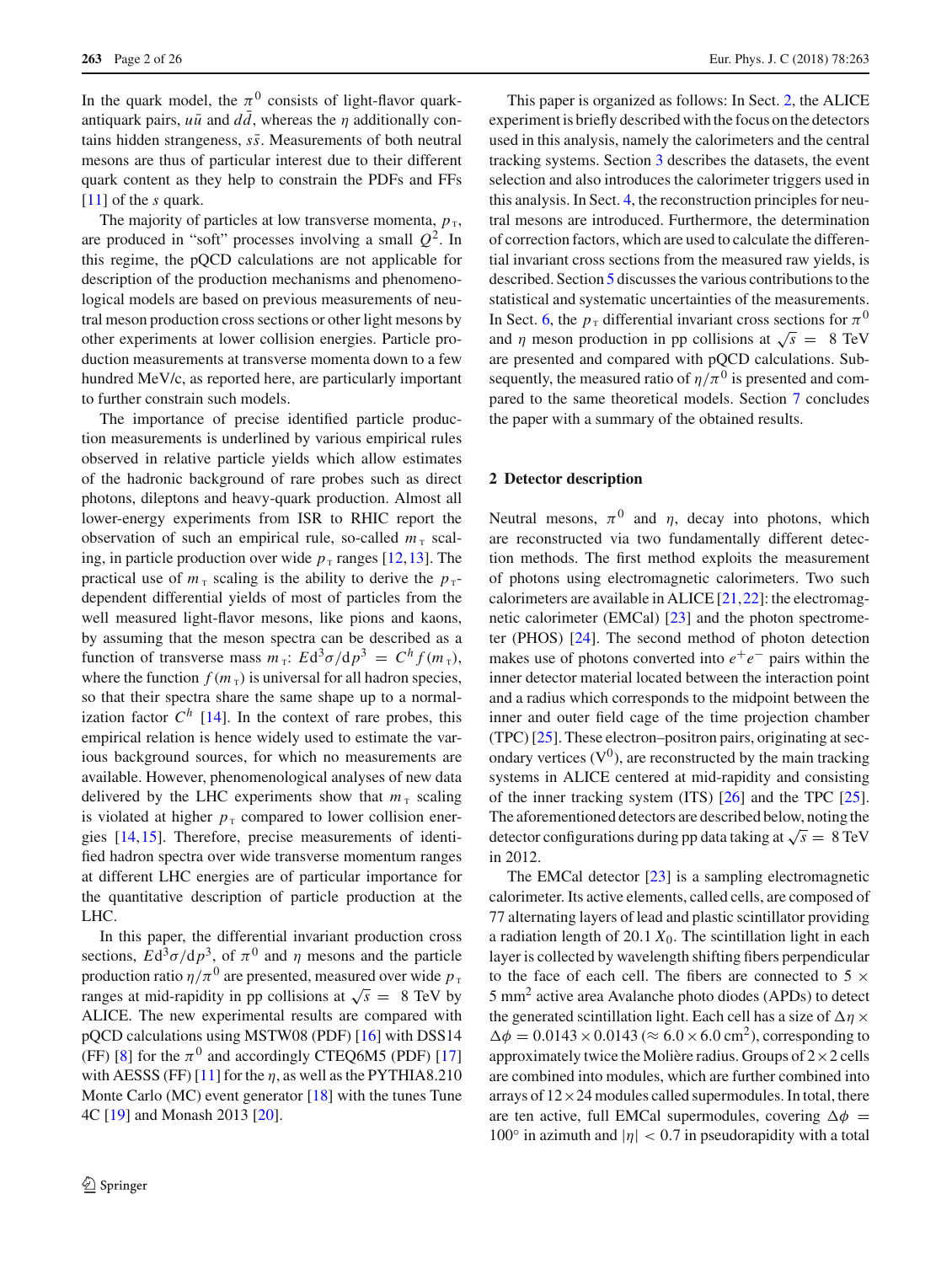number of 11,520 cells. The EMCal is located at a radial distance of 4.28 m at the closest point from the nominal collision vertex. The intrinsic energy resolution of the EMCal is parametrized as  $\sigma_E/E = 4.8\% / E \oplus 11.3\% / \sqrt{E} \oplus 1.7\%$ with *E* in units of GeV [\[27\]](#page-18-25). The relative energy calibration of the detector is performed by measuring, in each cell, the reconstructed  $\pi^0$  mass in the invariant mass distribution of photon pairs built with one photon in the given cell. The achieved calibration level is estimated to be 3% and adds up quadratically to the constant term of the energy resolution.

The PHOS [\[21](#page-18-19),[24](#page-18-22)] is a homogeneous electromagnetic calorimeter composed of lead tungstate, PbWO4. The size of its elementary active units, also called cells, is  $\Delta \eta \times \Delta \phi =$  $0.004 \times 0.004 \approx 2.2 \times 2.2 \text{ cm}^2$ ). Thus, the lateral dimensions of the cells are slightly larger than the  $PbWO<sub>4</sub>$  Molière radius of 2 cm. APDs with an active area of  $5 \times 5$  mm<sup>2</sup> detect the scintillation light generated within the detector cells. The spectrometer covers  $\Delta \phi = 60^{\circ}$  in azimuth and  $|\eta| < 0.12$  in pseudorapidity and is located at a distance of 4.6 m from the interaction point. It is operated at a temperature of  $-25 \degree C$ , at which the light yield of  $PbWO<sub>4</sub>$  increases by about a factor of three compared to room temperature. The energy resolution of the PHOS is  $\sigma_E/E = 1.8\% / E \oplus 3.3\% / \sqrt{E} \oplus 1.1\%$ , with *E* in units of GeV. The fine granularity of the detector enables the measurement of  $\pi^0$  candidates up to  $p_\text{T} \approx$ 50 GeV/c.

The ITS [\[26\]](#page-18-24) consists of three sub-detectors each with two layers to measure the trajectories of charged particles and to reconstruct primary vertices. The two innermost layers are the silicon pixel detectors (SPD) positioned at radial distances of 3.9 and 7.6 cm. The middle two layers are silicon drift detectors (SDD) located at 15.0 and 23.9 cm relative to the beam line. The outer two layers are silicon strip detectors (SSD) located at radial distances of 38 and 43 cm. The two layers of SPD cover pseudorapidity ranges of  $|\eta| < 2$  and  $|\eta|$  < 1.4, respectively. The SDD and SSD cover  $|\eta|$  < 0.9 and  $|\eta|$  < 1.0, accordingly.

The TPC  $[25]$  is a large  $(90 \text{ m}^3)$  cylindrical drift detector filled with a gas mixture of  $Ne\text{-}CO<sub>2</sub>$  (90–10%). It covers a pseudorapidity range of  $|\eta| < 0.9$  over full azimuth, providing up to 159 reconstructed space points per track. A magnetic field of  $B = 0.5$  T is generated by a large solenoidal magnet surrounding the central barrel detectors. Charged tracks originating from the primary vertex can be reconstructed down to  $p<sub>T</sub> \approx 100$  MeV/c and charged secondaries down to  $p<sub>T</sub> \approx 50$  MeV/c [\[22](#page-18-20)]. The TPC provides particle identification via the measurement of energy loss,  $dE/dx$ , with a resolution of  $\approx$  5% [\[25](#page-18-23)]. Beyond the outer radius of the TPC, the transition radiation detector (TRD) and the time-of-flight detector (TOF) provide additional particle identification information, as well as allowing for improved momentum resolution and added triggering capability. The detectors represent most of the material between the TPC and the EMCal and hence dominate the material budget in front of the EMCal. These detectors are missing in front of PHOS in order to provide a minimal radiation length to profit from the high resolution of the spectrometer.

The V0 detector is made up of two scintillator arrays (V0A and V0C) [\[28](#page-18-26)] covering 2.8 <  $\eta$  < 5.1 and -3.7 <  $\eta$  < −1.7. It is used to provide a minimum bias (MB) trigger [\[29](#page-18-27)] and reduce background events [\[22\]](#page-18-20). It is also involved in the definition of calorimeter triggers [\[30](#page-18-28),[31\]](#page-19-0) and is used for luminosity determination as described in the next section.

In addition, the T0 detector [\[32\]](#page-19-1) was used for luminosity determination. It consists of two arrays of Cherenkov counters, T0A and T0C, which respectively cover 4.61  $\lt \eta \lt \theta$ 4.92 and  $-3.28 < \eta < -2.97$ . The T0 furthermore provides a precise timing signal to other detectors with a resolution of better than 50 ps, used as starting signal for the TOF detector for example.

#### <span id="page-2-0"></span>**3 Datasets and event selection**

During the data taking period of pp collisions at  $\sqrt{s} = 8$  TeV in 2012, the LHC operated at high beam intensities of approximately  $2 \times 10^{14}$  protons per beam. Collisions at the ALICE interaction point were realized using a so-called "mainsatellite" bunch scheme, which involved proton collisions between the high intensity main bunches and low intensity satellite bunches. The interaction probability per bunchsatellite crossing was about 0.01, corresponding to an average instantaneous luminosity of about  $5 \times 10^{30}$  cm<sup>-2</sup> s<sup>-1</sup>. Background events caused by beam-gas interactions or detector noise are rejected in the analysis using the V0A and V0C timing information [\[22](#page-18-20)]. Pileup events, with more than one pp collision per bunch crossing, are rejected based on SPD pileup identification algorithms looking for multiple primary vertices in a single event [\[22](#page-18-20)]. Additionally, the SPD is used to reject background events by comparing the number of SPD clusters to the multiplicity of SPD track candidates found in the respective collision. Only events with a *z*-vertex position of  $|z|$  < 10 cm in the global ALICE coordinate system are accepted for the analysis.

Two different types of triggers were used during data taking to select the events to be recorded: the minimum bias (MB) trigger and the calorimeter triggers, which are provided by the EMCal and the PHOS, to enhance statistics at high  $p<sub>T</sub>$  by selectively recording events with high energy deposits in the calorimeters. The MB trigger is a hardware Level-0 (L0) trigger [\[29](#page-18-27)]. It requires at least one hit in each V0A and V0C [\[28\]](#page-18-26). Both calorimeters also provide L0 triggers: EMC-L0 [\[30\]](#page-18-28) and PHOS-L0 [\[31](#page-19-0)]. These L0 calorimeter triggers are required to be in coincidence with the MB trigger and select events with a deposited energy exceeding a nominal threshold in  $4 \times 4$  adjacent cells, which is set to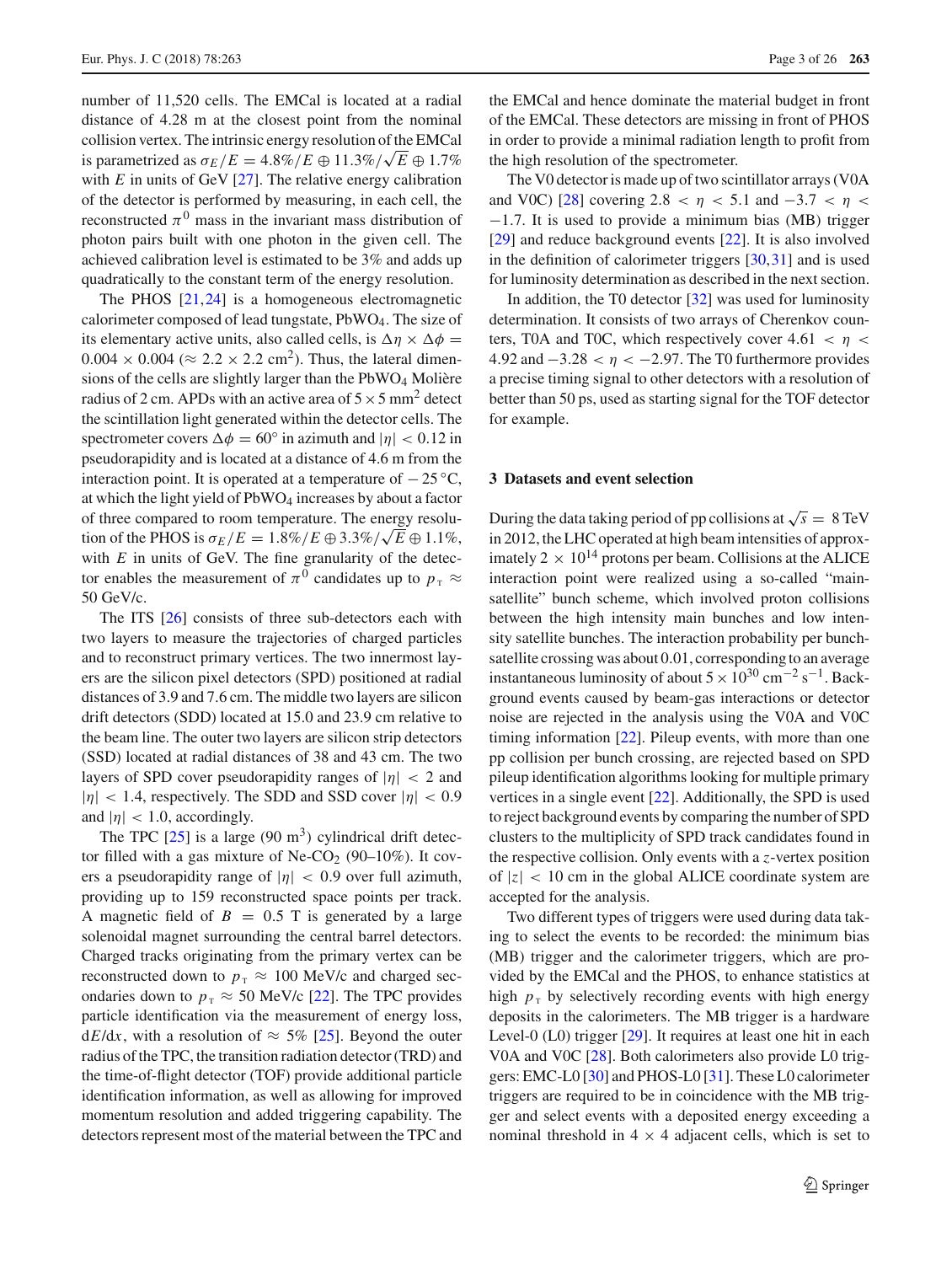$\overline{E}_{EMC\text{-}L0} \approx 2 \text{ GeV}$  and  $\overline{E}_{PHOS\text{-}L0} \approx 4 \text{ GeV}$ , respectively. A software Level-1 (L1) trigger is also deployed for the EMCal which inspects events preselected by the EMC-L0 trigger [\[33](#page-19-2)]. The trigger algorithm is similar to the EMC-L0, but combines information from different trigger region units to enhance the trigger efficiency and overcome hardware boundary effects [\[33](#page-19-2)]. Additionally, a larger trigger threshold of  $\overline{E}_{\text{EMC-L1}} \approx 8.4 \text{ GeV}$  is set to further obtain statistics at higher transverse momenta.

In order to correctly normalize each trigger, the trigger rejection factors  $(RF)$  are determined by constructing the ratio of cluster energy spectra from MB and calorimeter triggered events as a function of the cluster energy, *E*, which are shown in Fig. [1.](#page-3-1) The ratios are expected to follow a constant for high cluster energies, the so-called plateau region, assuming the triggers only enhance the rate of clusters but do not affect their reconstruction efficiency. To reduce the statistical uncertainties, the *RF*s are always determined with respect to the next lower threshold trigger. The cluster energy ratios have a steep turn-on near the respective trigger threshold energies. Since the EMC-L0 trigger becomes fully efficient only above its triggering threshold of  $\overline{E}_{EMC-LO} \approx 2$  GeV, there is a change of slope visible in the turn-on region of the EMC-L1 trigger. The turn-on curve of the PHOS-L0 trigger also changes its slope due to a non-uniformity of the channels hardware gains. However, only the *RF* plateau regions are mainly relevant for analysis, as they are needed to correctly normalize the triggered data, which are found to be:  $RF_{\text{EMC-L0}} = 67.0 \pm 1.1, RF_{\text{PHOS-L0}} = (12.4 \pm 1.5) \times 10^3$ and *RF*<sub>EMC-L1</sub> = (14.9  $\pm$  0.3) × 10<sup>3</sup>. The last factor is obtained by multiplying the two given rejection factors of the two EMCal triggers, see Fig. [1,](#page-3-1) as the *RF* for EMC-L1 to MB trigger is of interest.

The luminosity determination is based on the cross-section of the MB trigger condition,  $\sigma_{MB_{AND}}$ , measured in a van der Meer (vdM) scan [\[34](#page-19-3),[35\]](#page-19-4). The stability of the measured cross section throughout the whole data taking period is assessed by comparing the V0-based luminosity measurement with an independent luminosity signal, issued by the T0 detector. As discussed in Ref. [\[35](#page-19-4)], this comparison results in an overall normalization uncertainty of 2.6%, which includes contributions from both the vdM-based measurement and its stability over time. The integrated luminosity of each triggered sample is calculated with the number of analyzed events, *N*events, the respective rejection factors, *RF*, and the MB cross section,  $\sigma_{MB_{AND}} = 55.80 \pm 1.45_{\text{(stat+sys)}}$  mb [\[35](#page-19-4)], given by:

$$
\mathcal{L}_{\text{int}} = \frac{N_{\text{events}}}{\sigma_{\text{MB}_{\text{AND}}}} \times RF,\tag{1}
$$

for which  $RF = 1$  holds for the MB trigger. As the good run lists for each detection method do not coincide, integrated luminosities are individually quoted for all cases in Table [1.](#page-4-0)



<span id="page-3-1"></span>**Fig. 1** Determination of *RF*s for the PHOS-L0 and EMC-L0/L1 triggers. In the plateau region, the *RF*s are obtained by fits of constants in the given cluster energy ranges, illustrated by the dotted lines. The uncertainties of the determined *RF*s are indicated by light colored uncertainty bands, which are obtained by varying the fit ranges

#### <span id="page-3-0"></span>**4 Neutral meson reconstruction**

Both  $\pi^0$  and  $\eta$  mesons are reconstructed via their two-photon decay channels with branching ratios of 98.823  $\pm$  0.034% and 39.31  $\pm$  0.20% [\[36](#page-19-5)] by means of an invariant mass analysis. The neutral mesons are reconstructed using the two electromagnetic calorimeters, EMCal and PHOS, a photon conversion method (PCM) and a hybrid method, PCM-EMCal, which combines one photon candidate from the PCM and one from the EMCal, resulting in four (three) different methods for the reconstruction of  $\pi^{0}(\eta)$  mesons. The reconstruction of  $\eta$  mesons is not accessible by PHOS due to the limited detector acceptance and, compared to the  $\pi^{0}$ , the wider opening angle of the decay photons. The hybrid PCM-EMCal method benefits from the high momentum resolution of the PCM, a high reconstruction efficiency and, crucially, the triggering capabilities of the EMCal. Moreover, an extended  $p_T$  coverage is achieved compared to the standalone EMCal measurement, as there is no limitation due to cluster merging effects, discussed later in this section.

Photons and electrons/positrons generate electromagnetic showers when they enter an electromagnetic calorimeter. They usually spread their energy over multiple adjacent calorimeter cells. In order to reconstruct the full energy of impinging particles, those adjacent cells need to be grouped into clusters, which is realized by a clusterization algorithm. In the first step, the algorithm looks for the cell that recorded the highest energy in the event, exceeding the seed energy, *E*seed. After the identification of such a seed cell, adjacent cells with recorded energies above a minimum energy, *E*min, are added to the cluster. For the EMCal, the clusterization algorithm adds cells to the cluster as long as their recorded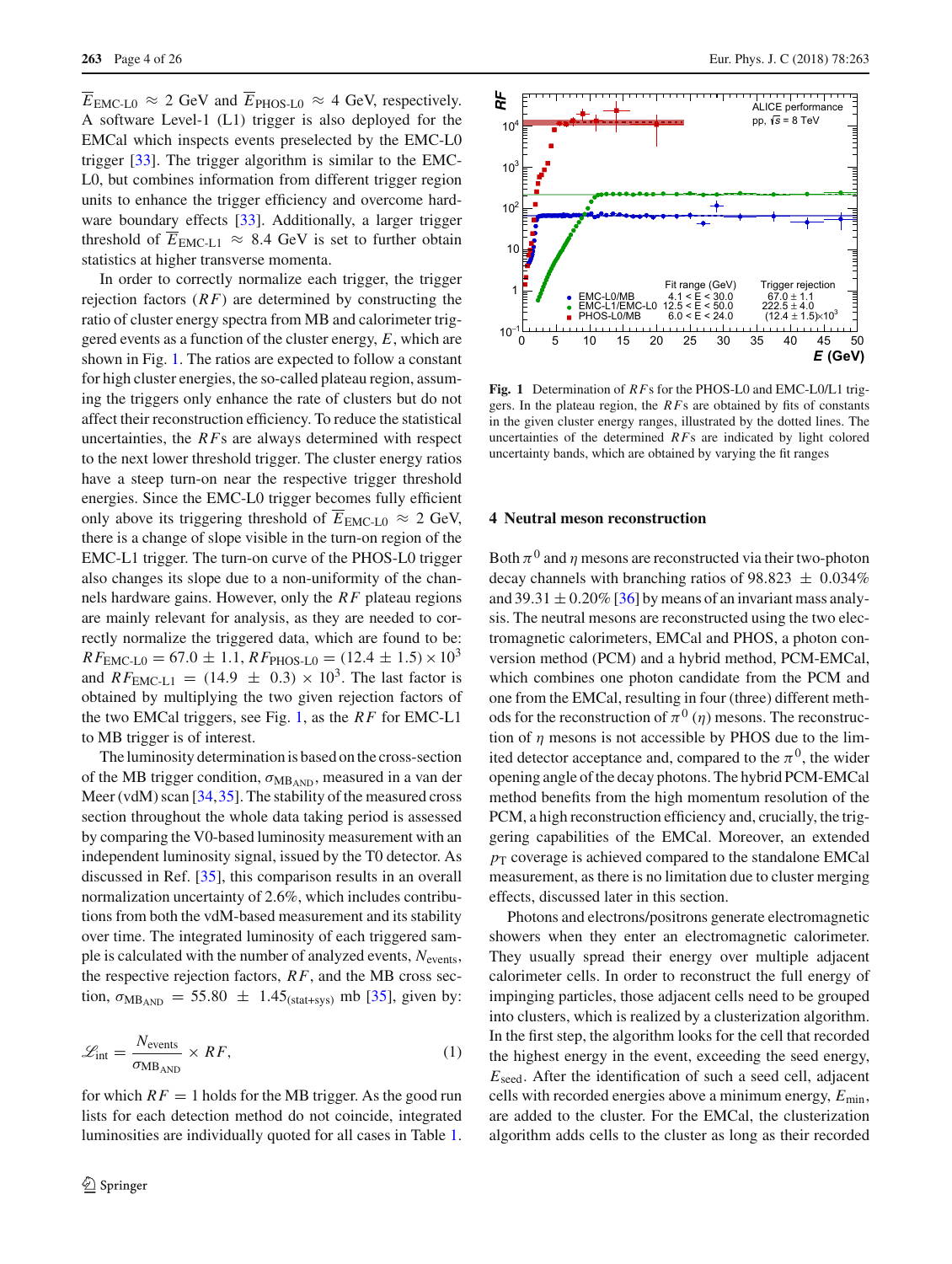<span id="page-4-0"></span>**Table 1** The analyzed luminosities considering the individual statistics for the different reconstruction methods and triggers. The EMCal related measurements use the same list of good runs as indicated by the combined column. The uncertainties denoted with "sys" reflect the systematical uncertainty of *RF* determination, whereas "norm" represents the uncertainties entering from the cross section determination of the MB trigger [\[35](#page-19-4)]

|                       | $\mathcal{L}_{int}$ (nb <sup>-1</sup> )        |                                                           |                                 |
|-----------------------|------------------------------------------------|-----------------------------------------------------------|---------------------------------|
| Reconstruction method | EMC and PCM-EMC                                | <b>PHOS</b>                                               | <b>PCM</b>                      |
| MB trigger            | $1.94 \pm 0.05$ <sub>norm</sub>                | $1.25 \pm 0.04_{norm}$                                    | $2.17 \pm 0.06$ <sub>norm</sub> |
| EMC-/PHOS-L0 trigger  | $40.9 \pm 0.7_{\rm sys} \pm 1.1_{\rm norm}$    | $135.6 \pm 16.8$ <sub>sys</sub> $\pm 3.6$ <sub>norm</sub> |                                 |
| EMC-L1 trigger        | $615.0 \pm 15.0_{\rm sys} \pm 16.0_{\rm norm}$ | -                                                         | $\overline{\phantom{a}}$        |

energy is smaller than the previous cell's energy and does not aggregate the respective cell, if it recorded a higher energy than the previous one. The clusterization process continues in the same way with the remaining cells, until all cells above the energy thresholds are grouped into clusters. Cluster energies are then calculated by  $E = \sum_{i}^{N_{\text{cell}}} e_i$ , where  $e_i$  stands for the energy recorded by the indicated cell. The values of *E*seed and *E*min depend on the energy resolution and the noise level of the front-end electronics. For the EMCal, values of  $E_{\text{seed}} = 500 \text{ MeV}$  and  $E_{\text{min}} = 100 \text{ MeV}$  are chosen. For the PHOS, these parameters are set to  $E_{\text{seed}} = 200 \text{ MeV}$  and  $E_{\text{min}} = 15$  MeV. Large clusters due to overlapping photon showers in the PHOS are separated into individual clusters by an unfolding method based on the knowledge of the lateral shape of the electromagnetic shower [\[37](#page-19-6)].

Cell energies are calibrated for both calorimeters to provide best estimates for the cluster energies. After the cell-bycell energy calibration of the EMCal [\[23](#page-18-21),[27\]](#page-18-25), an improved correction for the relative energy scale as well as for the residual geometrical misalignment of the EMCal between data and MC simulations is derived by making use of the good momentum resolution of the PCM photon in the hybrid PCM-EMCal method. Using this method, the  $\pi^0$  mass is evaluated as a function of EMCal cluster energy, *E*cluster, for data and MC. Therefrom, a cluster energy correction is deduced for the simulation, for which the reconstructed  $\pi^0$ masses are adjusted to the measured mass positions in data. For  $E_{\text{cluster}} \approx 1$  GeV, the correction is of the order of 2% and rises up to 4% for higher energies. Thus, a precise energy calibration scheme for the relevant energy regions is available which is found to be consistent for the EMCal and hybrid PCM-EMCal methods for  $\pi^0$  as well as  $\eta$  mesons at the same time, hence demonstrating the validity of the procedure. After applying this calibration in the analysis, the  $\pi^{0}$ and  $\eta$  mass values in data and MC are obtained for each  $p_{\text{T}}$ bin and their ratio is computed. Then, the ratios are plotted versus  $p_{\text{T}}$  and fitted with a constant, giving access to the residual miscalibration of the meson mass values between data and MC. Such residual offsets of  $0.005 \pm 0.043$  and  $0.14 \pm 0.13\%$  are found for  $\pi^0$  and  $\eta$  mesons for the EMCal analysis, whereas  $0.002 \pm 0.042$  and  $0.02 \pm 0.14\%$  are obtained for PCM-EMCal, illustrating the performance of the calibration procedure. For the PHOS, the energy deposition in each cell is calibrated by adjusting the  $\pi^0$  peak position in the invariant mass spectra of photon pairs to the true mass of the  $\pi^0$  meson. The accuracy of this calibration procedure is estimated to be better than 1%. It is evaluated from a comparison of the  $\pi^0$  peak width in calibrated data and MC simulations by introducing random, normal-distributed decalibration parameters to the MC simulation.

Photon identification criteria are applied to the sample of reconstructed clusters in order to primarily select clusters generated by true photon candidates. For the photon reconstruction with PHOS, relatively loose identification cuts are applied because the shower overlap is negligible and the combinatorial background is found to be small in pp collisions. A minimum cluster energy,  $E_{cluster} > 0.3$  GeV, as well as a minimum number of cells forming a cluster,  $N_{cell} \geq 3$ , are required in order to reject electronic noise and minimum ionizing particles which deposit about 270 MeV in the PHOS. For the EMCal, a minimum energy cut of  $E_{cluster} > 0.7$  GeV is applied and the minimum number of cells grouped in a cluster is set to  $N_{cell} \geq 2$ . Furthermore, the selection criteria of  $|\eta|$  < 0.67 and 1.40 <  $\varphi$  < 3.15 rad are imposed for EMCal clusters. Pileup from multiple events, which may occur within a readout interval of the front-end electronics, is rejected by applying a cluster timing cut relative to the collision time of  $-25 < t_{cluster} < 25$  ns for the PHOS and − 35 < *t*cluster < 25 ns for the EMCal. Thus, photon candidates from different bunch crossings are removed with high efficiency of > 99%. For the EMCal, all clusters matched with a primary charged track are rejected. This track matching procedure, referred to as general track matching, uses a track  $p_{\tau}$ -dependent matching in  $\eta$  and  $\varphi$ , beginning from  $|\Delta \eta| < 0.04$  and  $|\Delta \varphi| < 0.09$  for very low track momenta of  $p_{\text{T}} < 0.5$  GeV/c and going down to  $|\Delta \eta| < 0.01$  and  $|\Delta \varphi| <$ 0.015 for highest track momenta, using the  $p_T$ -dependent matching conditions  $|\Delta \eta| < 0.01 + (p_{\rm T} + 4.07)^{-2.5}$  and  $|\Delta\varphi| < 0.015 + (p_\text{T} + 3.65)^{-2}$ . Applying these conditions, a primary track to cluster matching efficiency of more than 95% is obtained over the full  $p<sub>T</sub>$  range, rising above 98% for the analyzed EMCal triggered datasets for  $p<sub>T</sub>$  beyond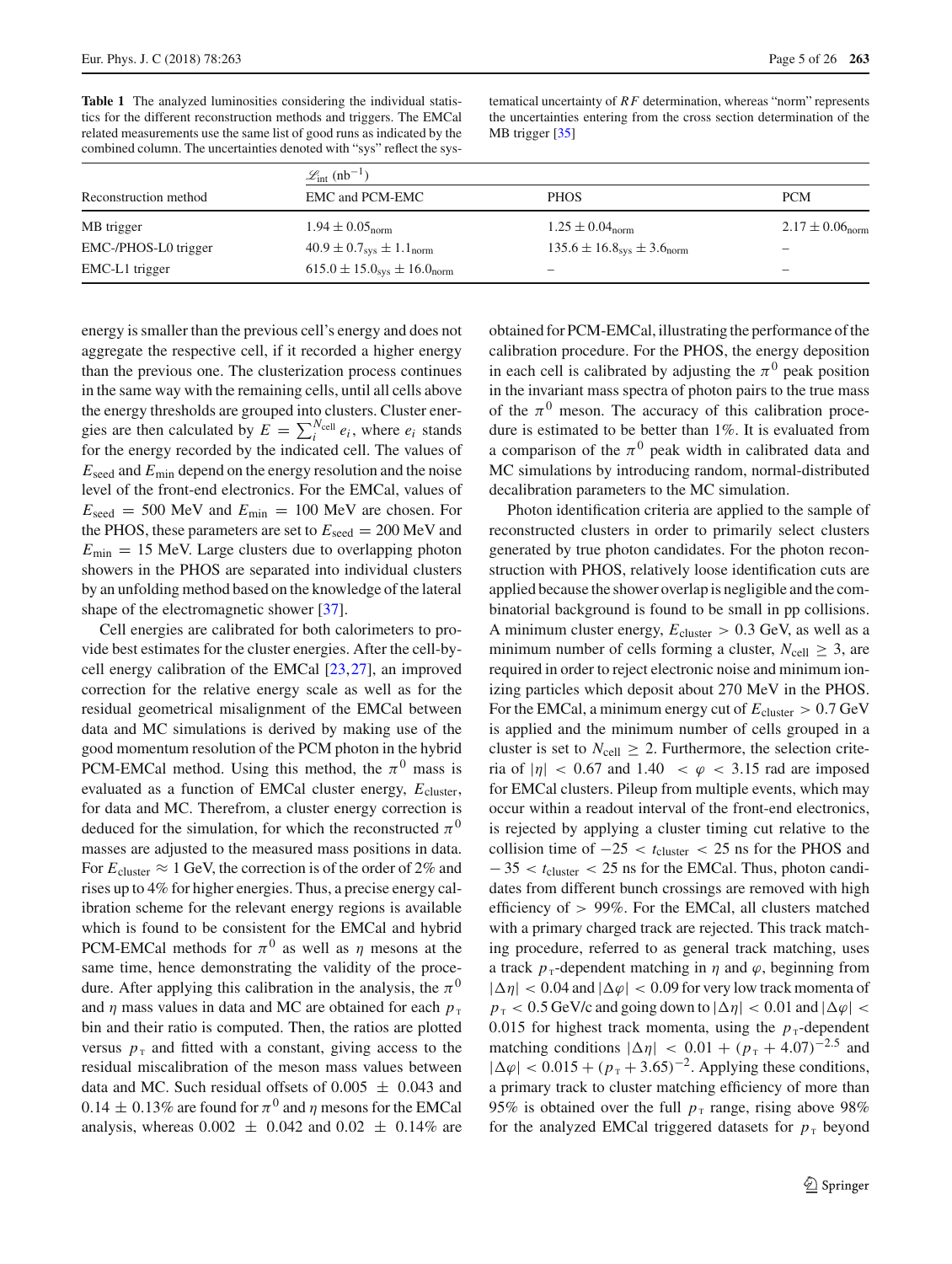10 GeV/c. To further enhance the photon purity and to reject neutral hadrons, a cluster shape cut of  $0.1 \leq \sigma_{\text{long}}^2 \leq 0.7$ is applied for EMCal clusters, where  $\sigma_{\rm long}^2$  stands for the smaller eigenvalue of the dispersion matrix of the shower shape ellipse defined by the responding cells and their energy contributions to the cluster [\[9,](#page-18-7)[39\]](#page-19-7). The lower threshold of  $\sigma_{\text{long}}^2$  is chosen to remove contamination caused by neutrons hitting the APDs of the readout electronics.

Photons convert into lepton pairs within the detector material of ALICE with a probability of about 8.5%. The reconstruction of such photon conversion candidates using PCM may be divided into three major steps: (i) tracking of charged particles and secondary vertex  $(V^0)$  finding [\[37\]](#page-19-6); (ii) particle identification and (iii) photon candidate reconstruction and subsequent selection. The  $V^0$ s used in this analysis are obtained during data reconstruction using all available tracking information, recalculating the momenta of the daughter tracks under the assumption that both daughters are created with parallel momentum vectors at the  $V<sup>0</sup>$ . The tracks associated with secondary vertices are required to have a minimum momentum of  $p_T^{\text{track}} > 50 \text{ MeV/c}$  and at least 60% of clusters from the maximum possible number of clusters, that a particle track can create in the TPC along its path, need to be found. In order to reduce the contamination from Dalitz decays, conversion candidates are only considered with a vertex at a radial distance of at least  $R > 5$  cm. In addition, a line-cut is applied to restrict the geometrical  $\eta$  distribution of the  $V^{0}$ s in order to remove photon candidates that would otherwise appear outside the angular dimensions of the detector. The condition  $R_{\text{conv}} > |Z_{\text{conv}}|S_{\text{ZR}} - 7 \text{ cm}$  is applied with  $S_{\text{ZR}} = \tan (2 \arctan(\exp(-\eta_{\text{cut}})))$  and  $\eta_{\text{cut}} = 0.9$ , where the coordinates  $R_{\text{conv}}$  and  $Z_{\text{conv}}$  are determined with respect to the nominal center of the detector. Additional constraints are imposed on  $R_{\text{conv}} < 180 \text{ cm}$  and  $|Z_{\text{conv}}| < 240 \text{ cm}$ to ensure that the reconstruction of secondary tracks is performed inside the TPC. Electrons and positrons from photon conversions are identified via their energy deposit, d*E*/d*x*, in the TPC. The difference of the measured d*E*/d*x* value from the hypothesis of the electron/positron energy loss is used for particle identification. The d*E*/d*x* of measured charged tracks is required to be within  $-3 < n\sigma_e < 5$  of the expected energy loss, which is a  $p_T$ -dependent observable defined by  $n\sigma_e = (dE/dx - \langle dE/dx \rangle_e)/\sigma_e$  with the average energy loss of the electron/positron,  $\langle dE/dx \rangle_e$ , and the Gaussian width of the fit to the measured  $dE/dx$  distribution,  $\sigma_e$ . To further reduce charged pion contamination as the pion d*E*/d*x*band begins to merge with the electron/positron d*E*/d*x*-band above  $p \geq 4$  GeV/c, a cut based on the separation from the hypothesis of charged pion energy loss is applied in  $n\sigma_{\pi}$ , analog to the previous definition. Tracks with energy losses closer to the pion line than  $|n\sigma_{\pi}| < 1$  are removed, which is done up to 3.5 GeV/c. The non-photon  $V^0$  candidate contamination is further suppressed by a triangular two-dimensional cut,  $|\Psi_{\text{pair}}| < \Psi_{\text{pair,max}}(1 - \chi_{\text{red}}^2 / \chi_{\text{red,max}}^2)$ , with  $\chi^2_{\text{red,max}} = 30$  and  $\Psi_{\text{pair,max}} = 0.1$ . This cut is based on the reduced  $\chi^2$  of the Kalman-filter [\[40](#page-19-8)] hypothesis for the  $e^+e^-$  pair and on the angle  $\Psi_{\text{pair}}$  between the plane perpendicular to the magnetic field of the ALICE magnet and the *e*+*e*− pair plane. Furthermore, a cut on the cosine of the pointing angle of  $cos(\theta_{PA}) > 0.85$  is performed, where the pointing angle,  $\theta_{PA}$ , is the angle between the reconstructed photon momentum vector and the vector joining the collision vertex. The remaining  $K_S^0$ ,  $\Lambda$  and  $\overline{\Lambda}$  contamination is removed by selecting  $q_T < q_{T,\text{max}} \sqrt{1 - \alpha^2/\alpha_{\text{max}}^2}$  on the Armenteros–Podolanski plot [\[41\]](#page-19-9) with *q*T,max = 0.05 GeV/c and  $\alpha_{\text{max}}$  = 0.95. Additionally, the PCM measurement requires an out-of-bunch pileup correction which estimates the contamination of photon candidates from multiple events overlapping in the TPC. The correction is based on a study of the distance of closest approach (DCA) of the conversion photon candidates which is the smallest distance in beam direction, *z*, between the primary vertex and the momentum vector of the photon candidate. Photon candidates from different events generate a broad underlying Gaussian-like DCA distribution, which is fitted in order to estimate the outof-bunch pileup contribution. The correction is found to be *p*<sub>T</sub>-dependent and ranges from 42% at low  $p<sub>T</sub> \approx 0.35$  GeV/c to 10% at high  $p<sub>T</sub> \approx 11$  GeV/c.

The hybrid PCM-EMCal method practically uses the same cuts on photon candidates as the respective standalone reconstruction methods. In context of the PCM, a wider cut of  $-4 < n\sigma_e < 5$  concerning the electron/positron energy loss hypothesis is used for the hybrid method and the  $p<sub>T</sub>$  restriction of the charged pion d*E*/d*x* cut is loosened. Only the upper value of the cut on the short axis of the moment of the shower shape for the EMCal is changed and required to be  $\sigma_{\text{long}}^2 \leq 0.5$  in order to further reject contamination of hadrons [\[9\]](#page-18-7). Due to the timing constraint of the EMCal restricting clusters to triggered bunch crossings, no DCA or additional out-of-bunch pileup rejection is needed for the hybrid method. In addition to the general matching of primary charged particles to EMCal clusters already described, a dedicated track matching procedure for the two charged  $V<sup>0</sup>$  daughters with respect to EMCal clusters is applied. This cluster- $V^0$  track matching is the most important ingredient for the hybrid analysis, as pairing one leg of the  $V^0$  candidate with the EMCal cluster generated by one of these secondary charged tracks itself, leads to an auto-correlation and causes a broad peak between the masses of the  $\pi^0$  and  $\eta$  mesons at around 300 MeV/c. The same parameters from the general track matching procedure are found to remove about 99% of such candidates.

Invariant mass distributions of photon pairs, shown in Figs. [2](#page-6-0) and [3,](#page-7-0) include combinatorial background as well as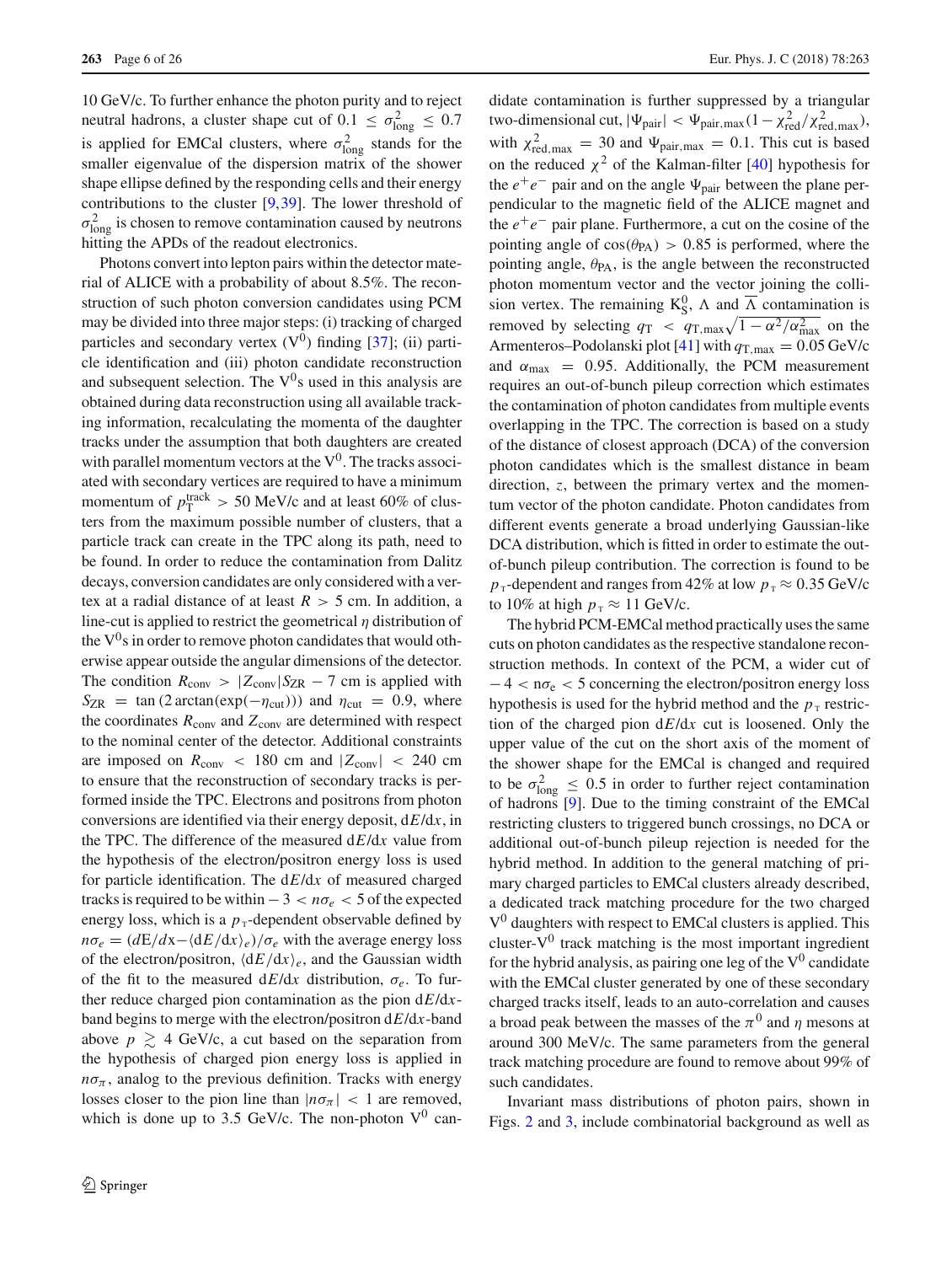

<span id="page-6-0"></span>**Fig. 2** Example invariant mass spectra in selected  $p_T$  slices for PCM (top left), PHOS (top right), EMC (bottom left) and PCM-EMC (bottom right) in the  $\pi^0$  mass region. The black histograms show raw invariant mass distributions before any background subtraction. The grey points show mixed-event and residual correlated background contributions,

the neutral meson signal for photon candidate pairs from the same, real event. An opening angle cut of 17 mrad for the angle between the momentum vectors of the two paired photon candidates is applied for the EMCal measurement. Requiring a minimum separation between such pairs is needed to ensure a proper background description by event mixing, in which two clusters from different events might otherwise be separated by an arbitrarily small distance. In

which have been subtracted from raw real events to obtain the signal displayed with red data points. The blue curves represent fits to the background-subtracted invariant mass spectra. Additional examples of invariant mass distributions for the different methods are given in Ref. [\[38](#page-19-10)]

same events, such cluster configurations would overlap partially or even merge into single clusters, which has been explicitly considered for event mixing by not allowing the cells with largest deposited energies of respective clusters to be direct neighbors on the EMCal surface. For the PCM and hybrid PCM-EMCal methods, an opening angle cut of 5 mrad is further applied between the momentum vectors of the pair of conversion photon candidates and accordingly,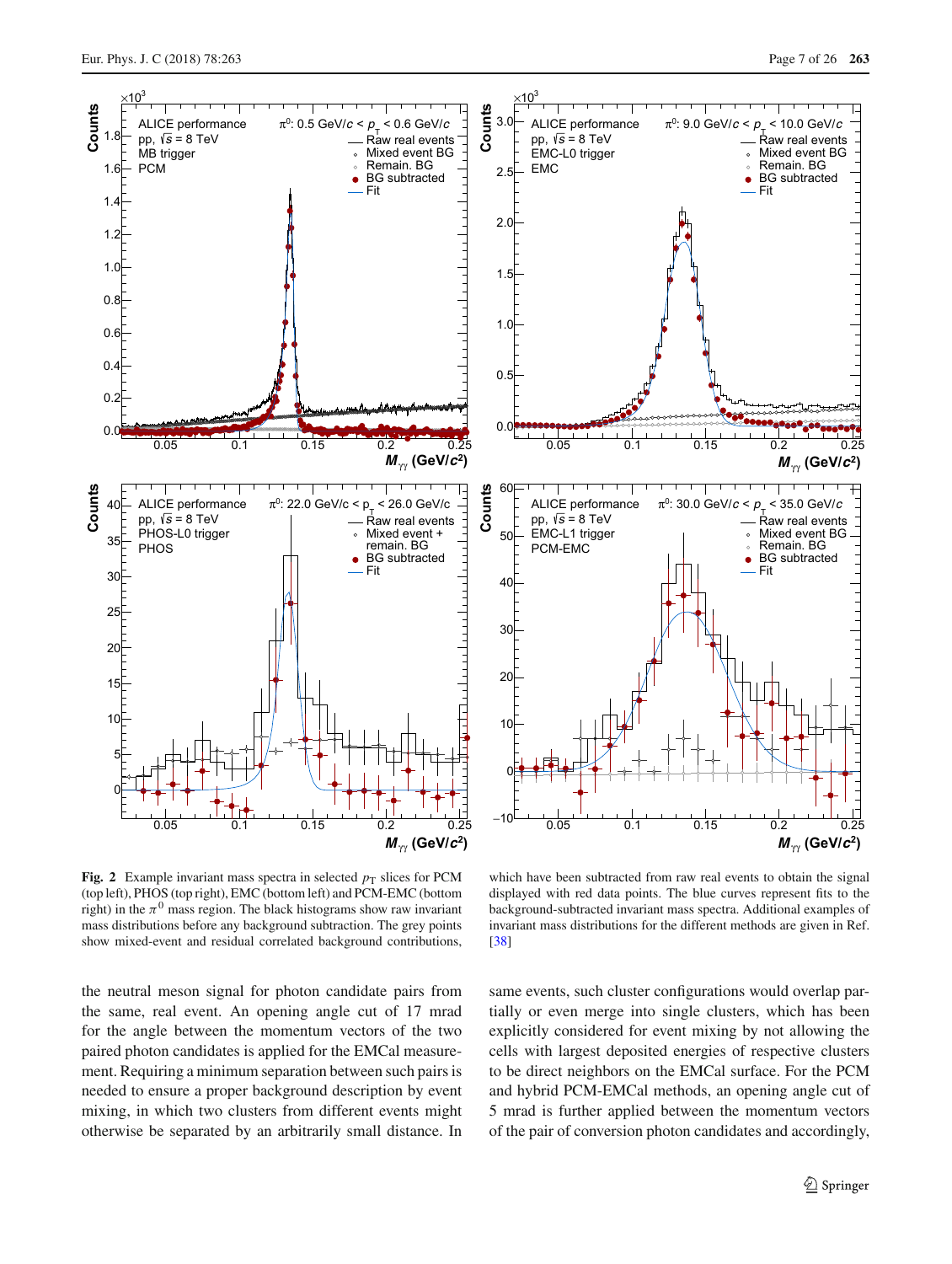



<span id="page-7-0"></span>**Fig. 3** Example invariant mass spectra in selected  $p<sub>T</sub>$  slices in PCM (top left), PCM-EMCal (top right) and EMCal (bottom plots) in the  $\eta$  mass region. The black histograms show raw invariant mass distributions before any background subtraction. The grey points show mixed-event and residual correlated background contributions, which

have been subtracted from raw real events to obtain the signal displayed with red data points. The blue curves represent fits to the backgroundsubtracted invariant mass spectra. Additional examples of invariant mass distributions for the different methods are given in Ref. [\[38](#page-19-10)]

the pair of PCM and EMCal photon candidates. Furthermore, pairs are restricted to a rapidity of  $|y| < 0.12$  for the PHOS and  $|y|$  < 0.8 for all other methods.

The uncorrelated combinatorial background is estimated by using an event mixing technique, in which photon candidates from different events are paired in order to prevent correlations between the candidates. Different event pools are used for this purpose, binned by primary vertex position, photon candidate multiplicity and transverse momentum to ensure the mixing of similar events only. In contrast to sameevent combinations to extract the neutral meson signal, the mixed-event background is obtained with up to 80 different events, stored in each of the event pools, in order to minimize its statistical uncertainties. Therefore, the mixed-event background needs to be scaled to match the integral of the raw signal in the vicinity of the right side of the neutral meson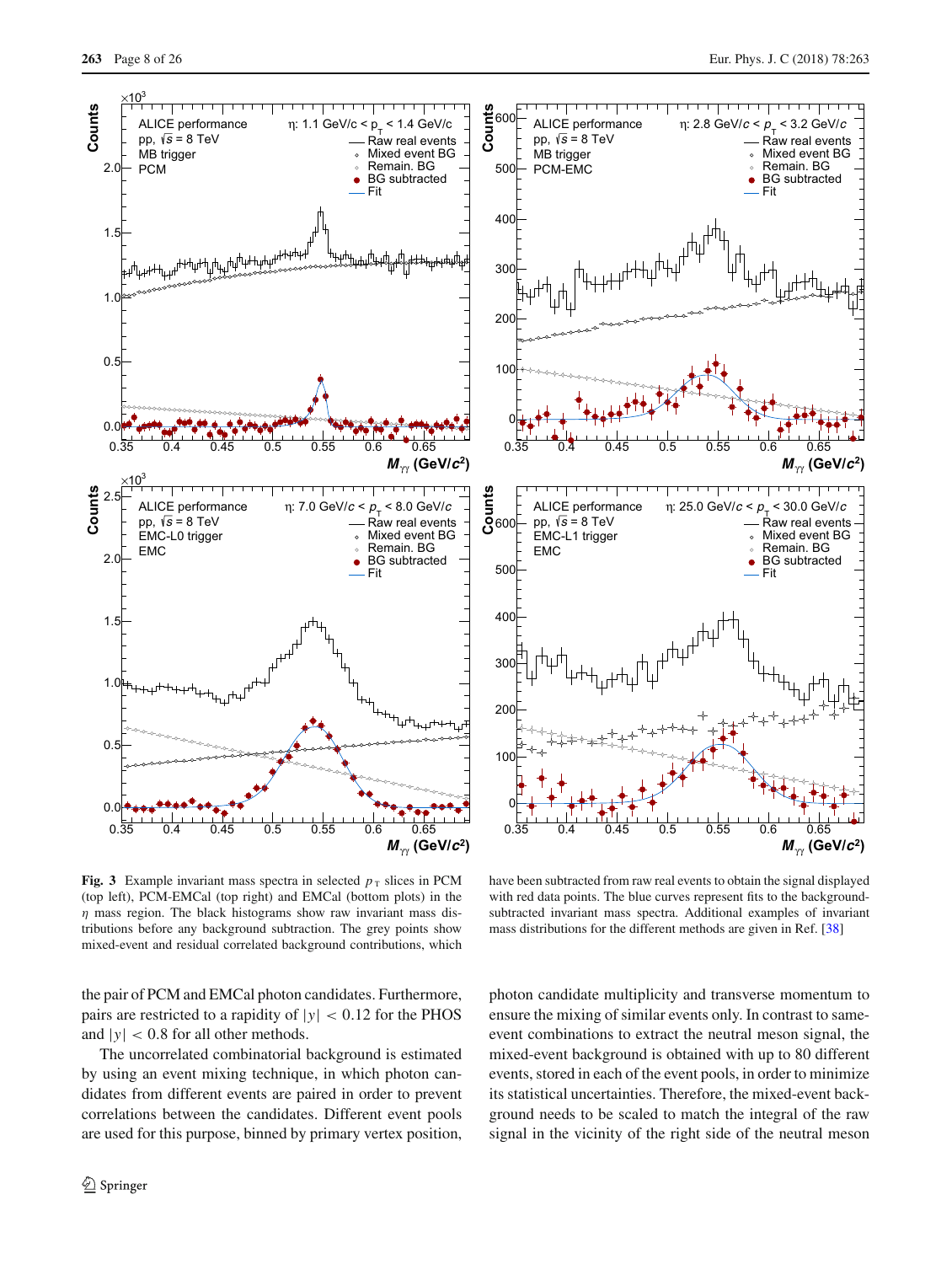peak, just outside the peak integration interval, after which it is subtracted from the raw distribution. The backgroundsubtracted signal is then fitted to determine the mass peak position and width of  $\pi^0$  and  $\eta$  mesons for every  $p_\text{\tiny T}$  bin. A function composed of a Gaussian modified by an exponential tail at the low mass side [\[42](#page-19-11)] is used for this purpose. The low mass tail accounts for late conversions of one or both photons for the EMCal method and for energy loss effects due to bremsstrahlung for the PCM and hybrid PCM-EMCal methods. To reflect the residual correlated background components which remain after the subtraction of the mixedevent background, the fitting is performed by including an additional first order polynomial function (deduced from MC simulations), which is also shown in Figs. [2](#page-6-0) and [3](#page-7-0) and which is further being subtracted from the invariant mass distribution. In contrast, a slightly different approach for the background description is followed for the PHOS as its limited acceptance results in a more complicated shape of the combinatorial background around the signal peak, especially at low  $p_T$ . As both correlated and combinatorial backgrounds are influenced in the same manner, the ratio of the raw signal and mixed-event distributions is constructed and fitted with first or second order polynomial function outside the peak region. Then, the mixed-event distribution is scaled with the obtained polynomial function and subtracted from the raw signal, which can be followed in Fig. [2.](#page-6-0) A Crystal Ball function [\[43](#page-19-12)] is used as the main fit function for the PHOS method which also reproduces the tail at the low mass region to take into account the late conversion of photons in front of the calorimeter. The signal distribution is then obtained by subtracting the scaled mixed-event background from the raw invariant mass distribution. The resulting backgroundsubtracted signal distributions as well as raw signals from real events, the normalized mixed-event and residual background distributions are shown in Figs. [2,](#page-6-0) [3](#page-7-0) and in Ref. [\[38\]](#page-19-10) for the  $\pi^0$  and  $\eta$  meson mass region, respectively, for given example  $p<sub>T</sub>$  bins, illustrating the meson reconstruction over the full reported  $p<sub>T</sub>$  range.

The neutral meson raw yields are extracted by integrating the background-subtracted invariant mass distributions. The integration windows are defined by the reconstructed mass position and width obtained by the respective fits of the signal distribution in a given  $p<sub>T</sub>$  bin. For the PHOS method, the integration range for  $\pi^0$  is asymmetrically defined as  $[-5\sigma, +3\sigma]$  around reconstructed peak position, where  $\sigma$  is the standard deviation of the Gaussian part of the Crystal Ball function to take the asymmetric shape into account. For the other methods, the integration windows for both neutral mesons are chosen to cover at least  $[-3\sigma, +3\sigma]$  around the reconstructed peak position, where  $\sigma$  is the standard deviation of the Gaussian part of the fit function. For each reconstruction method, the peak position and width used for the signal extraction are shown in Fig. [4](#page-9-0) as a function of reconstructed  $p_{\tau}$ .

Corrections for geometrical acceptance and reconstruction efficiencies are evaluated using MC simulations. PYTHIA8 [\[18\]](#page-18-16) and PHOJET [\[44\]](#page-19-13) event generators with minimum bias processes are used for this purpose. The correction factors for both MC productions are found to be consistent and, hence, are combined. To generate enough statistics for high meson momenta to be able to correct the raw yields obtained with triggered data, a PYTHIA8 simulation is used that is enriched with jets, generated in bins of hard scatterings, *p*T,hard. Particles generated by the event generators are propagated through the ALICE detector using GEANT3 [\[45\]](#page-19-14) which realistically reproduces interactions between the particles and the detector material. In the simulation, the same reconstruction algorithms and analysis cuts are applied as for real data. In Fig. [4,](#page-9-0) the reconstructed  $\pi^0$  and  $\eta$  mass peak positions and widths are compared as a function of  $p_{\text{T}}$ between data and MC to confirm a proper detector response in the simulation. The normalized correction factors,  $\epsilon$ , for each method, containing the specific detector acceptances as well as the full reconstruction efficiencies, are shown in Fig. [5.](#page-9-1) For the EMCal analysis, the correction factor for the  $\pi^0$  is observed to decrease for  $p_{\text{T}} \gtrsim 10 \text{ GeV/c}$ . This is due to the effect of cluster merging, as due to the Lorentz boost the opening angles of  $\pi^0$  mesons become too small to resolve adjacent clusters given the finite segmentation of the calorimeter. While the dominant symmetric decays are first to merge, the asymmetric decay contributions become more relevant at higher momenta. Above a certain limiting momentum, it is no longer possible to separate the two decay photons of the  $\pi^{0}$ , creating merged clusters that significantly reduce the reconstruction efficiency in the EMCal as seen in Fig. [5.](#page-9-1) Thus, the natural upper limit for the  $\pi^0$  reconstruction with the EMCal is of the order of  $p_{\rm T}^{\pi^0} \approx 20$  GeV/c. In contrast, the PCM-EMCal hybrid approach overcomes the limitations of the EMCal cell segmentation and makes it possible to reconstruct  $\pi^0$  mesons up to  $p_{\text{T}} \approx 35 \text{ GeV/c}$  as reported in this paper. For the PHOS, such cluster merging effects are negligible for the reported  $p<sub>T</sub>$  range owing to the high granularity of the calorimeter. Since the opening angles of photons from  $\eta$  meson decays are much larger compared to the  $\pi^{0}$ , merging effects are negligible for all approaches over the full reported  $p<sub>T</sub>$  range in this case.

The contributions of secondary  $\pi^0$  from weak decays and hadronic interactions with the detector material are estimated and removed for the  $\pi^0$  measurements. Weak decays of  $K^0_S$ represent the main source of secondaries. For all reconstruction methods, the spectra of the three main particles relevant for the secondary correction due to weak decays,  $K_S^0$ ,  $K_L^0$ and  $\Lambda$ , are obtained from Refs. [\[46](#page-19-15)[–48\]](#page-19-16) with extrapolation of spectra to  $\sqrt{s} = 8$  TeV, assuming a power law for each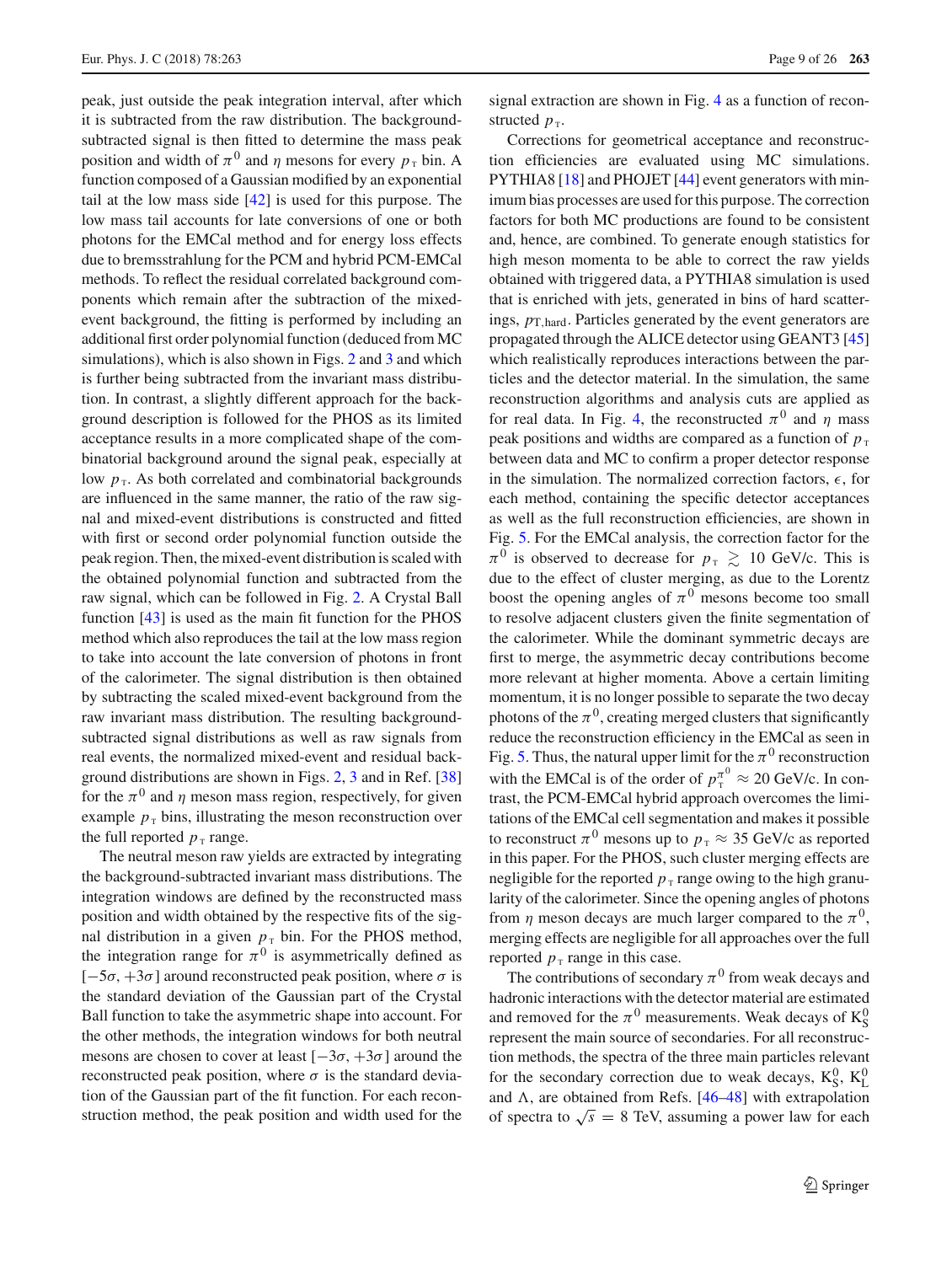

<span id="page-9-0"></span>**Fig. 4** The left plots show reconstructed  $\pi^0$  peak positions (leftbottom) and widths (left-top) of each reconstruction method compared to MC simulations for the transverse momentum bins used in the analy-



<span id="page-9-1"></span>Fig. 5 The normalized correction factors,  $\epsilon$ , for each reconstruction method for  $\pi^0$  (left) and  $\eta$  mesons (right) plotted versus  $p_T$  bins used in the analysis. The factors contain the detector acceptances and the respective reconstruction efficiencies, where acceptances are further



sis. Corresponding plots for the  $\eta$  meson are on the right for peak masses (right-bottom) and widths (right-top)



normalized by the rapidity windows accessible with each method,  $\Delta y$ , and full azimuth coverage of  $2\pi$ , in order to enable a direct comparison between the different methods

 $p<sub>T</sub>$  bin as function of  $\sqrt{s}$ . These spectra are used as weights in a PYTHIA6.4 simulation, where the respective particle decays are simulated on generator level, taking into account the full decay kinematics. Using this procedure, the invariant yields of secondary  $\pi^0$ s from weakly decaying particles are obtained. From the full ALICE GEANT3 MC simulations, the acceptance and reconstruction efficiencies are calculated for these secondaries and multiplied with the respective invariant yields from the generator level MC simulation to arrive at the secondary  $\pi^0$  raw yields from the different particles. On the other hand, the  $\pi^{0}$  raw yield from interactions with the detector material is purely obtained from the full MC simulation, which is the only viable approach. All the estimated, secondary  $\pi^0$  raw yields are subtracted from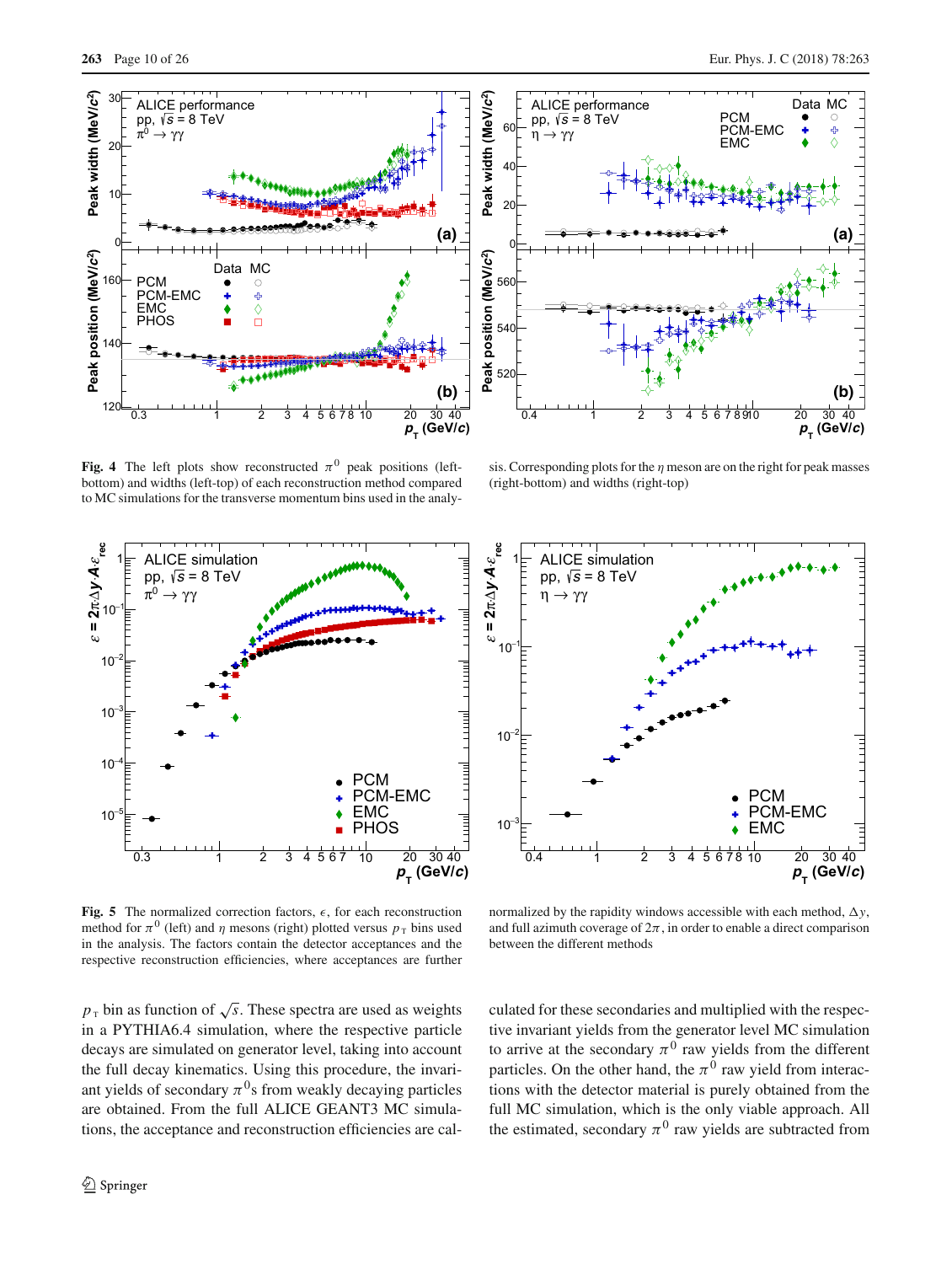the reconstructed number of  $\pi^{0}$ s, as indicated in Eq. [2.](#page-12-1) The corrections are of the order of  $1-3\%$  for  $K_S^0$ ,  $\lt 0.5\%$  for  $K_L^0$ ,  $\leq 0.02\%$  for  $\Lambda$  and 0.1–2% for material, varying within the given values for the different methods and triggers used.

As there are three different triggers available for the EMCal and hybrid PCM-EMCal methods, and two different ones for the PHOS measurement, each with its own statistical and systematic uncertainties, as well as correlations between the different systematical uncertainties, the results from each trigger class are properly combined in order to obtain the final result for each reconstruction method. Statistical uncertainties are ensured to be uncorrelated since different triggers use non-overlapping data samples. For the systematic uncertainties, the  $p_T$ -dependent correlation coefficients are determined. Only a few systematic uncertainties are found to be uncorrelated, such as the uncertainty of signal extraction and partly "efficiency" and "trigger" related uncertainties, for which further details are contained in Sect. [5.](#page-10-0) The correlation coefficients are found to be generally above 0.8. The respective  $p_T$ -dependent weights are calculated according to the BLUE algorithm [\[49](#page-19-17)[–53](#page-19-18)], which are used to combine the spectra from each method.

## <span id="page-10-0"></span>**5 Systematic uncertainties**

Systematic uncertainties are respectively summarized in Tables [2,](#page-10-1) [3](#page-11-0) and [4](#page-11-1) for the neutral mesons  $\pi^0$ ,  $\eta$  and their

<span id="page-10-1"></span>**Table 2** Summary of relative systematic uncertainties in percent for selected  $p_{\text{T}}$  bins for the reconstruction of  $\pi^0$  mesons. The statistical uncertainties are given in addition to the total systematic uncertainties for each bin. Moreover, the combined statistical and systematic uncertainties are also listed, obtained by applying the BLUE method [\[49](#page-19-17)[–53](#page-19-18)]

ratio  $\eta/\pi^0$ . The values are given in percent and refer to relative systematic uncertainties of the measured values. Three different example  $p<sub>T</sub>$  bins are listed for each reconstruction method in order to illustrate their relative strengths. An additional, more detailed description of the systematic sources and the determination of uncertainties for all methods except PHOS may be found in Ref. [\[9](#page-18-7)], which is fully applicable to this paper.

For the  $\pi^0$  measurement by PHOS, the systematic uncertainty related to the signal extraction is evaluated by varying the fitting range and the assumptions about the mass peak and background shapes. The systematic uncertainty related to the material budget is taken from Ref. [\[3\]](#page-18-2), which is estimated by comparing the results of the analysis with and without magnetic field in the ALICE solenoid. Photons, which converted to  $e^+e^-$  pairs within the detector material, are most likely being reconstructed as two clusters in the presence of a magnetic field. Without a field, the secondary tracks from photon conversions are less separated and can be dominantly detected as single clusters, building the correct invariant masses for  $\pi^0$ s in a di-cluster analysis. Therefore, comparing the  $\pi^0$  spectra from data and MC with nominal and zero magnetic fields is a straightforward method to evaluate the uncertainty of the material budget description in simulations. Systematic uncertainties due to the cluster energy calibration are decomposed into the uncertainty of the energy scale of clusters and non-linearity effects. The energy scale

for all reconstruction methods available in the given  $p<sub>T</sub>$  bin, considering the uncertainty correlations for the different methods (see Sect. [6](#page-12-0) for further details). The uncertainty from  $\sigma_{MB_{AND}}$  determination of 2.6%, see Ref. [\[35](#page-19-4)], is independent from the reported measurements and is separately indicated in the following plots below

| $pT$ interval           | $1.4 - 1.6$ GeV/c        |         |            | $5.0 - 5.5$ GeV/c |                          |         |                          | $15.0 - 16.0$ GeV/c      |         |                          |             |
|-------------------------|--------------------------|---------|------------|-------------------|--------------------------|---------|--------------------------|--------------------------|---------|--------------------------|-------------|
| Method                  | <b>PCM</b>               | PCM-EMC | <b>EMC</b> | <b>PHOS</b>       | <b>PCM</b>               | PCM-EMC | EMC                      | <b>PHOS</b>              | PCM-EMC | <b>EMC</b>               | <b>PHOS</b> |
| Signal extraction       | 4.8                      | 1.9     | 2.3        | 3.0               | 5.4                      | 2.4     | 1.5                      | 1.8                      | 3.3     | 4.6                      | 1.0         |
| Inner material          | 9.0                      | 4.5     | -          | -                 | 9.0                      | 4.5     | $\overline{\phantom{0}}$ | -                        | 4.5     | $\overline{\phantom{0}}$ | -           |
| Outer material          | $\qquad \qquad -$        | 2.1     | 4.2        | 3.5               | $-$                      | 2.1     | 4.2                      | 3.5                      | 2.1     | 4.2                      | 3.5         |
| PCM track rec.          | 1.0                      | 0.5     | -          | -                 | 1.0                      | 0.9     | -                        | -                        | 2.1     | $\qquad \qquad$          |             |
| PCM electron PID        | 1.8                      | 0.6     | -          | -                 | 1.1                      | 1.3     | $\overline{\phantom{0}}$ | -                        | 3.1     | -                        |             |
| PCM photon PID          | 1.7                      | 0.5     | -          | -                 | 2.1                      | 1.1     | -                        | -                        | 3.5     | -                        |             |
| Cluster description     | $\qquad \qquad -$        | 2.5     | 4.4        | -                 | -                        | 2.5     | 3.7                      | $\overline{\phantom{0}}$ | 4.3     | 4.0                      | -           |
| Cluster energy calib.   | $\overline{\phantom{m}}$ | 1.8     | 2.5        | 2.6               | -                        | 1.9     | 1.8                      | 0.6                      | 2.8     | 2.0                      | 0.6         |
| Track match to cluster  | $\overline{\phantom{m}}$ | 0.2     | 3.1        | -                 | -                        | 0.5     | 2.0                      |                          | 3.3     | 3.7                      | -           |
| Efficiency              | $\overline{\phantom{0}}$ | 2.0     | 2.5        | 7.0               | $\overline{\phantom{0}}$ | 2.8     | 2.7                      | 7.0                      | 2.7     | 3.7                      | 7.5         |
| Trigg. norm. and pileup | 3.4                      | 0.1     | 0.1        | 1.2               | 2.2                      | 0.7     | 0.3                      | 1.2                      | 2.3     | 2.4                      | 12.5        |
| Total syst. uncertainty | 11.1                     | 6.5     | 8.0        | 8.9               | 11.0                     | 7.3     | 6.9                      | 8.2                      | 10.6    | 9.6                      | 15.0        |
| Statistical uncertainty | 1.5                      | 1.5     | 3.4        | 7.2               | 7.5                      | 3.3     | 2.2                      | 8.2                      | 7.9     | 4.4                      | 10.6        |
| Combined stat. unc.     | 2.1                      |         |            |                   | 2.2                      |         |                          |                          | 4.0     |                          |             |
| Combined syst. unc.     | 5.1                      |         |            |                   | 5.1                      |         |                          |                          | 7.6     |                          |             |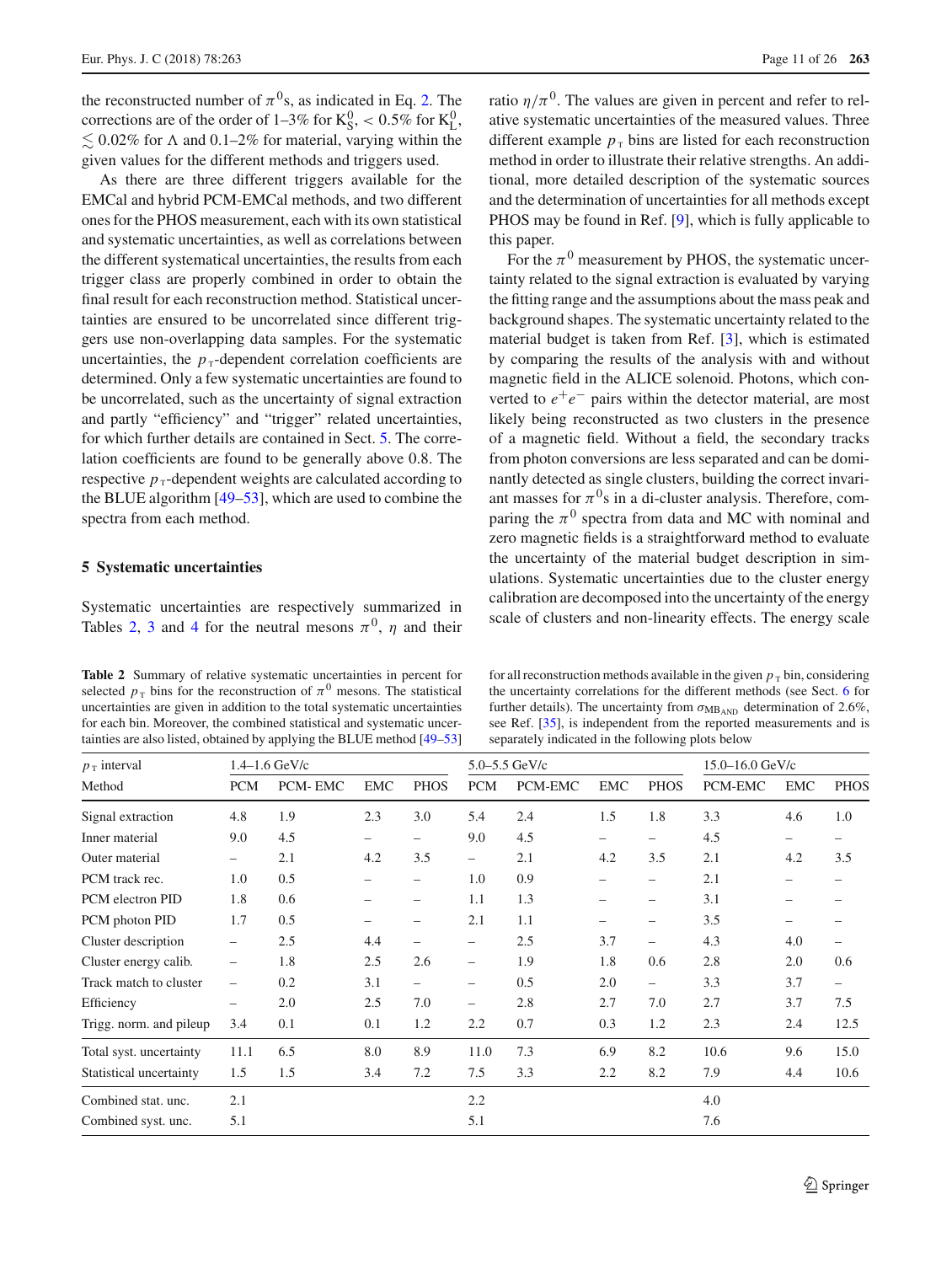<span id="page-11-0"></span>**Table 3** Summary of relative systematic uncertainties in percent for selected  $p<sub>T</sub>$  bins for the reconstruction of  $\eta$  mesons, see Table [2](#page-10-1) for further explanations which also apply here

| $p_T$ interval          | $2.0 - 2.4$ GeV/c        |         |                 | $5.0 - 6.0$ GeV/c        |         |            | 18.0-20.0 GeV/c |            |
|-------------------------|--------------------------|---------|-----------------|--------------------------|---------|------------|-----------------|------------|
| Method                  | <b>PCM</b>               | PCM-EMC | <b>EMC</b>      | <b>PCM</b>               | PCM-EMC | <b>EMC</b> | PCM-EMC         | <b>EMC</b> |
| Signal extraction       | 5.1                      | 9.0     | 9.3             | 7.3                      | 7.2     | 6.0        | 10.6            | 8.1        |
| Inner material          | 9.0                      | 4.5     |                 | 9.0                      | 4.5     |            | 4.5             |            |
| Outer material          | -                        | 2.1     | 4.2             | -                        | 2.1     | 4.2        | 2.1             | 4.2        |
| PCM track rec.          | 1.5                      | 1.8     | $\qquad \qquad$ | 2.0                      | 2.4     |            | 3.3             |            |
| PCM electron PID        | 2.4                      | 1.8     |                 | 2.2                      | 2.9     |            | 6.5             |            |
| PCM photon PID          | 3.6                      | 2.9     |                 | 6.3                      | 3.0     | -          | 7.9             |            |
| Cluster description     | -                        | 3.1     | 4.6             | $\overline{\phantom{0}}$ | 4.0     | 4.9        | 6.0             | 4.9        |
| Cluster energy calib.   | $\overline{\phantom{0}}$ | 3.2     | 3.5             | $\overline{\phantom{0}}$ | 3.9     | 3.4        | 4.5             | 3.5        |
| Track match to cluster  |                          | 1.5     | 4.0             | $\overline{\phantom{0}}$ | 1.7     | 3.2        | 4.2             | 3.3        |
| Efficiency              |                          | 5.0     | 4.3             | $\overline{\phantom{0}}$ | 9.7     | 5.5        | 10.0            | 6.3        |
| Trigg. norm. and pileup | 2.1                      | 0.1     | 0.1             | 1.4                      | 1.4     | 1.5        | 3.0             | 2.8        |
| Total syst. uncertainty | 11.5                     | 13.0    | 13.1            | 13.6                     | 15.2    | 11.5       | 20.9            | 13.3       |
| Statistical uncertainty | 10.1                     | 12.1    | 16.8            | 18.3                     | 6.8     | 5.4        | 21.3            | 8.2        |
| Combined stat. unc.     | 7.4                      |         |                 | 5.0                      |         |            | 7.9             |            |
| Combined syst. unc.     | 8.7                      |         |                 | 9.0                      |         |            | 12.3            |            |

<span id="page-11-1"></span>**Table 4** Summary of relative systematic uncertainties in percent for selected  $p<sub>T</sub>$  bins for the determination of the  $\eta/\pi^0$  ratio. The statistical uncertainties are given in addition to the total systematic uncertainties for each bin. Moreover, the combined statistical and systematic uncertainties are listed as well, see also explanations in caption of Table [2](#page-10-1)

| $pT$ interval           | $2.0 - 2.4$ GeV/c |         |            | $5.0 - 6.0$ GeV/c |         |                          | 18.0–20.0 GeV/c |            |
|-------------------------|-------------------|---------|------------|-------------------|---------|--------------------------|-----------------|------------|
| Method                  | <b>PCM</b>        | PCM-EMC | <b>EMC</b> | <b>PCM</b>        | PCM-EMC | <b>EMC</b>               | PCM-EMC         | <b>EMC</b> |
| Signal extraction       | 5.9               | 9.0     | 9.3        | 8.2               | 7.5     | 6.6                      | 11.2            | 12.8       |
| PCM track rec.          | 1.5               | 1.9     | -          | 2.0               | 2.4     | $\overline{\phantom{0}}$ | 3.8             |            |
| PCM electron PID        | 2.4               | 1.9     | -          | 2.2               | 3.5     |                          | 7.4             |            |
| PCM photon PID          | 3.6               | 3.2     | -          | 6.3               | 3.6     | $\qquad \qquad$          | 9.0             |            |
| Cluster description     |                   | 3.5     | 4.9        | -                 | 4.1     | 5.1                      | 8.9             | 5.5        |
| Cluster energy calib.   |                   | 3.4     | 4.2        |                   | 4.6     | 4.2                      | 5.5             | 4.5        |
| Track match to cluster  |                   | 1.5     | 3.9        | -                 | 1.8     | 3.2                      | 6.1             | 3.3        |
| Efficiency              |                   | 5.4     | 4.5        | -                 | 9.8     | 5.8                      | 10.5            | 7.5        |
| Total syst. uncertainty | 7.5               | 12.4    | 12.8       | 10.8              | 15.0    | 11.6                     | 23.1            | 16.8       |
| Statistical uncertainty | 10.2              | 12.2    | 5.4        | 19.2              | 7.4     | 2.7                      | 23.3            | 19.0       |
| Combined stat. unc.     | 5.5               |         |            | 3.9               |         |                          | 15.1            |            |
| Combined syst. unc.     | 7.1               |         |            | 8.7               |         |                          | 13.0            |            |

uncertainty of 0.1% is estimated from a comparison of the  $\pi^0$ mass peak position for the two-photon invariant mass spectra in data and MC. This energy uncertainty is translated to an uncertainty of the  $\pi^0$  yield by convolution with the shape of the  $p_T$  spectrum. The systematic uncertainty due to the non-linearity correction is evaluated by introducing different non-linearity correction schemes and calibration parameters for the MC simulation, whereas the  $p<sub>T</sub>$  dependence of the  $\pi^0$  peak position and width is always kept consistent with data. The efficiency uncertainty consists of acceptance variations and differences between MC event generators. The acceptance uncertainty is estimated by changing the good cluster selection criteria, and the MC generator-dependent uncertainty is evaluated by comparing efficiencies of MB MC generators and single particle MC simulation which generates events containing single neutral mesons with realistic transverse momentum and rapidity distributions. Moreover, it includes the trigger efficiency uncertainty for the high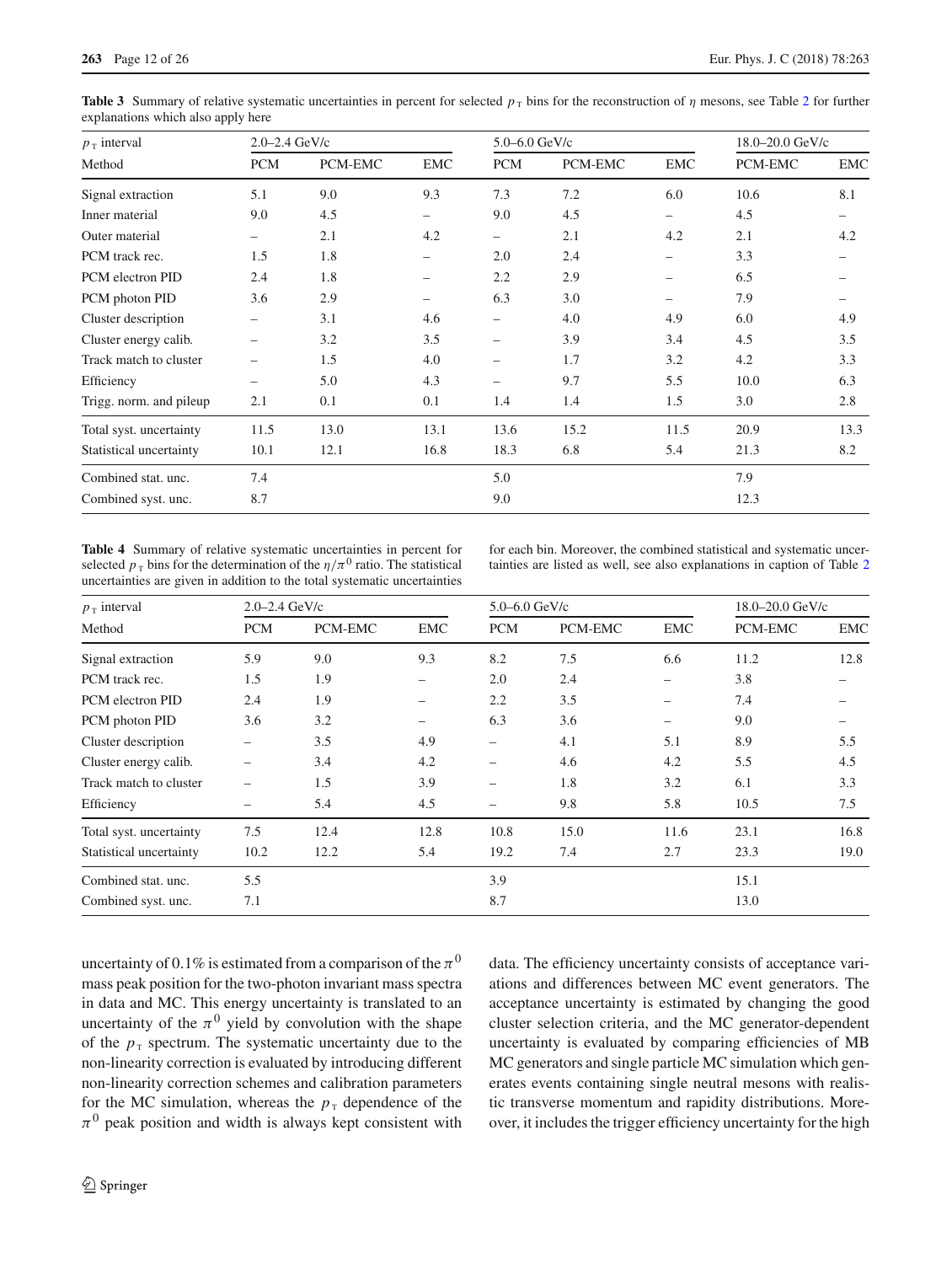energy photon trigger analysis, which is estimated by comparing the trigger turn-on curve from data with MC simulations. "Trigger normalization & pileup" summarizes systematic uncertainties due to the trigger normalization factor and pileup effects. The uncertainty related to the trigger normalization factor is estimated by changing the range of the fit to determine the rejection factor (*RF*). Furthermore, the out-of-bunch pileup contribution is evaluated by varying the timing cut to accept clusters.

For the PCM measurement, the main source of systematic uncertainty is the material budget, for which the same value is used as previously calculated in Ref. [\[3](#page-18-2)]. The signal extraction uncertainty is estimated by changing the integration window around the invariant mass peak, the normalization range of the mixed-event background and by using different order polynomials as well as other fit functions to evaluate the remaining background contribution. "Track reconstruction" summarizes the systematic uncertainties found by requiring different numbers of TPC clusters and by applying different minimum transverse momentum cuts on tracks. The systematic uncertainties due to the electron identification ("electron PID" and "PCM photon PID") are determined by varying the PID cuts, which are elaborated in Sect. [4,](#page-3-0) and by comparing the respective results. For PCM, the "trigger normalization & pileup" uncertainty is dominated by the uncertainty of the DCA*z* background description for the out-of-bunch pileup estimation. Furthermore, it contains the systematic uncertainty due to the pileup rejection by the SPD due to its finite efficiency to remove pileup events.

For the EMCal, one main systematic uncertainty arises from the knowledge of the outer material budget, which is defined by all detector components from the radial center of the TPC up to the EMCal. The uncertainty is assessed by running the analysis only with/without TRD modules in front of the EMCal, since part of the data taking in 2012 occurred with the EMCal only partially obscured by the TRD. Since TRD and TOF have similar material budgets, the same uncertainty is assigned to the TOF as well, which covered the full polar angle so that a similar assessment as for the TRD is not feasible. Both uncertainties are quadratically combined to arrive at the given uncertainties which are listed in the tables. The signal extraction uncertainty contains the systematic uncertainties obtained from variations of the background normalization region, the choice of the background fit function and integration intervals, analog to the PCM method, as well as from variations of the minimum opening angle cut on the meson level. The systematic uncertainty denoted as "cluster description" reflects the mismatch of the description of the clusterization process between data and MC simulations, giving rise to modified reconstruction efficiencies, which includes the following cluster related quantities: minimum energy, shower shape, number of cells and timing as well as variations of the energy thresholds used for the clusterization process.

Moreover, cell timing cut variations are also included in this category. "Cluster energy calibration" considers the systematic uncertainties due to non-linearity effects and the energy scale of clusters. Different non-linearity schemes are used in this analysis from which this uncertainty is obtained. Moreover, the energy scale uncertainty is determined by obtaining the residual differences of reconstructed meson mass values from data and MC simulations. The systematic uncertainty induced by the charged particle veto on cluster level, introduced as "general track matching" in Sect. [4,](#page-3-0) is determined by variations of the matching residuals. The "efficiency" uncertainty reflects differences between MB MC generators for the calculation of reconstruction efficiencies. Moreover, it contains the uncertainty of the actual trigger turn-on, obtained by comparing the turn-on curves in data and MC. The uncertainties from the determination of trigger rejection factors (*RF*) as well as from the pileup rejection by the SPD, which has a finite efficiency for pileup removal, are summarized with "trigger normalization & pileup".

For the hybrid method PCM-EMCal, the same cut variations are performed as for the standalone methods. However, given the fact that only one photon candidate of each system is used, most systematic uncertainties are found to be of different size or behavior, e.g. the minimum opening angle cut variations. The "track matching to cluster" uncertainty reflects the  $V^0$ -track to cluster matching, which is assessed by varying the matching residuals.

As indicated in Table [4,](#page-11-1) many uncertainties cancel for the  $\eta/\pi^0$  ratio, such as the material-related systematics. For the remaining categories, the respective uncertainties of the  $\pi^0$ and  $\eta$  measurements are added quadratically and canceled partially beforehand, if applicable.

## <span id="page-12-0"></span>**6 Results**

The invariant differential cross sections of  $\pi^0$  and  $\eta$  production are obtained by

<span id="page-12-1"></span>
$$
E \frac{d^3 \sigma^{pp \to \pi^0(\eta) + X}}{dp^3} = \frac{1}{2\pi p_\tau} \frac{1}{\mathcal{L}_{int}} \frac{1}{A \cdot \varepsilon_{rec}} \times \frac{1}{B r_{\pi^0(\eta) \to \gamma\gamma}} \frac{N^{\pi^0(\eta)} - N_{sec}^{\pi^0}}{\Delta y \Delta p_\tau}, \quad (2)
$$

where  $N^{\pi^0(\eta)}$  is the number of reconstructed  $\pi^0(\eta)$  meson in a given  $p_{\text{T}}$  bin,  $N_{\text{sec}}^{\pi^0}$  represents the estimated number of secondary  $\pi^0$  mesons,  $\mathcal{L}_{int}$  is the integrated luminosity,  $A \cdot \varepsilon_{rec}$ is the product of the geometrical acceptance and reconstruction efficiency, also referred to as  $\epsilon$  in Fig. [5,](#page-9-1)  $Br_{\pi^0(n)\to\gamma\gamma}$ is the branching ratio for the two-gamma decay channel and  $\Delta y \Delta p_{\text{T}}$  is the bin width in rapidity and transverse momentum. For the measurement of  $\pi^0$  mesons by PCM, the out-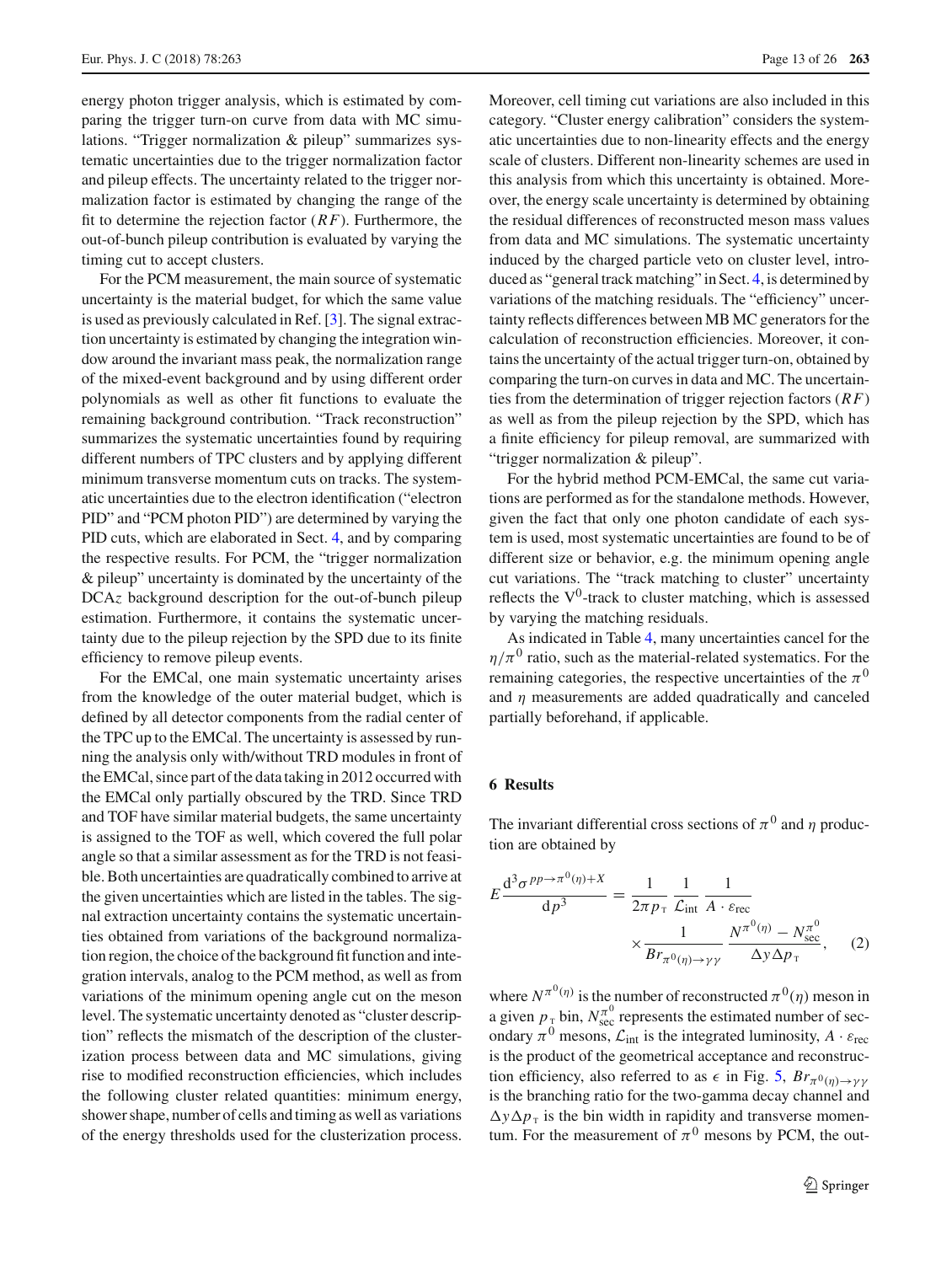

<span id="page-13-0"></span>**Fig. 6** Ratios of the fully corrected  $\pi^0$  (left) and  $\eta$  (right) spectra for each reconstruction method to the TCM fit of the combined spectrum

of-bunch pileup correction has to be noted for completeness and to be applied as well.

The invariant differential cross sections are independently calculated for each method. The final spectra are obtained by combining the results in the overlap regions using the BLUE method [\[49](#page-19-17)[–53\]](#page-19-18), properly taking into account the correlations of the systematic uncertainties of the different methods. Possible statistical correlations between the measurements, for instance due to the conversions at small distances relative to the beam axis, are negligible due to the small conversion probability and the small likelihood of reconstructing the respective electron in the calorimeters leading to a meson candidate which finally ends up in the respective integration window. As there are no common uncertainties present for PCM, EMCal and PHOS, all systematic uncertainties are considered to be completely uncorrelated in those cases. On the other hand, the correlations introduced by including the hybrid PCM-EMCal measurement have to be taken into account. By construction, there are different numbers of conversion photons entering the two methods. Thus, all systematic uncertainty sources from PCM are found to be partially correlated in the PCM-EMCal method. Half of the size of the material budget uncertainty, for example, is assumed to be uncorrelated. Furthermore, the uncorrelated systematic uncertainties from PCM-EMCal with respect to PCM are, with full size, all the calorimeter related uncertainties as well as trigger and efficiency uncertainties.

Due to finite bin widths of the measured production cross sections, the neutral meson spectra are shifted along the horizontal axis [\[54](#page-19-19)]. All bin width corrections are of the order of 1% and below. In contrast, the reported  $\eta/\pi^0$  ratios are shifted along the vertical axis, as otherwise the ratio could not be computed and the different measurements could not be combined. The correction is below 1% for  $p<sub>T</sub> > 2$  GeV/c, but becomes significant for smaller momenta and rises to 8% for the lowest bin.

The combined invariant cross sections of inclusive  $\pi^0$  and  $\eta$  meson production cover transverse momentum ranges of  $0.3 < p<sub>T</sub> < 35$  and  $0.5 < p<sub>T</sub> < 35$  GeV/c, respectively. The total uncertainties of the measurements, obtained by quadratically adding the combined statistical and systematic uncertainties, are of the order of 5% for the  $\pi^0$  and 10% for the  $\eta$ meson for most of the  $p<sub>T</sub>$  bins covered, increasing for lowest and highest momenta due to statistical limitations as well as systematic effects. Both combined neutral meson spectra are fitted with a two-component model (TCM), proposed in Ref. [\[55\]](#page-19-20), by using the total uncertainties for each  $p<sub>T</sub>$  bin. The functional form of the TCM is a combination of a Boltzmann component and a power-law part, which, in general, should be the dominant components at low and high  $p<sub>T</sub>$ , respectively. The fit function is able to reproduce the spectra over the full  $p<sub>T</sub>$  range and is described as:

<span id="page-13-1"></span>
$$
E\frac{d^3\sigma}{dp^3} = A_e \exp(-E_{T,kin}/T_e) + A\left(1 + \frac{p_\tau^2}{T^2n}\right)^{-n}, \quad (3)
$$

where  $E_{\text{T,kin}} = \sqrt{p_{\text{T}}^2 + m^2} - m$  is the transverse kinematic energy with the meson rest mass *m* and  $A_e$ ,  $A$ ,  $T_e$ ,  $T$  as well as *n* are the free parameters. To compare the different methods, the ratios of spectra measured by each reconstruction method to the TCM fit of the combined spectrum are shown in Fig. [6.](#page-13-0) The vertical error bars represent the statistical uncertainties, whereas the boxes quantify the bin widths in horizontal direction and the systematic uncertainties in vertical direction. All measurements agree within uncertainties over the full  $p<sub>T</sub>$  range.

The  $\pi^0$  and  $\eta$  meson cross sections are also fitted with a Tsallis function [\[56](#page-19-21)], which has been used in previous measurements of  $\pi^{0}$  and  $\eta$  meson production in pp collisions reported by ALICE [\[3](#page-18-2),[4\]](#page-18-29):

<span id="page-13-2"></span>
$$
E\frac{d^3\sigma}{dp^3} = \frac{C}{2\pi} \frac{(n-1)(n-2)}{nT(nT + m(n-2))} \left(1 + \frac{m_{\tau} - m}{nT}\right)^{-n}, (4)
$$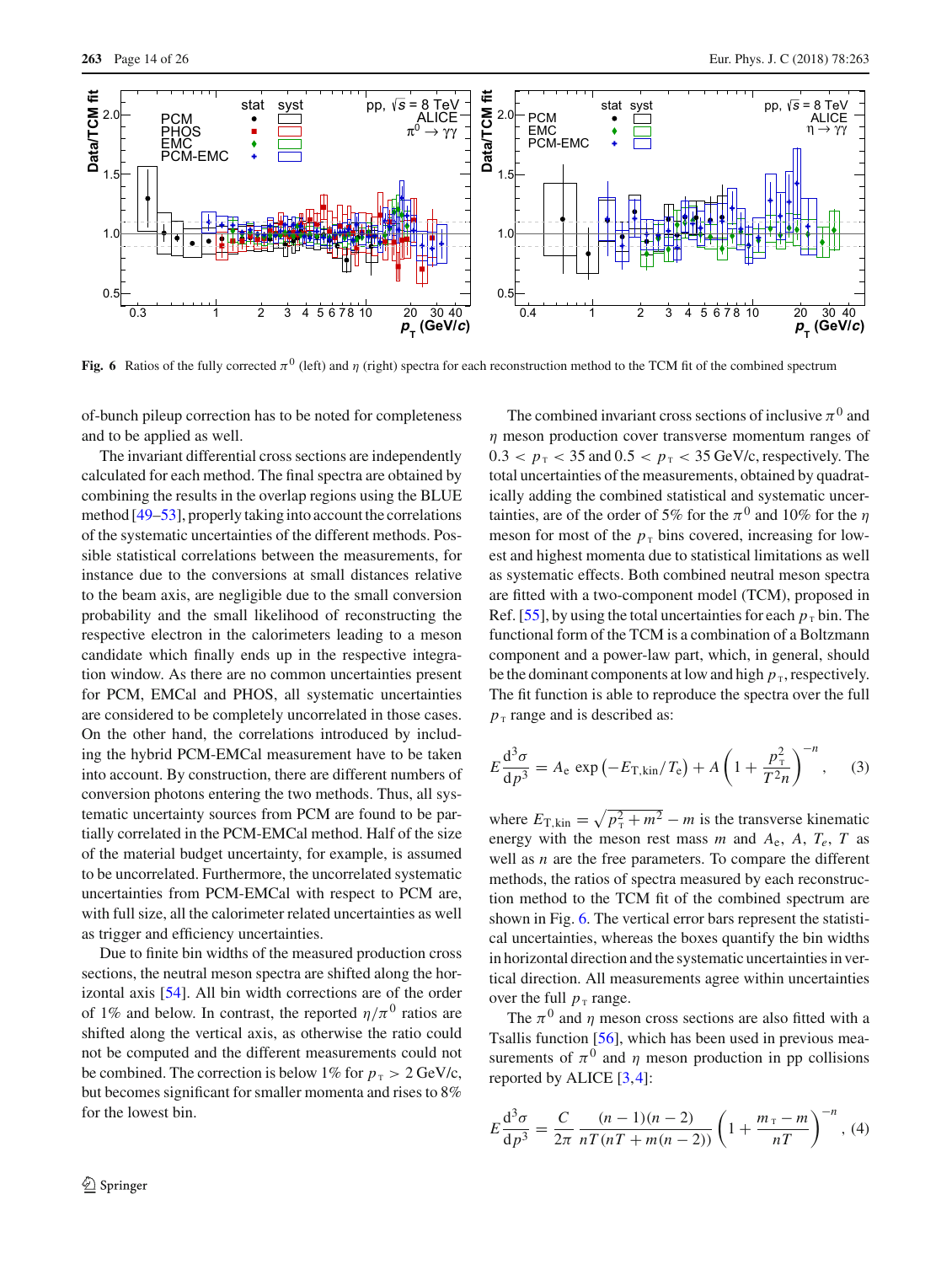| <b>TCM</b> | $A_e$ (pb GeV <sup>-2</sup> $c^3$ ) | $T_e$ (GeV)       | A (pb $\text{GeV}^{-2}c^3$ )     | T(GeV)            | $\boldsymbol{n}$  | $\chi^2_{\rm red}$ |
|------------|-------------------------------------|-------------------|----------------------------------|-------------------|-------------------|--------------------|
| $\pi^0$    | $(6.84 \pm 2.79) \times 10^{11}$    | $0.142 \pm 0.020$ | $(3.68 \pm 0.89) \times 10^{10}$ | $0.597 \pm 0.030$ | $3.028 \pm 0.018$ | 0.28               |
| $\eta$     | $(1.62 \pm 4.35) \times 10^9$       | $0.229 \pm 0.203$ | $(2.89 \pm 1.81) \times 10^9$    | $0.810 \pm 0.103$ | $3.043 \pm 0.045$ | 0.33               |
| Tsallis    | $C$ (pb)                            |                   | T(GeV)                           | $\boldsymbol{n}$  |                   | $\chi^2_{\rm red}$ |
| $\pi^0$    | $(2.46 \pm 0.18) \times 10^{11}$    |                   | $0.121 \pm 0.004$                | $6.465 \pm 0.042$ |                   | 0.57               |
| $\eta$     | $(1.56 \pm 0.19) \times 10^{10}$    |                   | $0.221 \pm 0.012$                | $6.560 \pm 0.113$ |                   | 0.59               |

<span id="page-14-0"></span>**Table 5** Parameters of the fits to the  $\pi^0$  and  $\eta$  invariant differential cross sections using the TCM fit [\[55](#page-19-20)] from Eq. [3](#page-13-1) as well as using a Tsallis fit [\[56](#page-19-21)] from Eq. [4](#page-13-2)



<span id="page-14-1"></span>**Fig. 7** Invariant cross sections for neutral meson production are shown together with NLO pQCD predictions using PDFs MSTW08 (CTEQ6M5) with FFs DSS14 (AESSS) for  $\pi^0$  ( $\eta$ ) as well as

PYTHIA8.210 calculations, for which two different tunes are available. The data points are fitted using a TCM fit, Eq. [3,](#page-13-1) and a Tsallis fit, Eq. [4](#page-13-2)

where *C*, *n* and *T* are free parameters of the fit with *m* and  $m<sub>r</sub>$  being the rest as well as the transverse mass of the meson. The fit parameters extracted from both the TCM and Tsallis fits are summarized in Table [5.](#page-14-0) The TCM is chosen as the standard fit function, since it better describes the spectra at low and high  $p<sub>T</sub>$  than the Tsallis counterpart [\[38\]](#page-19-10). This is also reflected in the smaller values obtained for the reduced  $\chi^2_{\text{red}}$  of the respective fits, which are also recorded in Table [5.](#page-14-0) These values are calculated without assuming any correlation of systematic uncertainties and are found to be rather small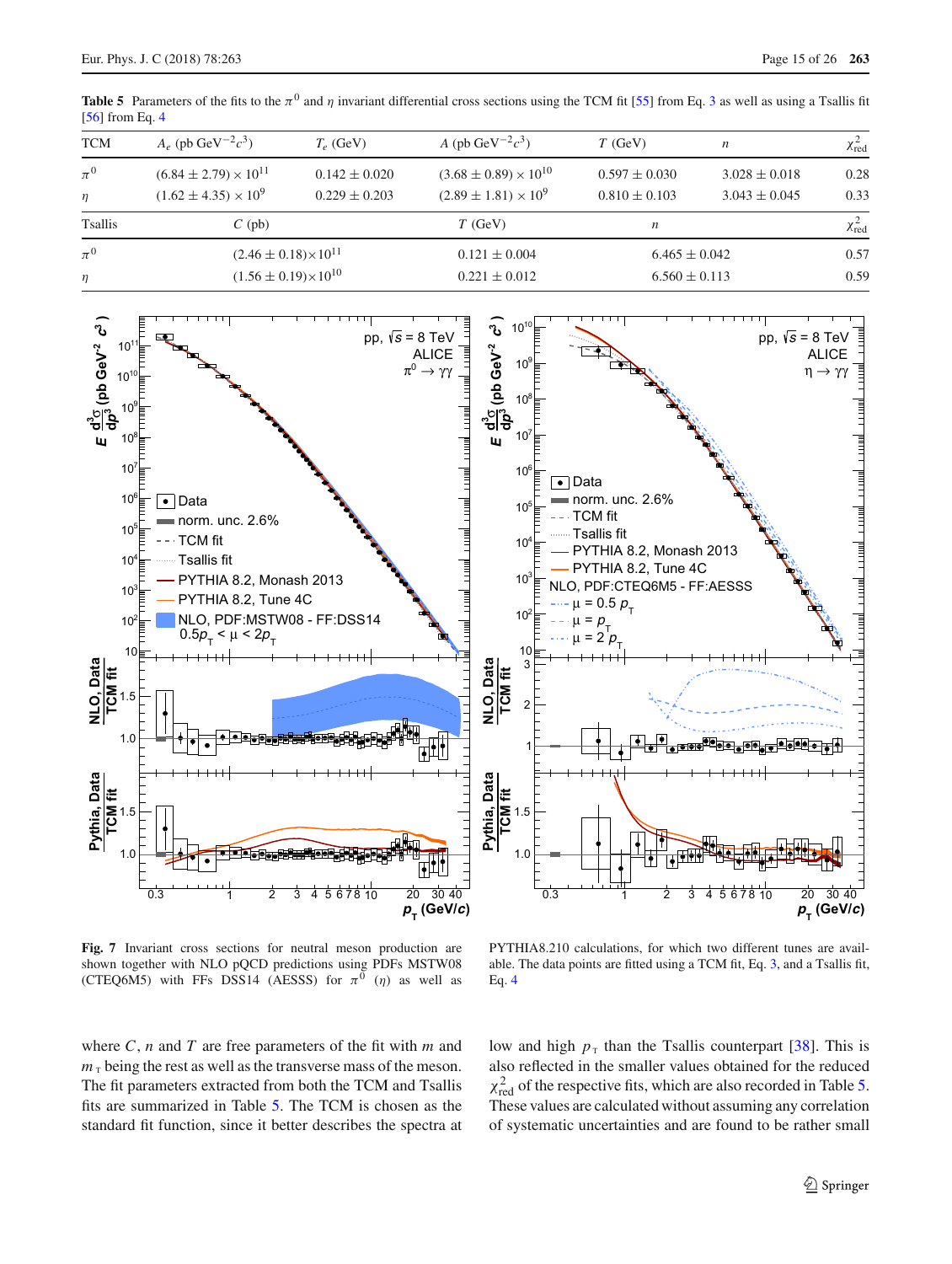for both fits, as the total uncertainties of meson spectra are used for their calculation. A direct comparison of TCM and Tsallis fits can be found in Fig. [7,](#page-14-1) where both fits are plotted, in addition to the measured spectra and theory calculations.

The measured invariant differential cross sections are compared with NLO pQCD calculations [\[8](#page-18-6),[11](#page-18-9)] using MSTW08 (PDF) [\[16\]](#page-18-14) with DSS14 (FF) [\[8\]](#page-18-6) for  $\pi^0$  and CTEQ6M5 (PDF) [\[17](#page-18-15)] with AESSS (FF) [\[11](#page-18-9)] for the  $\eta$ meson. The same factorization scale value,  $\mu$ ,  $(0.5p<sub>T</sub>)$  $\mu$  < 2 $p<sub>T</sub>$ ) is chosen for the factorization, renormalisation and fragmentation scales used in the NLO pQCD calculations. For the  $\pi^0$  the NLO PDF, pQCD and FF combination describes the RHIC data rather well [\[57\]](#page-19-22), whereas for  $\sqrt{s}$  = 2.76 TeV pQCD overpredicts ALICE data by 30% at moderate  $p<sub>T</sub>$  and agrees at higher  $p<sub>T</sub>$  [\[9\]](#page-18-7). The ratios of data and NLO pQCD predictions to the TCM fits of neutral meson spectra are shown in Fig. [7.](#page-14-1) The largest uncertainty of the NLO pQCD calculation is due to the choice of  $\mu$ . For all  $\mu$  values, these calculations overestimate the measured data for both  $\pi^0$  and  $\eta$  mesons. This is also observed for meson measurements at  $\sqrt{s}$  = 2.76 TeV by ALICE [\[9](#page-18-7)], although better description of data is achieved for  $\mu = 2p_{\text{T}}$ , for which calculations are above data by 10−40% depending on  $p<sub>T</sub>$ . It has to be noted that FF uncertainties of NLO pQCD calculations have been considerably reduced after including the published  $\pi^0$  measurement at  $\sqrt{s} = 7$  TeV [\[3](#page-18-2)] for DSS14. Including precise new data for  $\eta$  meson production measured at  $\sqrt{s}$  = 2.76, 7 and 8 TeV [\[3](#page-18-2)[,9](#page-18-7)] will also help to considerably reduce NLO pQCD uncertainty bands in that case. In addition, the reported neutral meson measurements at  $\sqrt{s}$  = 8 TeV are compared to PYTHIA8.210 [\[18](#page-18-16)] references; Tune 4C [\[19\]](#page-18-17) and Monash 2013 tune [\[20](#page-18-18)]. To enable a proper comparison of the PYTHIA tunes with the measured neutral meson spectra,  $\pi^0$  from decays of long-living strange particles ( $K_S^0$ ,  $\Lambda$ ,  $\Sigma$  and  $\Sigma$ ) are excluded. The Tune 4C calculation is about 30% above the  $\pi^0$  measurement for  $p<sub>T</sub> > 1.5$  GeV/c. In contrast, the Monash 2013 tune reproduces the  $\pi^0$  spectrum within 10% for almost the complete transverse momentum range, although both tunes are not able to describe the shape of the measured spectrum indicated by the bump at approximately 3 GeV/c. Concerning the  $\eta$  meson, both tunes reproduce the measured spectrum for  $p<sub>T</sub> > 1.5$  GeV/c within uncertainties. At lower momenta  $p_T < 1.5$  GeV/c, both tunes follow the same trend and deviate significantly in magnitude and shape from data. The tuning parameters of the soft QCD part of PYTHIA apparently fail to describe the measured  $\eta$ meson spectrum below  $p_T < 1.5$  GeV/c, whereas there is further tension up to  $p<sub>T</sub> \approx 3.5$  GeV/c. On the other hand, both PYTHIA tunes are consistent within uncertainties with the measured  $\pi^0$  spectrum for the low transverse momentum interval  $0.3 < p_{\rm T} < 1.5$  GeV/c.

The mean transverse momenta,  $\langle p_{\rm T} \rangle$ , are determined for the neutral meson spectra shown in Fig. [7.](#page-14-1) Three different fit functions are used in this context: a TCM, Eq. [3,](#page-13-1) a Tsallis, Eq. [4,](#page-13-2) and a modified Hagedorn [\[58](#page-19-23)] fit that is used as the default fit function, since it yields the best agreement with data at lowest  $p_{\text{T}}$  measured [\[38](#page-19-10)]. The obtained values for  $\pi^0$ and  $\eta$  mesons are listed in Table [6,](#page-16-0) where statistical and systematic uncertainties are quoted. The additional uncertainty term denoted with "fit sys" reflects the choice of the fitting function. Moreover, the introduced fit functions are also used to calculate the integrated yields,  $dN/dy|_{y \approx 0}$ , for both neutral mesons in inelastic events. The cross section for inelastic pp collisions at  $\sqrt{s} = 8$  TeV,  $\sigma_{INEL} = 74.7 \pm 1.7$  mb [\[59\]](#page-19-24), is used for this purpose. The obtained yields are given in Table [6,](#page-16-0) which are based on extrapolation fractions, *F*extpol, of about 45% for the  $\pi^0$  and about 34% for the  $\eta$  meson. Additionally, the integrated  $\eta/\pi^0$  ratio is estimated and can be found in Table [6](#page-16-0) as well. For the recent paper by ALICE on neutral meson production in pp collisions at  $\sqrt{s} = 2.76$  TeV [\[9](#page-18-7)], the mean  $p<sub>T</sub>$  as well as the integrated yields are also calculated for the reported spectra, which are furthermore added to Table [6.](#page-16-0) The inelastic pp cross section at  $\sqrt{s}$  = 2.76 TeV, quoted in Ref. [\[9\]](#page-18-7) as well, is used to calculate the integrated yields which include extrapolation fractions of about 59% for the  $\pi^0$ and about 52% for the  $\eta$  meson. The obtained values for  $\langle p_{\tau} \rangle$ and  $dN/dy|_y \approx 0$  for both neutral mesons are compared with measurements of average transverse momenta of charged particles [\[60\]](#page-19-25) and with results concerning charged-particle multiplicity [\[61](#page-19-26)]. Due to a large extrapolation fraction of the  $\pi^0$  and  $\eta$  meson spectra with respect to charged particles and the given systematics for the lowest transverse momenta, the uncertainties of  $\langle p_{\rm T} \rangle$  and  $dN/dy|_{y \approx 0}$  are found to be larger. Hence, the integrated  $\eta/\pi^0$  ratios are also affected. Nevertheless, all values quoted in this paragraph are consistent within experimental uncertainties with the results from charged particle measurements [\[47,](#page-19-27)[62\]](#page-19-28). Within their substantial uncertainties, the  $\eta/\pi^0$  ratios at both pp energies are found to be consistent as well.

Both meson spectra, which are shown in Fig. [7,](#page-14-1) exhibit a similar power-law behavior,  $Ed^3\sigma/dp^3 \propto p_{\rm T}^{-n}$ , with  $n_{\pi^0}$  = 5.936  $\pm$  0.012(stat)  $\pm$  0.023(sys) and  $n_{\eta}$  = 5.930  $\pm$  0.029(stat)  $\pm$  0.044(sys) for high momenta of  $p_{\text{T}} > 3.5$  GeV/c. This is also reflected in the  $\eta/\pi^0$  ratio which is shown in Fig. [8.](#page-16-1) The ratio is flat for  $p<sub>T</sub> > 3.5$  GeV/c with a constant value of  $C^{\eta/\pi^0} = 0.455 \pm 0.006$  (stat)  $\pm 0.014$  (sys). Despite of the inability of NLO calculations to describe individual  $\pi^0$  and  $\eta$  meson spectra, the  $\eta/\pi^0$  ratio is reproduced fairly well, as it can be followed from left part of Fig. [8.](#page-16-1) It has to be noted that a different FF for the  $\pi^0$  is used to compile the theory curve, namely DSS07, since there is no recent calculation for the  $\eta$  meson available which could be compared to the recent DSS14  $\pi^0$  prediction. The agreement of pQCD calculations with the data can be viewed as an indication that the  $\eta/\pi^0$  ratio is driven by the  $\pi^0$  and  $\eta$  meson FFs in the fac-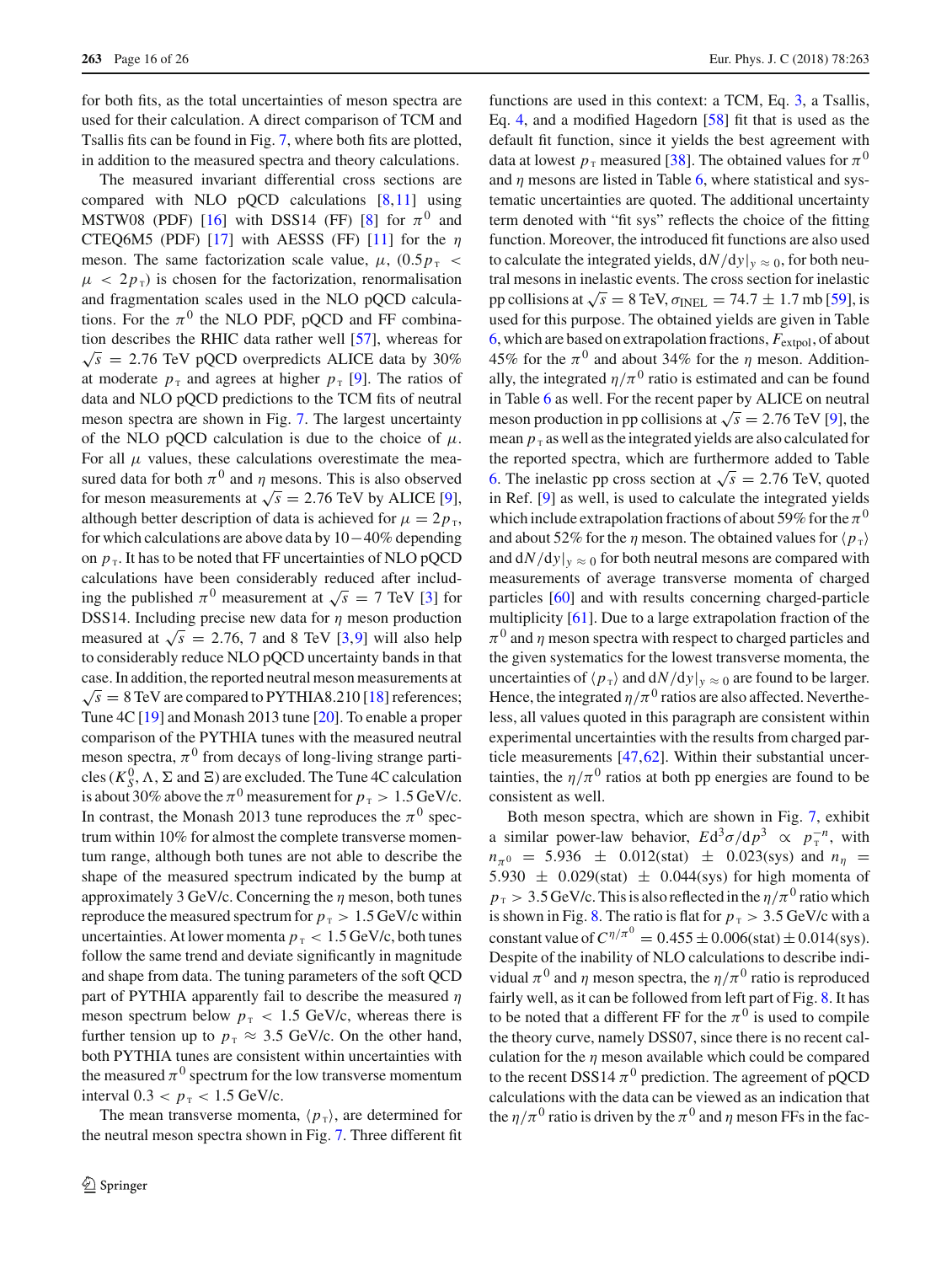<span id="page-16-0"></span>**Table 6** The mean transverse momenta,  $\langle p_{\text{T}} \rangle$ , and integrated yields,  $dN/dy|_{y \approx 0}$ , for ALICE measurements of  $\pi^0$  and  $\eta$  mesons at  $\sqrt{s} =$ 2.76 and 8 TeV are summarized [\[38\]](#page-19-10). It has to be noted that the uncertainties from the measurements of the inelastic cross sections are not

| $\sqrt{s} = 8 \text{ TeV}$ | $\langle p_{\rm T} \rangle$ (GeV/c)                                | $dN/dy _{y\infty}$ 0                                                                     | $F_{\text{extpol}}(\%)$ |
|----------------------------|--------------------------------------------------------------------|------------------------------------------------------------------------------------------|-------------------------|
| $\pi^0$                    | $0.431 \pm 0.006$ (stat) $\pm 0.020$ (sys) $\pm 0.012$ (fit sys)   | $3.252 \pm 0.128$ (stat) $\pm 0.918$ (sys) $\pm 0.146$ (fit sys)                         | 45                      |
| $\eta$                     | $0.929 \pm 0.110_{(stat)} \pm 0.126_{(sys)} \pm 0.085_{(fit sys)}$ | $0.164 \pm 0.033_{\text{(stat)}} \pm 0.052_{\text{(sys)}} \pm 0.023_{\text{(fits sys)}}$ | 34                      |
| $\eta/\pi^0$               |                                                                    | $0.050 \pm 0.010_{(stat)} \pm 0.022_{(sys)} \pm 0.008_{(fit sys)}$                       |                         |
| $\sqrt{s}$ = 2.76 TeV      | $\langle p_{\rm T} \rangle$ (GeV/c)                                | $dN/dy _{y \approx 0}$                                                                   | $F_{\text{extpol}}(\%)$ |
| $\pi^0$                    | $0.451 \pm 0.008$ (stat) $\pm 0.014$ (sys) $\pm 0.152$ (fit sys)   | $1.803 \pm 0.058$ (stat) $\pm 0.352$ (sys) $\pm 0.646$ (fit sys)                         | 59                      |
| $\eta$                     | $0.647 \pm 0.068$ (stat) $\pm 0.040$ (sys) $\pm 0.140$ (fit sys)   | $0.250 \pm 0.050_{\text{(stat)}} \pm 0.052_{\text{(sys)}} \pm 0.063_{\text{(fit sys)}}$  | 52                      |
| $\eta/\pi^0$               |                                                                    | $0.139 \pm 0.028$ (stat) $\pm 0.040$ (sys) $\pm 0.061$ (fit sys)                         |                         |



<span id="page-16-1"></span>**Fig. 8** Left:  $\eta/\pi^0$  ratio compared to NLO pQCD predictions using PDF CTEQ6M5 and FFs DSS07 for the  $\pi^0$  and AESSS for the  $\eta$ , and PYTHIA8.210 calculations using Tune 4C and Monash 2013 tune. The total uncertainties of the measured  $\eta/\pi^0$  ratio are of the order of 10% for most of the  $p_T$  bins covered, increasing for lower and higher momenta

torized picture of pQCD. A comparison of the reported  $\eta/\pi^0$ ratio to the different PYTHIA tunes indicates an agreement within uncertainties down to  $p<sub>T</sub> \approx 1.5$  GeV/c, although the shape, as well as the ratio, cannot be fully reproduced below  $p_{\text{T}}$  < 1.5 GeV/c due to the already mentioned deviations of PYTHIA tunes from data in this region.

The validity of  $m<sub>T</sub>$  scaling is tested by means of the  $\eta/\pi^0$ ratio. For this purpose, the TCM parameterization of the measured  $\pi^0$  spectrum, given in Table [5,](#page-14-0) is used to obtain the  $\eta$ spectrum via the application of  $m<sub>T</sub>$  scaling by replacing the  $\pi^0$  mass with the  $\eta$  mass and using the normalization ratio  $C^{\eta}/C^{\pi^0} = 0.455$ . From these two spectra, the  $\eta/\pi^0$  ratio is constructed, plotted as blue curve in the right part of Fig. [8.](#page-16-1) The measured  $\eta/\pi^0$  ratio is consistent with the  $m<sub>T</sub>$  scaling prediction (blue curve) above  $p_T > 3.5$  GeV/c. However, for smaller transverse momenta of  $p_T < 3.5$  GeV/c the ratio of the measured  $\eta/\pi^0$  ratio over the  $\eta/\pi^0$  ratio obtained with  $m<sub>T</sub>$ scaling, which can be found in Ref. [\[38](#page-19-10)], constantly decreases

included for the given numbers, which are  $^{+3.9\%}_{-6.4\%}$  (*model*)  $\pm 2.0$ (*lumi*)% for  $\sqrt{s}$  = 2.76 TeV [\[29](#page-18-27)] and  $\pm$  2.3% for 8 TeV [\[59](#page-19-24)]. Moreover, the integrated  $n/\pi^0$  ratios are quoted for the different energies

| $dN/dy _{y\infty}$ 0                                                                     | $F_{\text{extpol}}$ (%) |
|------------------------------------------------------------------------------------------|-------------------------|
| $3.252 \pm 0.128$ (stat) $\pm 0.918$ (svs) $\pm 0.146$ (fit svs)                         | 45                      |
| $0.164 \pm 0.033_{\text{(stat)}} \pm 0.052_{\text{(sys)}} \pm 0.023_{\text{(fits sys)}}$ | 34                      |
| $0.050 \pm 0.010_{(stat)} \pm 0.022_{(sys)} \pm 0.008_{(fit,sys)}$                       |                         |
|                                                                                          |                         |
| $dN/dy _{y \approx 0}$                                                                   | $F_{\text{extpol}}$ (%) |
| $1.803 \pm 0.058$ (stat) $\pm 0.352$ (svs) $\pm 0.646$ (fit svs)                         | 59                      |
| $0.250 \pm 0.050$ (stat) $\pm 0.052$ (sys) $\pm 0.063$ (fit sys)                         | 52                      |



due to limited statistics as well as systematic effects. Right: Comparison of the  $\eta/\pi^0$  ratio to related, previous ALICE measurements as well as other experiments at lower collision energies, for which total uncertainties are drawn. Furthermore, a comparison to the  $\eta/\pi^0$  ratio obtained with  $m<sub>T</sub>$  scaling is added

and reaches about 45% at around 1 GeV/c. For the region below 3.5 GeV/c,  $m<sub>T</sub>$  scaling is observed to be clearly broken with a significance of  $6.2\sigma$ . Given this observation, the measured  $\eta/\pi^0$  ratios in pp collisions at  $\sqrt{s} = 2.76$  TeV and 7 TeV, previously reported by ALICE [\[3](#page-18-2)[,9](#page-18-7)], are re-evaluated. Whereas there is indication for a  $m<sub>T</sub>$  scaling violation with  $2.1\sigma$  for 2.76 TeV, we also observe a significant disagreement of  $5.7\sigma$  for  $7$  TeV. Hence, both ratios are found to be consistent with our observation at 8 TeV. Furthermore, both  $\eta/\pi^0$ ratios are fitted with a constant for  $p<sub>T</sub> > 3.5$  GeV/c, yielding values of  $C^{\eta/\pi^0} = 0.474 \pm 0.015$ (stat)  $\pm 0.024$ (sys) for 2.76 TeV and  $C^{\eta/\pi^0} = 0.476 \pm 0.020$  (stat)  $\pm 0.020$  (sys) for 7 TeV. They are consistent within uncertainties with the measured  $\eta/\pi^0$  ratio at 8 TeV for the given  $p<sub>T</sub>$  range. Therefore, all three ALICE measurements are simultaneously fitted with a constant for  $p_T > 3.5$  GeV/c in order to obtain a combined value of  $C^{\eta/\pi^0} = 0.459 \pm 0.006$  (stat)  $\pm 0.011$  (sys). For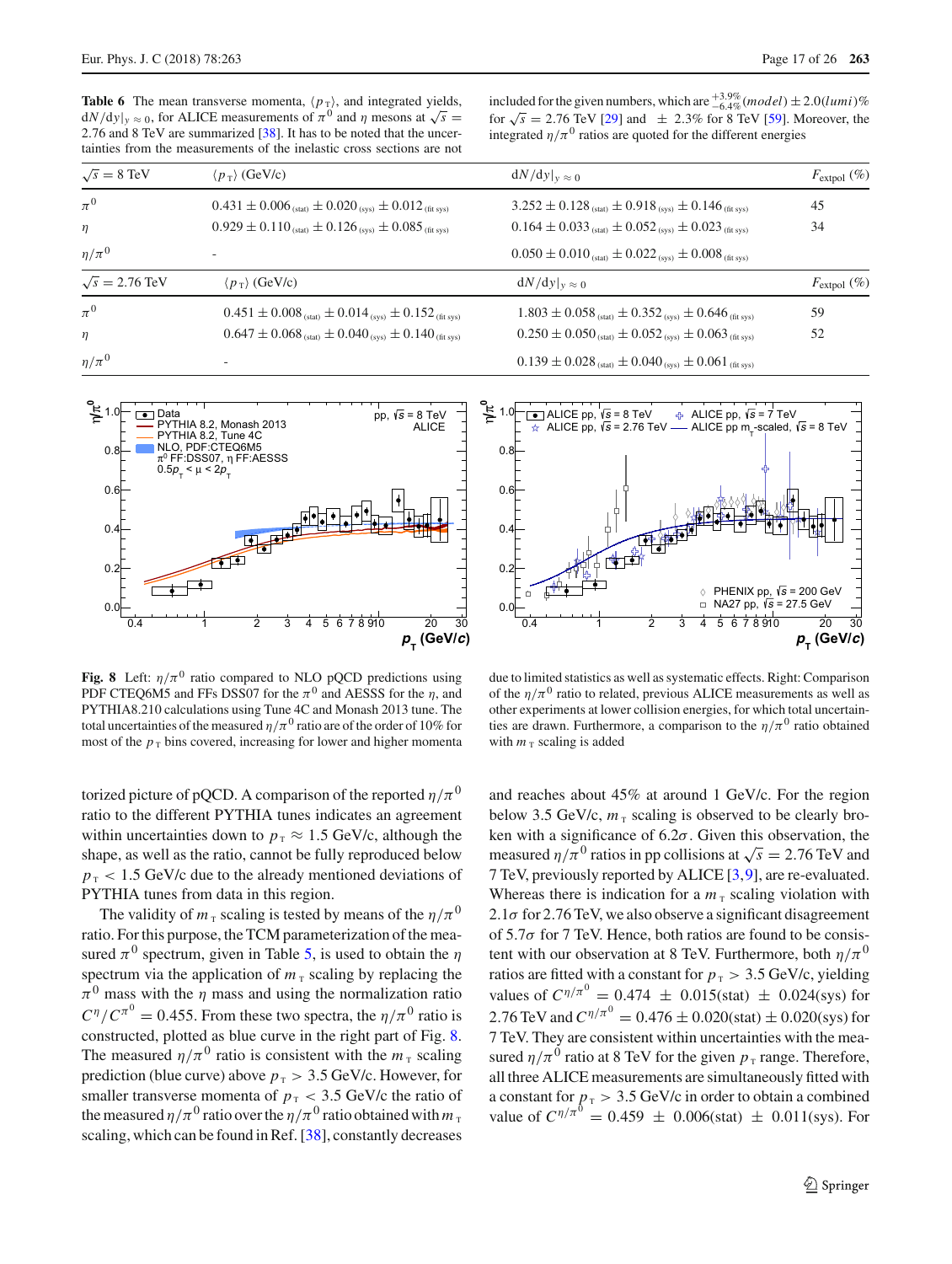the region  $p_T < 3.5$  GeV/c, all collision energies covered by ALICE also agree within experimental uncertainties, so that  $\eta/\pi^0$  ratios may be claimed to be consistent within accuracy for ALICE measurements in pp collisions at  $\sqrt{s} = 2.76, 7$ and 8 TeV.

Before the LHC era, the precision of  $\eta/\pi^0$  measurements was not sufficient to probe  $m<sub>T</sub>$  scaling over broad ranges of  $p<sub>T</sub>$  with high statistics. PHENIX and NA27 provide the  $\eta/\pi^0$ ratio with highest accuracy at high and low  $p<sub>T</sub>$  and therefore are compared to the reported measurement. PHENIX measurements for pp collisions at  $\sqrt{s} = 200$  GeV are available only for  $p_{\tau}$  region > 2.25 GeV/c [\[63\]](#page-19-29), where  $\pi^{0}$  and  $\eta$  spectra are already described by  $m<sub>T</sub>$  scaling. However, PHENIX notably does not apply any secondary  $\pi^0$  correction concerning weak decays, which further has to be taken into account when comparing with data points from ALICE. Measurements of  $\pi^0$  and  $\eta$  spectra in pp collisions at  $\sqrt{s} = 27.5$  GeV from NA27 [64] are used to obtain the  $\eta/\pi^0$  ratio in the  $p_{\text{T}}$ range of  $0.4 < p<sub>T</sub> < 1.6$  GeV/c. The paper does not mention a secondary correction of  $\pi^0$  spectrum; however, it cannot significantly change the conclusions to be drawn from the measurement. Although the NA27 measurement provides the world's most precise published data points for the  $\eta/\pi^0$  ratio at low  $p_T < 2.0$  GeV/c in the pre-LHC era for pp collisions, it is not conclusive concerning  $m<sub>T</sub>$  scaling violation. The first NA27 points at  $p_T < 1$  GeV/c are consistent with both the  $m<sub>T</sub>$  scaling curve and the new data from pp collisions at  $\sqrt{s}$  = 2.76, 7 and 8 TeV within uncertainties, whereas for  $p_T > 1$  GeV/c the results of NA27 show a tendency to be above the  $m<sub>T</sub>$  scaling prediction, although uncertainties become significant. A clearer confirmation of the  $m<sub>T</sub>$  scaling at low  $p<sub>T</sub>$  is observed for other particle species, such as kaons,  $\phi$  and *J*/ $\psi$  in pp collisions at  $\sqrt{s}$  = 200 GeV [\[13](#page-18-11)]. Whether the magnitude of  $m<sub>T</sub>$  scaling violation depends on the collision energy can be clarified in future by ongoing analysis of hadron spectra measurements in pp collisions at  $\sqrt{s}$  = 13 TeV delivered by the LHC.

#### <span id="page-17-0"></span>**7 Conclusion**

The invariant differential cross sections of  $\pi^0$  and  $\eta$  mesons in pp collisions at  $\sqrt{s}$  = 8 TeV have been measured at mid-rapidity over a wide  $p<sub>T</sub>$  range by the ALICE experiment, using four different reconstruction methods for the  $\pi^0$ , and three for the  $\eta$  meson. NLO pQCD calculations with MSTW08 (PDF) with DSS14 (FF) for the  $\pi^0$  and CTEQ6M5 (PDF) with AESSS (FF) for the  $\eta$  meson overestimate the measured spectra of both neutral mesons. This discrepancy is also reported for pp collisions at  $\sqrt{s}$  = 2.76 TeV by ALICE. However, the ratio of  $\eta/\pi^0$  is reproduced by NLO pQCD calculations within uncertainties, which is a test for the FFs in the factorized picture of pQCD. The prediction

from PYTHIA8.2 Tune 4C describes the  $\eta$  spectrum within uncertainties for  $p<sub>T</sub> > 1.5$  GeV/c, but it is about 30% larger than the measured  $\pi^0$  production cross section. On the other hand, the Monash 2013 tune agrees with the reported neutral meson measurements within 10% for  $p<sub>T</sub> > 1.5$  GeV/c. Both PYTHIA8.2 tunes are able to reproduce the  $\pi^0$  spectrum below  $p_T < 1.5$  GeV/c within uncertainties, but fail to describe the  $\eta$  spectrum in this region. The  $\eta/\pi^0$  ratio is described by  $m<sub>T</sub>$  scaling for  $p<sub>T</sub> > 3.5$  GeV/c, whereas a deviation from this empirical scaling law is found for  $p_{\text{T}}$  < 3.5 GeV/c with a significance of 6.2 $\sigma$ . Within experimental uncertainties, the  $\eta/\pi^0$  ratios measured by NA27, PHENIX and ALICE are in agreement for the covered transverse momentum intervals of each measurement, representing pp collisions starting at center of mass energies of  $\sqrt{s}$  = 27.5 GeV up to  $\sqrt{s}$  = 8 TeV.

**Acknowledgements** We thank Werner Vogelsang and Marco Stratmann for providing the pQCD calculations. The ALICE Collaboration would like to thank all its engineers and technicians for their invaluable contributions to the construction of the experiment and the CERN accelerator teams for the outstanding performance of the LHC complex. The ALICE Collaboration gratefully acknowledges the resources and support provided by all Grid centres and the Worldwide LHC Computing Grid (WLCG) collaboration. The ALICE Collaboration acknowledges the following funding agencies for their support in building and running the ALICE detector: A. I. Alikhanyan National Science Laboratory (Yerevan Physics Institute) Foundation (ANSL), State Committee of Science and World Federation of Scientists (WFS), Armenia; Austrian Academy of Sciences and Nationalstiftung für Forschung, Technologie und Entwicklung, Austria; Ministry of Communications and High Technologies, National Nuclear Research Center, Azerbaijan; Conselho Nacional de Desenvolvimento Científico e Tecnológico (CNPq), Universidade Federal do Rio Grande do Sul (UFRGS), Financiadora de Estudos e Projetos (Finep) and Fundação de Amparo à Pesquisa do Estado de São Paulo (FAPESP), Brazil; Ministry of Science & Technology of China (MSTC), National Natural Science Foundation of China (NSFC) and Ministry of Education of China (MOEC) , China; Ministry of Science, Education and Sport and Croatian Science Foundation, Croatia; Ministry of Education, Youth and Sports of the Czech Republic, Czech Republic; The Danish Council for Independent Research | Natural Sciences, the Carlsberg Foundation and Danish National Research Foundation (DNRF), Denmark; Helsinki Institute of Physics (HIP), Finland; Commissariat à l'Energie Atomique (CEA) and Institut National de Physique Nucléaire et de Physique des Particules (IN2P3) and Centre National de la Recherche Scientifique (CNRS), France; Bundesministerium für Bildung, Wissenschaft, Forschung und Technologie (BMBF) and GSI Helmholtzzentrum für Schwerionenforschung GmbH, Germany; General Secretariat for Research and Technology, Ministry of Education, Research and Religions, Greece; National Research, Development and Innovation Office, Hungary; Department of Atomic Energy Government of India (DAE) and Council of Scientific and Industrial Research (CSIR), New Delhi, India; Indonesian Institute of Science, Indonesia; Centro Fermi - Museo Storico della Fisica e Centro Studi e Ricerche Enrico Fermi and Istituto Nazionale di Fisica Nucleare (INFN), Italy; Institute for Innovative Science and Technology , Nagasaki Institute of Applied Science (IIST), Japan Society for the Promotion of Science (JSPS) KAK-ENHI and Japanese Ministry of Education, Culture, Sports, Science and Technology (MEXT), Japan; Consejo Nacional de Ciencia (CONA-CYT) y Tecnología, through Fondo de Cooperación Internacional en Ciencia y Tecnología (FONCICYT) and Dirección General de Asuntos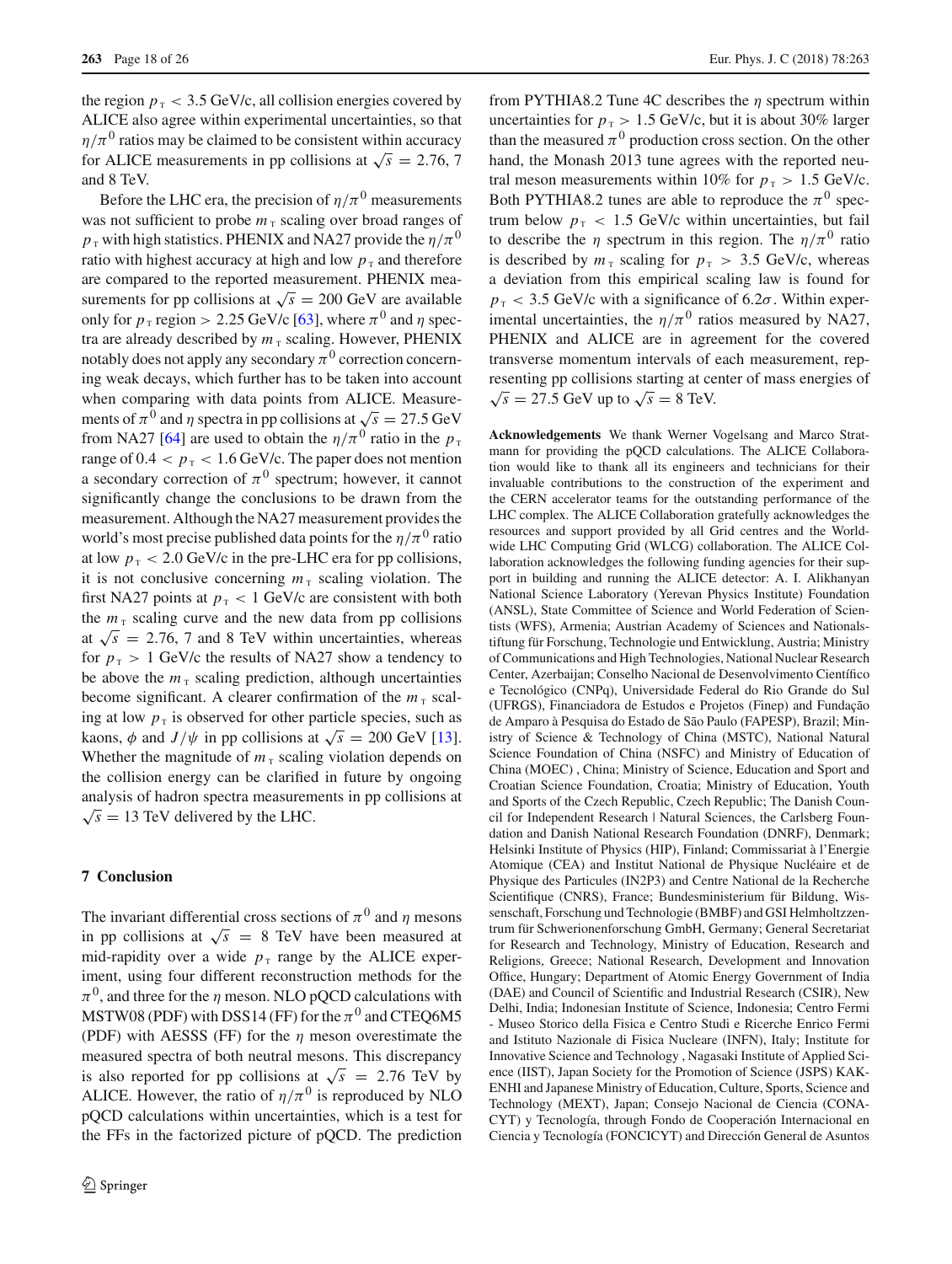del Personal Academico (DGAPA), Mexico; Nederlandse Organisatie voor Wetenschappelijk Onderzoek (NWO), Netherlands; The Research Council of Norway, Norway; Commission on Science and Technology for Sustainable Development in the South (COMSATS), Pakistan; Pontificia Universidad Católica del Perú, Peru; Ministry of Science and Higher Education and National Science Centre, Poland; Korea Institute of Science and Technology Information and National Research Foundation of Korea (NRF), Republic of Korea; Ministry of Education and Scientific Research, Institute of Atomic Physics and Romanian National Agency for Science, Technology and Innovation, Romania; Joint Institute for Nuclear Research (JINR), Ministry of Education and Science of the Russian Federation and National Research Centre Kurchatov Institute, Russia; Ministry of Education, Science, Research and Sport of the Slovak Republic, Slovakia; National Research Foundation of South Africa, South Africa; Centro de Aplicaciones Tecnológicas y Desarrollo Nuclear (CEADEN), Cubaenergía, Cuba, Ministerio de Ciencia e Innovacion and Centro de Investigaciones Energéticas, Medioambientales y Tecnológicas (CIEMAT), Spain; Swedish Research Council (VR) and Knut & Alice Wallenberg Foundation (KAW), Sweden; European Organization for Nuclear Research, Switzerland; National Science and Technology Development Agency (NSDTA), Suranaree University of Technology (SUT) and Office of the Higher Education Commission under NRU project of Thailand, Thailand; Turkish Atomic Energy Agency (TAEK), Turkey; National Academy of Sciences of Ukraine, Ukraine; Science and Technology Facilities Council (STFC), United Kingdom; National Science Foundation of the United States of America (NSF) and United States Department of Energy, Office of Nuclear Physics (DOE NP), United States of America.

**Open Access** This article is distributed under the terms of the Creative Commons Attribution 4.0 International License [\(http://creativecomm](http://creativecommons.org/licenses/by/4.0/) [ons.org/licenses/by/4.0/\)](http://creativecommons.org/licenses/by/4.0/), which permits unrestricted use, distribution, and reproduction in any medium, provided you give appropriate credit to the original author(s) and the source, provide a link to the Creative Commons license, and indicate if changes were made. Funded by SCOAP<sup>3</sup>.

## **References**

- <span id="page-18-0"></span>1. D.J. Gross, F. Wilczek, Asymptotically free Gauge theories. 1. Phys. Rev. D **8**, 3633–3652 (1973)
- <span id="page-18-1"></span>2. L. Evans, P. Bryant, LHC machine. JINST **3**, S08001 (2008)
- <span id="page-18-2"></span>3. **ALICE** Collaboration, B. Abelev et al., Neutral pion and  $\eta$  meson production in proton-proton collisions at  $\sqrt{s} = 0.9$  TeV and  $\sqrt{s} =$ 7 TeV. Phys. Lett. B **717**, 162–172 (2012). [arXiv:1205.5724](http://arxiv.org/abs/1205.5724) [hepex]
- <span id="page-18-29"></span>4. **ALICE** Collaboration, B.B. Abelev et al., Neutral pion production at midrapidity in pp and Pb-Pb collisions at  $\sqrt{s}$ = 2.76 TeV. Eur. Phys. J. C **74**, 3108 (2014). [arXiv:1405.3794](http://arxiv.org/abs/1405.3794) [nucl-ex]
- <span id="page-18-3"></span>5. D. d'Enterria, K.J. Eskola, I. Helenius, H. Paukkunen, Confronting current NLO parton fragmentation functions with inclusive charged-particle spectra at hadron colliders. Nucl. Phys. B**883**, 615–628 (2014). [arXiv:1311.1415](http://arxiv.org/abs/1311.1415) [hep-ph]
- <span id="page-18-4"></span>6. D. de Florian, R. Sassot, M. Stratmann, Global analysis of fragmentation functions for pions and kaons and their uncertainties. Phys. Rev. D **75**, 114010 (2007). [arXiv:hep-ph/0703242](http://arxiv.org/abs/hep-ph/0703242)
- <span id="page-18-5"></span>7. D. de Florian, R. Sassot, M. Stratmann, Global analysis of fragmentation functions for protons and charged hadrons. Phys. Rev. D **76**, 074033 (2007). [arXiv:0707.1506](http://arxiv.org/abs/0707.1506) [hep-ph]
- <span id="page-18-6"></span>8. D. de Florian, R. Sassot, M. Epele, R.J. Hernández-Pinto, M. Stratmann, Parton-to-pion fragmentation reloaded. Phys. Rev. D **91**, 014035 (2015). [arXiv:1410.6027](http://arxiv.org/abs/1410.6027) [hep-ph]
- <span id="page-18-7"></span>9. **ALICE** Collaboration, S. Acharya et al., Production of  $\pi^0$  and  $\eta$ mesons up to high transverse momentum in pp collisions at 2.76 TeV. Eur. Phys. J. C **77**, 339 (2017). [arXiv:1702.00917](http://arxiv.org/abs/1702.00917) [hep-ex]
- <span id="page-18-8"></span>10. D. d'Enterria, K.J. Eskola, I. Helenius, H. Paukkunen, LHC data challenges the contemporary parton-to-hadron fragmentation functions. PoS. **DIS2014**, 148 (2014). [arXiv:1408.4659](http://arxiv.org/abs/1408.4659) [hep-ph]
- <span id="page-18-9"></span>11. C.A. Aidala, F. Ellinghaus, R. Sassot, J.P. Seele, M. Stratmann, Global analysis of fragmentation functions for eta mesons. Phys. Rev. D **83**, 034002 (2011). [arXiv:1009.6145](http://arxiv.org/abs/1009.6145) [hep-ph]
- <span id="page-18-10"></span>12. M. Bourquin, J.-M. Gaillard, A simple phenomenological description of hadron production. Nucl. Phys. B **114**, 334–364 (1976)
- <span id="page-18-11"></span>13. P.K. Khandai, P. Shukla, V. Singh, Meson spectra and  $m<sub>T</sub>$  scaling in  $p + p$ , *d*+Au, and Au + Au collisions at  $\sqrt{s_{NN}} = 200$  GeV. Phys. Rev. C **84**, 054904 (2011). [arXiv:1110.3929](http://arxiv.org/abs/1110.3929) [hep-ph]
- <span id="page-18-12"></span>14. L. Altenkämper, F. Bock, C. Loizides, N. Schmidt, Applicability of transverse mass scaling in hadronic collisions at the LHC. [arXiv:1710.01933](http://arxiv.org/abs/1710.01933) [hep-ph]
- <span id="page-18-13"></span>15. K. Jiang, Y. Zhu, W. Liu, H. Chen, C. Li, L. Ruan, Z. Tang, Z. Xu, Z. Xu, Onset of radial flow in p+p collisions. Phys. Rev. C **91**, 024910 (2015). [arXiv:1312.4230](http://arxiv.org/abs/1312.4230) [nucl-ex]
- <span id="page-18-14"></span>16. A.D. Martin, W.J. Stirling, R.S. Thorne, G. Watt, Parton distributions for the LHC. Eur. Phys. J. C **63**, 189–285 (2009). [arXiv:0901.0002](http://arxiv.org/abs/0901.0002) [hep-ph]
- <span id="page-18-15"></span>17. W. Tung, H. Lai, A. Belyaev, J. Pumplin, D. Stump, C.-P. Yuan, Heavy quark mass effects in deep inelastic scattering and global QCD analysis. JHEP **02**, 053 (2007). [arXiv:hep-ph/0611254](http://arxiv.org/abs/hep-ph/0611254)
- <span id="page-18-16"></span>18. T. Sjöstrand, S. Ask, J.R. Christiansen, R. Corke, N. Desai, P. Ilten, S. Mrenna, S. Prestel, C.O. Rasmussen, P.Z. Skands, An introduction to PYTHIA 8.2. Comput. Phys. Commun. **191**, 159–177 (2015). [arXiv:1410.3012](http://arxiv.org/abs/1410.3012) [hep-ph]
- <span id="page-18-17"></span>19. R. Corke, T. Sjöstrand, Interleaved parton showers and tuning prospects. JHEP **03**, 032 (2011). [arXiv:1011.1759](http://arxiv.org/abs/1011.1759) [hep-ph]
- <span id="page-18-18"></span>20. P. Skands, S. Carrazza, J. Rojo, Tuning PYTHIA 8.1: the Monash, Tune. Eur. Phys. J. C **74**(2014), 3024 (2013). [arXiv:1404.5630](http://arxiv.org/abs/1404.5630) [hep-ph]
- <span id="page-18-19"></span>21. **ALICE** Collaboration, K. Aamodt et al., The ALICE experiment at the CERN LHC. JINST **3**, S08002 (2008)
- <span id="page-18-20"></span>22. **ALICE** Collaboration, B.B. Abelev et al., Performance of the ALICE Experiment at the CERN LHC. Int. J. Mod. Phys. A **29**, 1430044 (2014). [arXiv:1402.4476](http://arxiv.org/abs/1402.4476) [nucl-ex]
- <span id="page-18-21"></span>23. **ALICE** Collaboration, P. Cortese et al., ALICE electromagnetic calorimeter technical design report. CERN-LHCC-2008-014, CERN-ALICE-TDR-014
- <span id="page-18-22"></span>24. **ALICE** Collaboration, G. Dellacasa et al., ALICE technical design report of the photon spectrometer (PHOS). CERN-LHCC-99-04
- <span id="page-18-23"></span>25. J. Alme et al., The ALICE TPC, a large 3-dimensional tracking device with fast readout for ultra-high multiplicity events. Nucl. Instrum. Methods A **622**, 316–367 (2010). [arXiv:1001.1950](http://arxiv.org/abs/1001.1950) [physics.ins-det]
- <span id="page-18-24"></span>26. **ALICE** Collaboration, K. Aamodt et al., Alignment of the ALICE inner tracking system with cosmic-ray tracks. JINST **5**, P03003 (2010). [arXiv:1001.0502](http://arxiv.org/abs/1001.0502) [physics.ins-det]
- <span id="page-18-25"></span>27. **ALICE EMCal** Collaboration, U. Abeysekara et al., ALICE EMCal Physics Performance Report. [arXiv:1008.0413](http://arxiv.org/abs/1008.0413) [physics.ins-det]
- <span id="page-18-26"></span>28. **ALICE** Collaboration, P. Cortese et al., ALICE technical design report on forward detectors: FMD, T0 and V0. CERN-LHCC-2004-025
- <span id="page-18-27"></span>29. **ALICE** Collaboration, B. Abelev et al., Measurement of inelastic, single- and double-diffraction cross sections in proton–proton collisions at the LHC with ALICE. Eur. Phys. J. C **73**, 2456 (2013). [arXiv:1208.4968](http://arxiv.org/abs/1208.4968) [hep-ex]
- <span id="page-18-28"></span>30. J. Kral, T. Awes, H. Muller, J. Rak, J. Schambach, L0 trigger for the EMCal detector of the ALICE experiment. Nucl. Instrum. Methods A **693**, 261–267 (2012)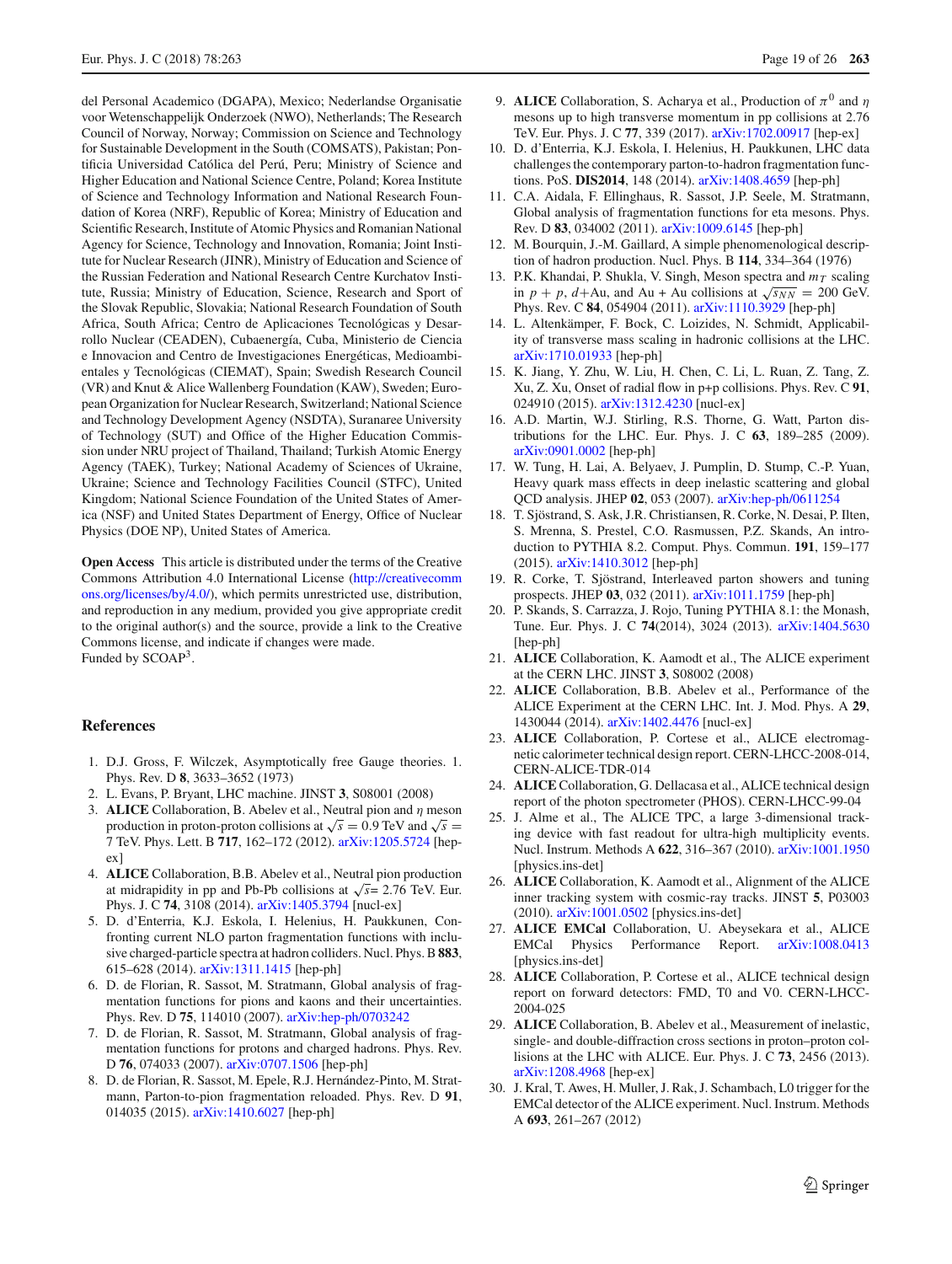- <span id="page-19-0"></span>31. D. Wang et al., Level-0 trigger algorithms for the ALICE PHOS detector. Nucl. Instrum. Methods A **629**, 80–86 (2011)
- <span id="page-19-1"></span>32. J. Adam et al., Determination of the event collision time with the ALICE detector at the LHC. Eur. Phys. J. Plus **132**, 99 (2017). [arXiv:1610.03055](http://arxiv.org/abs/1610.03055) [physics.ins-det]
- <span id="page-19-2"></span>33. O. Bourrion, R. Guernane, B. Boyer, J.L. Bouly, G. Marcotte, Level-1 jet trigger hardware for the ALICE electromagnetic calorimeter at LHC. JINST **5**, C12048 (2010). [arXiv:1010.2670](http://arxiv.org/abs/1010.2670) [physics.ins-det]
- <span id="page-19-3"></span>34. S. van der Meer, Calibration of the Effective Beam Height in the ISR. CERN-ISR-PO-68-31 (1968)
- <span id="page-19-4"></span>35. **ALICE** Collaboration, ALICE luminosity determination for pp collisions at  $\sqrt{s} = 8$  TeV. <https://cds.cern.ch/record/2255216>
- <span id="page-19-5"></span>36. **Particle Data Group** Collaboration, C. Patrignani et al., Review of particle physics. Chin. Phys. C **40**, 100001 (2016)
- <span id="page-19-6"></span>37. **ALICE** Collaboration, P. Cortese et al., ALICE: physics performance report, volume II. J. Phys. G **32**, 1295–2040 (2006)
- <span id="page-19-10"></span>38. **ALICE** Collaboration, Supplemental figures:  $\pi^0$  and  $\eta$  meson production in proton-proton collisions at  $\sqrt{s} = 8$  TeV. [http://cds.cern.](http://cds.cern.ch/record/2282851) [ch/record/2282851](http://cds.cern.ch/record/2282851)
- <span id="page-19-7"></span>39. T. Awes, F. Obenshain, F. Plasil, S. Saini, S. Sorensen, G. Young, A simple method of shower localization and identification in laterally segmented calorimeters. Nucl. Instrum. Methods A **311**, 130–138 (1992)
- <span id="page-19-8"></span>40. R. Fruhwirth, Application of Kalman filtering to track and vertex fitting. Nucl. Instrum. Methods A **262**, 444–450 (1987)
- <span id="page-19-9"></span>41. J. Podolanski, R. Armenteros, III. Analysis of V-events. Phil. Mag. **45**, 13–30 (1954)
- <span id="page-19-11"></span>42. T. Matulewicz et al., Response of BaF2 detectors to photons of 3–50 MeV energy. Nucl. Instrum. Methods A **289**, 194–204 (1990)
- <span id="page-19-12"></span>43. M.J. Oreglia, A Study of the Reactions  $\psi' \to \gamma \gamma \psi$ . PhD thesis, SLAC, Stanford University, Stanford (1980). [http://www.slac.](http://www.slac.stanford.edu/pubs/slacreports/slac-r-236.html) [stanford.edu/pubs/slacreports/slac-r-236.html](http://www.slac.stanford.edu/pubs/slacreports/slac-r-236.html)
- <span id="page-19-13"></span>44. R. Engel, J. Ranft, S. Roesler, Hard diffraction in hadron hadron interactions and in photoproduction. Phys. Rev. D **52**, 1459–1468 (1995). [arXiv:hep-ph/9502319](http://arxiv.org/abs/hep-ph/9502319)
- <span id="page-19-14"></span>45. R. Brun, F. Bruyant, M. Maire, A. McPherson, P. Zanarini, GEANT3. CERN-DD-EE-84-1 (1987) BASE001 1–3
- <span id="page-19-15"></span>46. **ALICE** Collaboration, K. Aamodt et al., Strange particle production in proton-proton collisions at  $\sqrt{s} = 0.9$  TeV with ALICE at the LHC. Eur. Phys. J. C **71**, 1594 (2011). [arXiv:1012.3257](http://arxiv.org/abs/1012.3257) [hep-ex]
- <span id="page-19-27"></span>47. **ALICE** Collaboration, B.B. Abelev et al., Production of charged pions, kaons and protons at large transverse momenta in pp and Pb–Pb collisions at  $\sqrt{s_{NN}}$  =2.76 TeV. Phys. Lett. B 736, 196–207 (2014). [arXiv:1401.1250](http://arxiv.org/abs/1401.1250) [nucl-ex]
- <span id="page-19-16"></span>48. **ALICE** Collaboration, J. Adam et al., Enhanced production of multi-strange hadrons in high-multiplicity proton-proton collisions. Nat. Phys. **13**, 535–539 (2017). [arXiv:1606.07424](http://arxiv.org/abs/1606.07424) [nucl-ex]
- <span id="page-19-17"></span>49. L. Lyons, D. Gibaut, P. Clifford, How to combine correlated estimates of a single physical quantity. Nucl. Instrum. Methods A **270**, 110 (1988)
- 50. A. Valassi, Combining correlated measurements of several different physical quantities. Nucl. Instrum. Methods A **500**, 391–405 (2003)
- 51. L. Lyons, *Statistics For Nuclear And Particle Physicists* (Univ. Pr, Cambridge, 1986)
- 52. R.J. Barlow, *Statistics: a guide to the use of statistical methods in the physical sciences*, vol. 29 (Wiley, Chichester, 1989)
- <span id="page-19-18"></span>53. A. Valassi, R. Chierici, Information and treatment of unknown correlations in the combination of measurements using the BLUE method. Eur. Phys. J. C **74**, 2717 (2014). [arXiv:1307.4003](http://arxiv.org/abs/1307.4003) [physics.data-an]
- <span id="page-19-19"></span>54. G. Lafferty, T. Wyatt, Where to stick your data points: the treatment of measurements within wide bins. Nucl. Instrum. Methods A **355**, 541–547 (1995)
- <span id="page-19-20"></span>55. A. Bylinkin, N.S. Chernyavskaya, A.A. Rostovtsev, Predictions on the transverse momentum spectra for charged particle production at LHC-energies from a two component model. Eur. Phys. J. C **75**, 166 (2015). [arXiv:1501.05235](http://arxiv.org/abs/1501.05235) [hep-ph]
- <span id="page-19-21"></span>56. C. Tsallis, Possible generalization of Boltzmann–Gibbs statistics. J. Stat. Phys. **52**, 479–487 (1988)
- <span id="page-19-22"></span>57. **PHENIX** Collaboration, A. Adare et al., Inclusive cross section and double-helicity asymmetry for  $\pi^0$  production at midrapidity in *p* + *p* collisions at  $\sqrt{s}$  = 510 GeV. Phys. Rev. D 93, 011501 (2016). [arXiv:1510.02317](http://arxiv.org/abs/1510.02317) [hep-ex]
- <span id="page-19-23"></span>58. **PHENIX** Collaboration, A. Adare et al., Detailed measurement of the  $e^+e^-$  pair continuum in  $p + p$  and Au + Au collisions at  $\sqrt{s_{NN}}$  = 200 GeV and implications for direct photon production. Phys. Rev. C **81**, 034911 (2010), [arXiv:0912.0244](http://arxiv.org/abs/0912.0244) [nucl-ex]
- <span id="page-19-24"></span>59. **TOTEM** Collaboration, G. Antchev et al., Luminosityindependent measurement of the proton-proton total cross section at  $\sqrt{s}$  = 8 TeV. Phys. Rev. Lett. **111**, 012001 (2013)
- <span id="page-19-25"></span>60. **ALICE** Collaboration, B.B. Abelev et al., Multiplicity dependence of the average transverse momentum in pp, p-Pb, and Pb-Pb collisions at the LHC. Phys. Lett. B **727**, 371–380 (2013). [arXiv:1307.1094](http://arxiv.org/abs/1307.1094) [nucl-ex]
- <span id="page-19-26"></span>61. **ALICE** Collaboration, J. Adam et al., Charged-particle multiplicities in proton–proton collisions at  $\sqrt{s} = 0.9$  to 8 TeV. Eur. Phys. J. C **77**, 33 (2017), [arXiv:1509.07541](http://arxiv.org/abs/1509.07541) [nucl-ex]
- <span id="page-19-28"></span>62. **ALICE** Collaboration, J. Adam et al., Measurement of pion, kaon and proton production in proton–proton collisions at  $\sqrt{s} = 7$  TeV. Eur. Phys. J. C **75**, 226 (2015). [arXiv:1504.00024](http://arxiv.org/abs/1504.00024) [nucl-ex]
- <span id="page-19-29"></span>63. **PHENIX** Collaboration, A. Adare et al., Cross section and double helicity asymmetry for eta mesons and their comparison to neutral pion production in p+p collisions at  $\sqrt{s}$  = 200 GeV. Phys. Rev. D **83**, 032001 (2011). [arXiv:1009.6224](http://arxiv.org/abs/1009.6224) [hep-ex]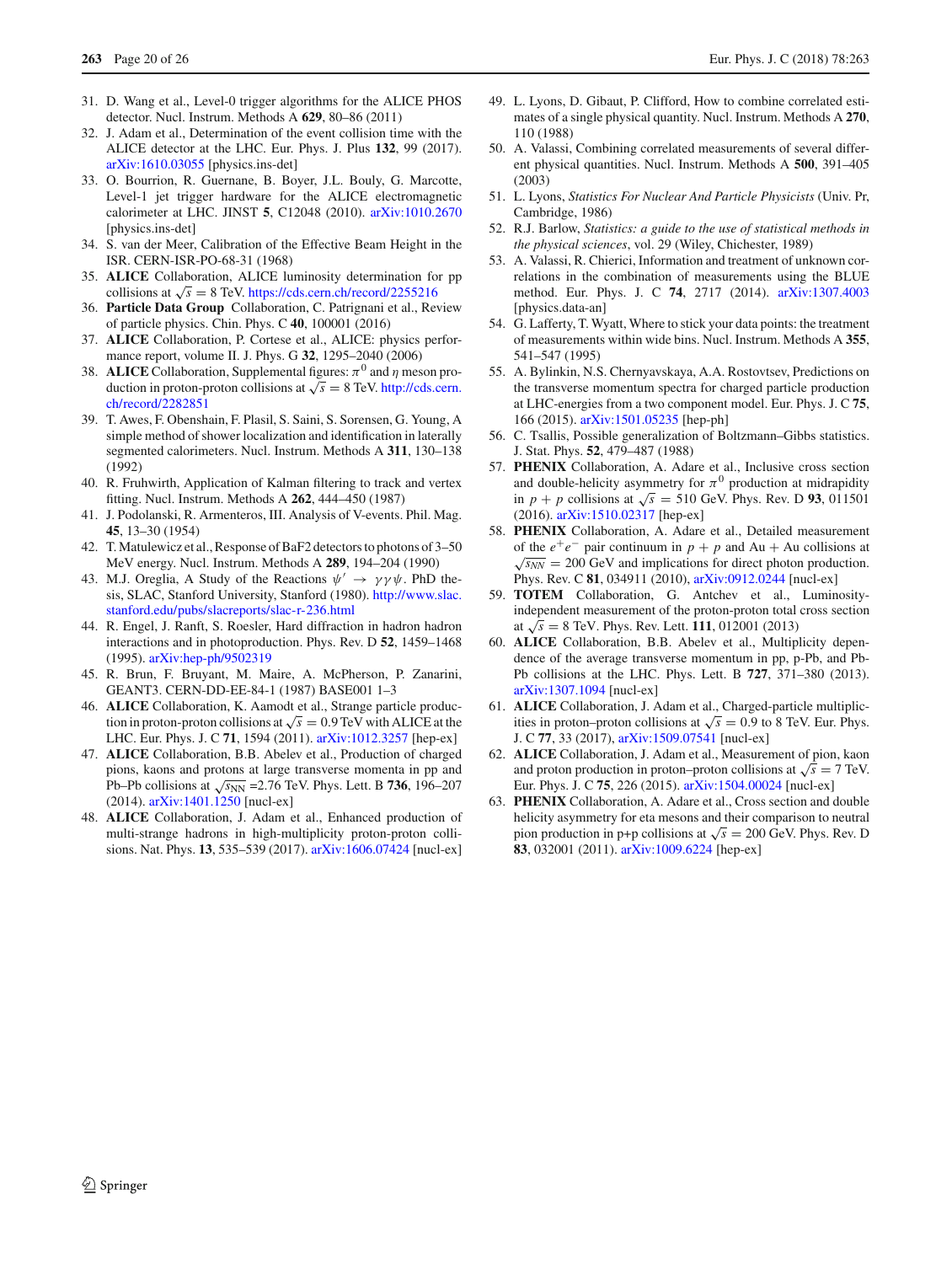## **ALICE Collaboration**

S. Acharya<sup>137</sup>, J. Adam<sup>96</sup>, D. Adamová<sup>93</sup>, J. Adolfsson<sup>32</sup>, M. M. Aggarwal<sup>98</sup>, G. Aglieri Rinella<sup>33</sup>, M. Agnello<sup>29</sup>, N. Agrawal<sup>46</sup>, Z. Ahammed<sup>137</sup>, N. Ahmad<sup>15</sup>, S. U. Ahn<sup>78</sup>, S. Aiola<sup>141</sup>, A. Akindinov<sup>63</sup>, M. Al-Turany<sup>106</sup>, S. N. Alam<sup>137</sup>, J. L. B. Alba<sup>111</sup>, D. S. D. Albuquerque<sup>122</sup>, D. Aleksandrov<sup>89</sup>, B. Alessandro<sup>57</sup>, R. Alfaro Molina<sup>73</sup>, A. Alici<sup>11[,25](#page-23-7),52</sup>, A. Alkin<sup>3</sup>, J. Alme<sup>20</sup>, T. Alt<sup>69</sup>, L. Altenkamper<sup>20</sup>, I. Altsybeev<sup>136</sup>, C. Alves Garcia Prado<sup>121</sup>, C. Andrei<sup>86</sup>, D. Andreou<sup>33</sup>, H. A. Andrews<sup>110</sup>, A. Andronic<sup>106</sup>, V. Anguelov<sup>103</sup>, C. Anson<sup>96</sup>, T. Antičić<sup>107</sup>, F. Antinori<sup>55</sup>, P. Antonioli<sup>52</sup>, R. Anwar<sup>124</sup>, L. Aphecetche<sup>114</sup>, H. Appelshäuser<sup>69</sup>, S. Arcelli<sup>25</sup>, R. Arnaldi<sup>57</sup>, O. W. Arnold<sup>34,104</sup>, I. C. Arsene<sup>19</sup>, M. Arslandok<sup>103</sup>, B. Audurier<sup>114</sup>, A. Augustinus<sup>33</sup>, R. Averbeck<sup>106</sup>, M. D. Azmi<sup>15</sup>, A. Badalà<sup>54</sup>, Y. W. Baek<sup>59,77</sup>, S. Bagnasco<sup>57</sup>, R. Bailhache<sup>69</sup>, R. Bala<sup>100</sup>, A. Baldisseri<sup>74</sup>, M. Ball<sup>43</sup>, R. C. Baral<sup>66,87</sup>, A. M. Barbano<sup>24</sup>, R. Barbera<sup>26</sup>, F. Barile<sup>31,51</sup>, L. Barioglio<sup>24</sup>, G. G. Barnaföldi<sup>140</sup>, L. S. Barnby<sup>92</sup>, V. Barret<sup>131</sup>, P. Bartalini<sup>7</sup>, K. Barth<sup>33</sup>, E. Bartsch<sup>69</sup>, M. Basile<sup>25</sup>, N. Bastid<sup>131</sup>, S. Basu<sup>139</sup>, G. Batigne<sup>114</sup>, B. Batyunya<sup>76</sup>, P. C. Batzing<sup>19</sup>, I. G. Bearden<sup>90</sup>, H. Beck<sup>103</sup>, C. Bedda<sup>62</sup>, N. K. Behera<sup>59</sup>, I. Belikov<sup>133</sup>, F. Bellini<sup>25,33</sup>, H. Bello Martinez<sup>2</sup>, R. Bellwied<sup>124</sup>, L. G. E. Beltran<sup>120</sup>, V. Belyaev<sup>82</sup> G. Bencedi<sup>140</sup>, S. Beole<sup>24</sup>, A. Bercuci<sup>86</sup>, Y. Berdnikov<sup>95</sup>, D. Berenyi<sup>140</sup>, R. A. Bertens<sup>127</sup>, D. Berzano<sup>33</sup>, L. Betev<sup>33</sup>, A. Bhasin<sup>100</sup>, I. R. Bhat<sup>100</sup>, A. K. Bhati<sup>98</sup>, B. Bhattacharjee<sup>42</sup>, J. Bhom<sup>118</sup>, A. Bianchi<sup>24</sup>, L. Bianchi<sup>124</sup>, N. Bianchi<sup>49</sup>, C. Bianchin<sup>139</sup>, J. Bielčík<sup>37</sup>, J. Bielčíková<sup>93</sup>, A. Bilandzic<sup>34,104</sup>, G. Biro<sup>140</sup>, R. Biswas<sup>4</sup>, S. Biswas<sup>4</sup>, J. T. Blair<sup>119</sup>, D. Blau<sup>89</sup>, C. Blume<sup>69</sup>, G. Boca<sup>134</sup>, F. Bock<sup>33[,81](#page-24-27),103</sup>, A. Bogdanov<sup>82</sup>, L. Boldizsár<sup>140</sup>, M. Bombara<sup>38</sup>, G. Bonomi<sup>135</sup>, M. Bonora<sup>33</sup>, J. Book<sup>69</sup>, H. Borel<sup>74</sup>, A. Borissov<sup>17,103</sup>, M. Borri<sup>126</sup>, E. Botta<sup>24</sup>, C. Bourjau<sup>90</sup>, L. Bratrud<sup>69</sup>, P. Braun-Munzinger<sup>106</sup>, M. Bregant<sup>121</sup>, T. A. Broker<sup>69</sup>, M. Broz<sup>37</sup>, E. J. Brucken<sup>44</sup>, E. Bruna<sup>57</sup>, G. E. Bruno<sup>33,31</sup>, D. Budnikov<sup>108</sup>, H. Buesching<sup>69</sup>, S. Bufalino<sup>29</sup>, P. Buhler<sup>113</sup>, P. Buncic<sup>33</sup>, O. Busch<sup>130</sup>, Z. Buthelezi<sup>75</sup>, J. B. Butt<sup>14</sup>, J. T. Buxton<sup>16</sup>, J. Cabala<sup>116</sup>, D. Caffarri<sup>33,91</sup>, H. Caines<sup>141</sup>, A. Caliva<sup>62,106</sup>, E. Calvo Villar<sup>111</sup>, P. Camerini<sup>23</sup>, A. A. Capon<sup>113</sup>, F. Carena<sup>33</sup>, W. Carena<sup>33</sup>, F. Carnesecchi<sup>[11](#page-22-1),25</sup>, J. Castillo Castellanos<sup>74</sup>, A. J. Castro<sup>127</sup>, E. A. R. Casula<sup>53</sup>, C. Ceballos Sanchez<sup>9</sup>, P. Cerello<sup>57</sup>, S. Chandra<sup>137</sup>, B. Chang<sup>125</sup>, S. Chapeland<sup>33</sup>, M. Chartier<sup>126</sup>, S. Chattopadhyay<sup>137</sup>, S. Chattopadhyay<sup>109</sup>, A. Chauvin<sup>34,104</sup>, C. Cheshkov<sup>132</sup>, B. Cheynis<sup>132</sup>, V. Chibante Barroso<sup>33</sup>, D. D. Chinellato<sup>122</sup>, S. Cho<sup>59</sup>, P. Chochula<sup>33</sup>, M. Chojnacki<sup>90</sup>, S. Choudhury<sup>137</sup>, T. Chowdhury<sup>131</sup>, P. Christakoglou<sup>91</sup>, C. H. Christensen<sup>90</sup>, P. Christiansen<sup>32</sup>, T. Chujo<sup>130</sup>, S. U. Chung<sup>17</sup>, C. Cicalo<sup>53</sup>, L. Cifarelli<sup>11,25</sup>, F. Cindolo<sup>52</sup>, J. Cleymans<sup>99</sup>, F. Colamaria<sup>31</sup>, D. Colella<sup>33[,51](#page-23-20),64</sup>, A. Collu<sup>81</sup>, M. Colocci<sup>25</sup>, M. Concas<sup>[57](#page-23-5),b</sup>, G. Conesa Balbastre<sup>80</sup>, Z. Conesa del Valle<sup>60</sup>, M. E. Connors<sup>141,c</sup>, J. G. Contreras<sup>37</sup>, T. M. Cormier<sup>94</sup>, Y. Corrales Morales<sup>57</sup>, I. Cortés Maldonado<sup>2</sup>, P. Cortese<sup>30</sup>, M. R. Cosentino<sup>123</sup>, F. Costa<sup>33</sup>, S. Costanza<sup>134</sup>, J. Crkovská<sup>60</sup>, P. Crochet<sup>131</sup>, E. Cuautle<sup>71</sup>, L. Cunqueiro<sup>70</sup>, T. Dahms<sup>34,104</sup>, A. Dainese<sup>55</sup>, M. C. Danisch<sup>103</sup>, A. Danu<sup>67</sup>, D. Das<sup>109</sup>, I. Das<sup>109</sup>, S. Das<sup>4</sup>, A. Dash<sup>87</sup>, S. Dash<sup>46</sup>, S. De<sup>47,121</sup>, A. De Caro<sup>28</sup>, G. de Cataldo<sup>51</sup>, C. de Conti<sup>121</sup>, J. de Cuveland<sup>40</sup>, A. De Falco<sup>22</sup>, D. De Gruttola<sup>11,28</sup>, N. De Marco<sup>57</sup>, S. De Pasquale<sup>28</sup>, R. D. De Souza<sup>122</sup>, H. F. Degenhardt<sup>121</sup>, A. Deisting<sup>103,106</sup>, A. Deloff<sup>85</sup>, C. Deplano<sup>91</sup>, P. Dhankher<sup>46</sup>, D. Di Bari<sup>31</sup>, A. Di Mauro<sup>33</sup>, P. Di Nezza<sup>49</sup>, B. Di Ruzza<sup>55</sup>, T. Dietel<sup>99</sup>, P. Dillenseger<sup>69</sup>, R. Divià<sup>33</sup>, Ø. Djuvsland<sup>20</sup>, A. Dobrin<sup>33</sup>, D. Domenicis Gimenez<sup>121</sup>, B. Dönigus<sup>69</sup>, O. Dordic<sup>19</sup>, L. V. R. Doremalen<sup>62</sup>, A. K. Dubey<sup>137</sup>, A. Dubla<sup>106</sup>, L. Ducroux<sup>132</sup>, A. K. Duggal<sup>98</sup>, M. Dukhishyam<sup>87</sup>, P. Dupieux<sup>131</sup>, R. J. Ehlers<sup>141</sup>, D. Elia<sup>51</sup>, E. Endress<sup>111</sup>, H. Engel<sup>68</sup>, E. Epple<sup>141</sup>, B. Erazmus<sup>114</sup>, F. Erhardt<sup>97</sup>, B. Espagnon<sup>60</sup>, S. Esumi<sup>130</sup>, G. Eulisse<sup>33</sup>, J. Eum<sup>17</sup>, D. Evans<sup>110</sup>, S. Evdokimov<sup>112</sup>, L. Fabbietti<sup>34,104</sup>, J. Faivre<sup>80</sup>, A. Fantoni<sup>49</sup>, M. Fasel<sup>81,94</sup>, L. Feldkamp<sup>70</sup>, A. Feliciello<sup>57</sup>, G. Feofilov<sup>136</sup>, A. Fernández Téllez<sup>2</sup>, A. Ferretti<sup>24</sup>, A. Festanti<sup>27,33</sup>, V. J. G. Feuillard<sup>74,131</sup>, J. Figiel<sup>118</sup>, M. A. S. Figueredo<sup>121</sup>, S. Filchagin<sup>108</sup>, D. Finogeev<sup>61</sup>, F. M. Fionda<sup>[20](#page-22-3),22</sup>, M. Floris<sup>33</sup>, S. Foertsch<sup>75</sup>, P. Foka<sup>106</sup>, S. Fokin<sup>89</sup>, E. Fragiacomo<sup>58</sup>, A. Francescon<sup>33</sup>, A. Francisco<sup>114</sup>, U. Frankenfeld<sup>106</sup>, G. G. Fronze<sup>24</sup>, U. Fuchs<sup>33</sup>, C. Furget<sup>80</sup>, A. Furs<sup>61</sup>, M. Fusco Girard<sup>28</sup>, J. J. Gaardhøje<sup>90</sup>, M. Gagliardi<sup>24</sup>, A. M. Gago<sup>111</sup>, K. Gajdosova<sup>90</sup>, M. Gallio<sup>24</sup>, C. D. Galvan<sup>120</sup>, P. Ganoti<sup>84</sup>, C. Garabatos<sup>106</sup>, E. Garcia-Solis<sup>12</sup>, K. Garg<sup>26</sup>, C. Gargiulo<sup>33</sup>, P. Gasik<sup>34,104</sup>, E. F. Gauger<sup>119</sup>, M. B. Gay Ducati<sup>72</sup>, M. Germain<sup>114</sup>, J. Ghosh<sup>109</sup>, P. Ghosh<sup>137</sup>, S. K. Ghosh<sup>4</sup>, P. Gianotti<sup>49</sup>, P. Giubellino<sup>33[,57](#page-23-5),106</sup>, P. Giubilato<sup>27</sup>, E. Gladysz-Dziadus<sup>118</sup>, P. Glässel<sup>103</sup>, D. M. Goméz Coral<sup>73</sup>, A. Gomez Ramirez<sup>68</sup>, A. S. Gonzalez<sup>33</sup>, P. González-Zamora<sup>2</sup>, S. Gorbunov<sup>40</sup>, L. Görlich<sup>118</sup>, S. Gotovac<sup>117</sup>, V. Grabski<sup>73</sup>, L. K. Graczykowski<sup>138</sup>, K. L. Graham<sup>110</sup>, L. Greiner<sup>81</sup>, A. Grelli<sup>62</sup>, C. Grigoras<sup>33</sup>, V. Grigoriev<sup>82</sup>, A. Grigoryan<sup>1</sup>, S. Grigoryan<sup>76</sup>, J. M. Gronefeld<sup>106</sup>, F. Grosa<sup>29</sup>, J. F. Grosse-Oetringhaus<sup>33</sup>, R. Grosso<sup>106</sup>, L. Gruber<sup>113</sup>, F. Guber<sup>61</sup>, R. Guernane<sup>80</sup>, B. Guerzoni<sup>25</sup>, K. Gulbrandsen<sup>90</sup>, T. Gunji<sup>129</sup>, A. Gupta<sup>100</sup>, R. Gupta<sup>100</sup>, I. B. Guzman<sup>2</sup>, R. Haake<sup>33</sup>, C. Hadjidakis<sup>60</sup>, H. Hamagaki<sup>83</sup>, G. Hamar<sup>140</sup>, J. C. Hamon<sup>133</sup>, M. R. Haque<sup>62</sup>, J. W. Harris<sup>141</sup>, A. Harton<sup>12</sup>, H. Hassan<sup>80</sup>, D. Hatzifotiadou<sup>11,52</sup>, S. Hayashi<sup>129</sup>, S. T. Heckel<sup>69</sup>, E. Hellbär<sup>69</sup>, H. Helstrup<sup>35</sup>, A. Herghelegiu<sup>86</sup>, E. G. Hernandez<sup>2</sup>, G. Herrera Corral<sup>10</sup>, F. Herrmann<sup>70</sup>, B. A. Hess<sup>102</sup>, K. F. Hetland<sup>35</sup>, H. Hillemanns<sup>33</sup>, C. Hills<sup>126</sup>, B. Hippolyte<sup>133</sup>, J. Hladky<sup>65</sup>, B. Hohlweger<sup>104</sup>, D. Horak<sup>37</sup>, S. Hornung<sup>106</sup>, R. Hosokawa<sup>80,130</sup>, P. Hristov<sup>33</sup>, C. Hughes<sup>127</sup>, T. J. Humanic<sup>16</sup>, N. Hussain<sup>42</sup>, T. Hussain<sup>15</sup>, D. Hutter<sup>40</sup>, D. S. Hwang<sup>18</sup>, S. A. Iga Buitron<sup>71</sup>, R. Ilkaev<sup>108</sup>, M. Inaba<sup>130</sup>, M. Ippolitov<sup>[82](#page-24-23),89</sup>, M. Irfan<sup>15</sup>, M. S. Islam<sup>109</sup>, M. Ivanov<sup>106</sup>, V. Ivanov<sup>95</sup>, V. Izucheev<sup>112</sup>, B. Jacak<sup>81</sup>, N. Jacazio<sup>25</sup>,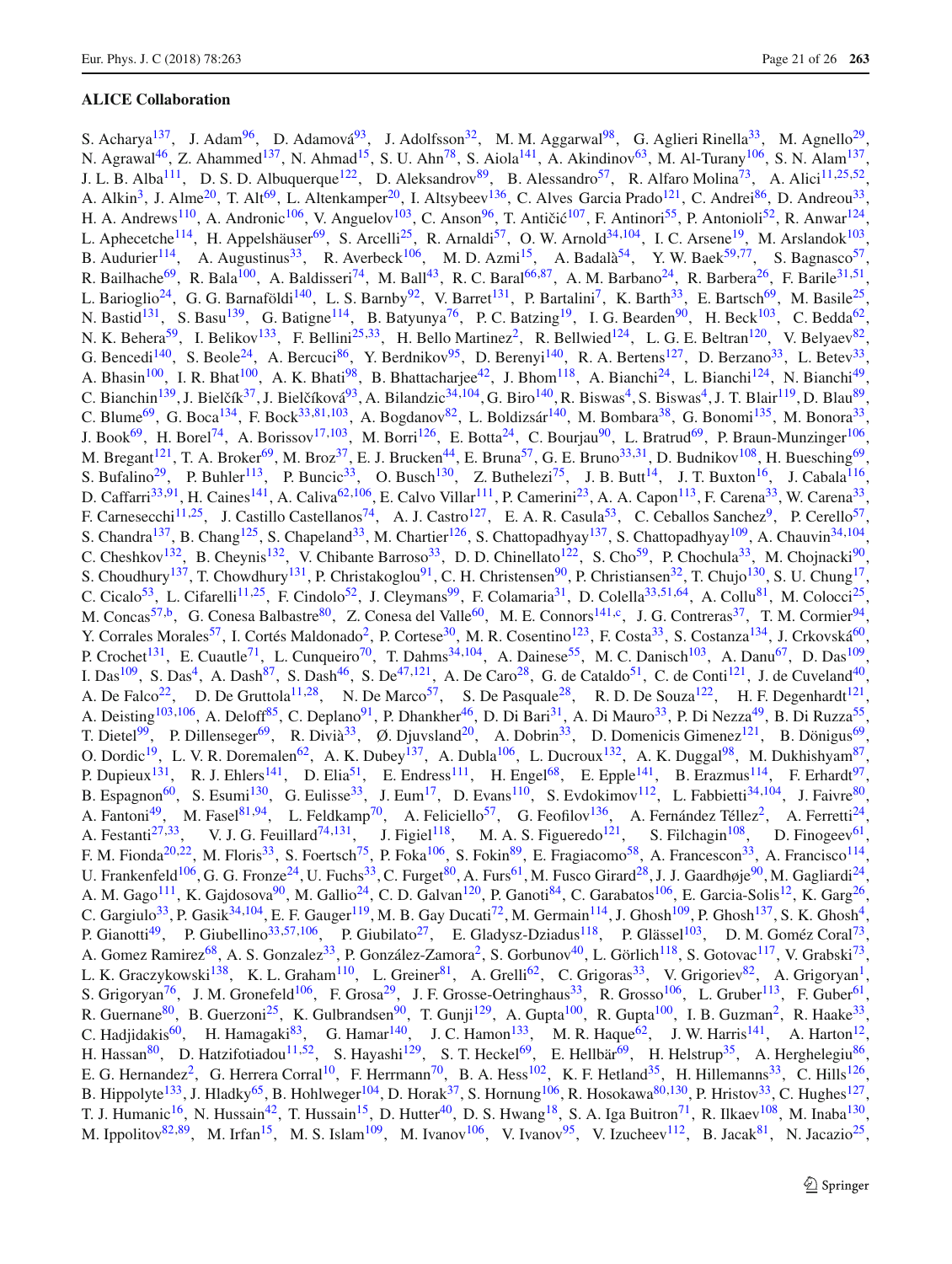P. M. Jacobs<sup>81</sup>, M. B. Jadhav<sup>46</sup>, J. Jadlovsky<sup>116</sup>, S. Jaelani<sup>62</sup>, C. Jahnke<sup>34</sup>, M. J. Jakubowska<sup>138</sup>, M. A. Janik<sup>138</sup>, P. H. S. Y. Jayarathna<sup>124</sup>, C. Jena<sup>87</sup>, S. Jena<sup>124</sup>, M. Jercic<sup>97</sup>, R. T. Jimenez Bustamante<sup>106</sup>, P. G. Jones<sup>110</sup>, A. Jusko<sup>110</sup>, P. Kalinak<sup>64</sup>, A. Kalweit<sup>33</sup>, J. H. Kang<sup>142</sup>, V. Kaplin<sup>82</sup>, S. Kar<sup>137</sup>, A. Karasu Uysal<sup>79</sup>, O. Karavichev<sup>61</sup>, T. Karavicheva<sup>61</sup>, L. Karayan<sup>[103](#page-24-11),106</sup>, P. Karczmarczyk<sup>33</sup>, E. Karpechev<sup>61</sup>, U. Kebschull<sup>68</sup>, R. Keidel<sup>143</sup>, D. L. D. Keijdener<sup>62</sup>, M. Keil<sup>33</sup>, B. Ketzer<sup>43</sup>, Z. Khabanova<sup>91</sup>, P. Khan<sup>109</sup>, S. A. Khan<sup>137</sup>, A. Khanzadeev<sup>95</sup>, Y. Kharlov<sup>112</sup>, A. Khatun<sup>15</sup>, A. Khuntia<sup>47</sup>, M. M. Kielbowicz<sup>118</sup>, B. Kileng<sup>35</sup>, B. Kim<sup>130</sup>, D. Kim<sup>142</sup>, D. J. Kim<sup>125</sup>, H. Kim<sup>142</sup>, J. S. Kim<sup>41</sup>, J. Kim<sup>103</sup>, M. Kim<sup>59</sup>, M. Kim<sup>142</sup>, S. Kim<sup>18</sup>, T. Kim<sup>142</sup>, S. Kirsch<sup>40</sup>, I. Kisel<sup>40</sup>, S. Kiselev<sup>63</sup>, A. Kisiel<sup>138</sup>, G. Kiss<sup>140</sup>, J. L. Klay<sup>6</sup>, C. Klein<sup>69</sup>, J. Klein<sup>33</sup>, C. Klein-Bösing<sup>70</sup>, S. Klewin<sup>103</sup>, A. Kluge<sup>33</sup>, M. L. Knichel<sup>33,103</sup>, A. G. Knospe<sup>124</sup>, C. Kobdaj<sup>115</sup>, M. Kofarago<sup>140</sup>, M. K. Köhler<sup>103</sup>, T. Kollegger<sup>106</sup>, V. Kondratiev<sup>136</sup>, N. Kondratyeva<sup>82</sup>, E. Kondratyuk<sup>112</sup>, A. Konevskikh<sup>61</sup>, M. Konyushikhin<sup>139</sup>, M. Kopcik<sup>116</sup>, M. Kour<sup>100</sup>, C. Kouzinopoulos<sup>33</sup>, O. Kovalenko<sup>85</sup>, V. Kovalenko<sup>136</sup>, M. Kowalski<sup>118</sup>, G. Koyithatta Meethaleveedu<sup>46</sup>, I. Králik<sup>64</sup>, A. Kravčáková<sup>38</sup>, L. Kreis<sup>106</sup>, M. Krivda<sup>64,110</sup>, F. Krizek<sup>93</sup>, E. Kryshen<sup>95</sup>, M. Krzewicki<sup>40</sup>, A. M. Kubera<sup>16</sup>, V. Kučera<sup>93</sup>, C. Kuhn<sup>133</sup>, P. G. Kuijer<sup>91</sup>, A. Kumar<sup>100</sup>, J. Kumar<sup>46</sup>, L. Kumar<sup>98</sup>, S. Kumar<sup>46</sup>, S. Kundu<sup>87</sup>, P. Kurashvili<sup>85</sup>, A. Kurepin<sup>61</sup>, A. B. Kurepin<sup>61</sup>, A. Kuryakin<sup>108</sup>, S. Kushpil<sup>93</sup>, M. J. Kweon<sup>59</sup> Y. Kwon<sup>142</sup>, S. L. La Pointe<sup>40</sup>, P. La Rocca<sup>26</sup>, C. Lagana Fernandes<sup>121</sup>, Y. S. Lai<sup>81</sup>, I. Lakomov<sup>33</sup>, R. Langoy<sup>39</sup>, K. Lapidus<sup>141</sup>, C. Lara<sup>68</sup>, A. Lardeux<sup>19,74</sup>, A. Lattuca<sup>24</sup>, E. Laudi<sup>33</sup>, R. Lavicka<sup>37</sup>, R. Lea<sup>23</sup>, L. Leardini<sup>103</sup>, S. Lee<sup>142</sup>, F. Lehas<sup>91</sup>, S. Lehner<sup>113</sup>, J. Lehrbach<sup>40</sup>, R. C. Lemmon<sup>92</sup>, V. Lenti<sup>51</sup>, E. Leogrande<sup>62</sup>, I. León Monzón<sup>120</sup>, P. Lévai<sup>140</sup>, X. Li<sup>13</sup>, J. Lien<sup>39</sup>, R. Lietava<sup>110</sup>, B. Lim<sup>17</sup>, S. Lindal<sup>19</sup>, V. Lindenstruth<sup>40</sup>, S. W. Lindsay<sup>126</sup>, C. Lippmann<sup>106</sup>, M. A. Lisa<sup>16</sup>, V. Litichevskyi<sup>44</sup>, W. J. Llope<sup>139</sup>, D. F. Lodato<sup>62</sup>, P. I. Loenne<sup>20</sup>, V. Loginov<sup>82</sup>, C. Loizides<sup>81</sup>, P. Loncar<sup>117</sup>, X. Lopez<sup>131</sup>, E. López Torres<sup>9</sup>, A. Lowe<sup>140</sup>, P. Luettig<sup>69</sup>, J. R. Luhder<sup>70</sup>, M. Lunardon<sup>27</sup>, G. Luparello<sup>23,58</sup>, M. Lupi<sup>33</sup>, T. H. Lutz<sup>141</sup>, A. Maevskaya<sup>61</sup>, M. Mager<sup>33</sup>, S. Mahajan<sup>100</sup>, S. M. Mahmood<sup>19</sup>, A. Maire<sup>133</sup>, R. D. Majka<sup>141</sup>, M. Malaev<sup>95</sup>, L. Malinina<sup>[76](#page-24-20),d</sup>, D. Mal'Kevich<sup>63</sup>, P. Malzacher<sup>106</sup>, A. Mamonov<sup>108</sup>, V. Manko<sup>89</sup>, F. Manso<sup>131</sup>, V. Manzari<sup>51</sup>, Y. Mao<sup>7</sup>, M. Marchisone<sup>[75](#page-24-31),128</sup>, J. Mareš<sup>65</sup>, G. V. Margagliotti<sup>23</sup>, A. Margotti<sup>52</sup>, J. Margutti<sup>62</sup>, A. Marín<sup>106</sup>, C. Markert<sup>119</sup>, M. Marquard<sup>69</sup>, N. A. Martin<sup>106</sup>, P. Martinengo<sup>33</sup>, J. A. L. Martinez<sup>68</sup>, M. I. Martínez<sup>2</sup>, G. Martínez García<sup>114</sup>, M. Martinez Pedreira<sup>33</sup>, S. Masciocchi<sup>106</sup>, M. Masera<sup>24</sup>, A. Masoni<sup>53</sup>, E. Masson<sup>114</sup>, A. Mastroserio<sup>51</sup>, A. M. Mathis<sup>34,104</sup>, P. F. T. Matuoka<sup>121</sup>, A. Matyja<sup>127</sup>, C. Mayer<sup>118</sup>, J. Mazer<sup>127</sup>, M. Mazzilli<sup>31</sup>, M. A. Mazzoni<sup>56</sup>, F. Meddi<sup>21</sup>, Y. Melikyan<sup>82</sup>, A. Menchaca-Rocha<sup>73</sup>, E. Meninno<sup>28</sup>, J. Mercado Pérez<sup>103</sup>, M. Meres<sup>36</sup>, S. Mhlanga<sup>99</sup>, Y. Miake<sup>130</sup>, M. M. Mieskolainen<sup>44</sup>, D. L. Mihaylov<sup>104</sup>, K. Mikhaylov<sup>63,76</sup>, J. Milosevic<sup>19</sup>, A. Mischke<sup>62</sup>, A. N. Mishra<sup>47</sup>, D. Miśkowiec<sup>106</sup>, J. Mitra<sup>137</sup>, C. M. Mitu<sup>67</sup>, N. Mohammadi<sup>62</sup>, B. Mohanty<sup>87</sup>, M. Mohisin Khan<sup>15,e</sup>, D. A. Moreira De Godoy<sup>70</sup>, L. A. P. Moreno<sup>2</sup>, S. Moretto<sup>27</sup>, A. Morreale<sup>114</sup>, A. Morsch<sup>33</sup>, V. Muccifora<sup>49</sup>, E. Mudnic<sup>117</sup>, D. Mühlheim<sup>70</sup>, S. Muhuri<sup>137</sup>, M. Mukherjee<sup>4</sup>, J. D. Mulligan<sup>141</sup>, M. G. Munhoz<sup>121</sup>, K. Münning<sup>43</sup>, R. H. Munzer<sup>69</sup>, H. Murakami<sup>129</sup>, S. Murray<sup>75</sup>, L. Musa<sup>33</sup>, J. Musinsky<sup>64</sup>, C. J. Myers<sup>124</sup>, J. W. Myrcha<sup>138</sup>, D. Nag<sup>4</sup>, B. Naik<sup>46</sup>, R. Nair<sup>85</sup>, B. K. Nandi<sup>46</sup>, R. Nania<sup>11,52</sup>, E. Nappi<sup>51</sup>, A. Narayan<sup>46</sup>, M. U. Naru<sup>14</sup>, H. Natal da Luz<sup>121</sup>, C. Nattrass<sup>127</sup>, S. R. Navarro<sup>2</sup>, K. Nayak<sup>87</sup>, R. Nayak<sup>46</sup>, T. K. Nayak<sup>137</sup>, S. Nazarenko<sup>108</sup>, A. Nedosekin<sup>63</sup>, R. A. Negrao De Oliveira<sup>33</sup>, L. Nellen<sup>71</sup>, S. V. Nesbo<sup>35</sup>, F. Ng<sup>124</sup>, M. Nicassio<sup>106</sup>, M. Niculescu<sup>67</sup>, J. Niedziela<sup>33,138</sup>, B. S. Nielsen<sup>90</sup>, S. Nikolaev<sup>89</sup>, S. Nikulin<sup>89</sup>, V. Nikulin<sup>95</sup>, F. Noferini<sup>11,52</sup>, M. Niculescu<sup>67</sup>, J. Niedziela<sup>33,138</sup>, B. S. Nielsen<sup>90</sup>, S. Nikolaev<sup>89</sup>, S. Nikulin<sup>89</sup>, V P. Nomokonov<sup>76</sup>, G. Nooren<sup>62</sup>, J. C. C. Noris<sup>2</sup>, J. Norman<sup>126</sup>, A. Nyanin<sup>89</sup>, J. Nystrand<sup>20</sup>, H. Oeschler<sup>17[,103](#page-24-11),a</sup>, S. Oh<sup>141</sup>, A. Ohlson<sup>[33](#page-23-1),103</sup>, T. Okubo<sup>45</sup>, L. Olah<sup>140</sup>, J. Oleniacz<sup>138</sup>, A. C. Oliveira Da Silva<sup>121</sup>, M. H. Oliver<sup>141</sup>, J. Onderwaater<sup>106</sup>, C. Oppedisano<sup>57</sup>, R. Orava<sup>44</sup>, M. Oravec<sup>116</sup>, A. Ortiz Velasquez<sup>71</sup>, A. Oskarsson<sup>32</sup>, J. Otwinowski<sup>118</sup>, K. Oyama<sup>83</sup>, Y. Pachmayer<sup>103</sup>, V. Pacik<sup>90</sup>, D. Pagano<sup>135</sup>, P. Pagano<sup>28</sup>, G. Paić<sup>71</sup>, P. Palni<sup>7</sup>, J. Pan<sup>139</sup>, A. K. Pandey<sup>46</sup>, S. Panebianco<sup>74</sup>, V. Papikyan<sup>1</sup>, G. S. Pappalardo<sup>54</sup>, P. Pareek<sup>47</sup>, J. Park<sup>59</sup>, S. Parmar<sup>98</sup>, A. Passfeld<sup>70</sup>, S. P. Pathak<sup>124</sup>, R. N. Patra<sup>137</sup>, B. Paul<sup>57</sup>, H. Pei<sup>7</sup>, T. Peitzmann<sup>62</sup>, X. Peng<sup>7</sup>, L. G. Pereira<sup>72</sup>, H. Pereira Da Costa<sup>74</sup>, D. Peresunko<sup>82,89</sup>, E. Perez Lezama<sup>69</sup>, V. Peskov<sup>69</sup>, Y. Pestov<sup>5</sup>, V. Petráček<sup>37</sup>, V. Petrov<sup>112</sup>, M. Petrovici<sup>86</sup>, C. Petta<sup>26</sup>, R. P. Pezzi<sup>72</sup>, S. Piano<sup>58</sup>, M. Pikna<sup>36</sup>, P. Pillot<sup>114</sup>, L. O. D. L. Pimentel<sup>90</sup>, O. Pinazza<sup>33,52</sup>, L. Pinsky<sup>124</sup>, D. B. Piyarathna<sup>124</sup>, M. Płoskoń<sup>81</sup>, M. Planinic<sup>97</sup>, F. Pliquett<sup>69</sup>, J. Pluta<sup>138</sup>, S. Pochybova<sup>140</sup>, P. L. M. Podesta-Lerma<sup>120</sup>, M. G. Poghosyan<sup>94</sup>, B. Polichtchouk<sup>112</sup>, N. Poljak<sup>97</sup> W. Poonsawat<sup>115</sup>, A. Pop<sup>86</sup>, H. Poppenborg<sup>70</sup>, S. Porteboeuf-Houssais<sup>131</sup>, V. Pozdniakov<sup>76</sup>, S. K. Prasad<sup>4</sup>, R. Preghenella<sup>52</sup>, F. Prino<sup>57</sup>, C. A. Pruneau<sup>139</sup>, I. Pshenichnov<sup>61</sup>, M. Puccio<sup>24</sup>, G. Puddu<sup>22</sup>, P. Pujahari<sup>139</sup>, V. Punin<sup>108</sup>, J. Putschke<sup>139</sup>, S. Raha<sup>4</sup>, S. Rajput<sup>100</sup>, J. Rak<sup>125</sup>, A. Rakotozafindrabe<sup>74</sup>, L. Ramello<sup>30</sup>, F. Rami<sup>133</sup>, D. B. Rana<sup>124</sup>, R. Raniwala<sup>101</sup>, S. Raniwala<sup>101</sup>, S. S. Räsänen<sup>44</sup>, B. T. Rascanu<sup>69</sup>, D. Rathee<sup>98</sup>, V. Ratza<sup>43</sup>, I. Ravasenga<sup>29</sup>, K. F. Read<sup>94,127</sup>, K. Redlich<sup>85[,f](#page-25-22)</sup>, A. Rehman<sup>20</sup>, P. Reichelt<sup>69</sup>, F. Reidt<sup>33</sup>, X. Ren<sup>7</sup>, R. Renfordt<sup>69</sup>, A. R. Reolon<sup>49</sup>, A. Reshetin<sup>61</sup>, K. Reygers<sup>103</sup>, V. Riabov<sup>95</sup>, R. A. Ricci<sup>50</sup>, T. Richert<sup>32</sup>, M. Richter<sup>19</sup>, P. Riedler<sup>33</sup>, W. Riegler<sup>33</sup>, F. Riggi<sup>26</sup>, C. Ristea<sup>67</sup>, M. Rodríguez Cahuantzi<sup>2</sup>, K. Røed<sup>19</sup>, E. Rogochaya<sup>76</sup>, D. Rohr<sup>33,40</sup>, D. Röhrich<sup>20</sup>, P. S. Rokita<sup>138</sup>, F. Ronchetti<sup>49</sup>, E. D. Rosas<sup>71</sup>, P. Rosnet<sup>131</sup>, A. Rossi<sup>27,55</sup>, A. Rotondi<sup>134</sup>, F. Roukoutakis<sup>84</sup>, A. Roy<sup>47</sup>, C. Roy<sup>133</sup>, P. Roy<sup>109</sup>, O. V. Rueda<sup>71</sup>, R. Rui<sup>23</sup>, B. Rumyantsev<sup>76</sup>, A. Rustamov<sup>88</sup>, E. Ryabinkin<sup>89</sup>, Y. Ryabov<sup>95</sup>, A. Rybicki<sup>118</sup>, S. Saarinen<sup>44</sup>, S. Sadhu<sup>137</sup>, S. Sadovsky<sup>112</sup>, K. Šafařík<sup>33</sup>, S. K. Saha<sup>137</sup>, B. Sahlmuller<sup>69</sup>, B. Sahoo<sup>46</sup>, P. Sahoo<sup>47</sup>, R. Sahoo<sup>47</sup>, S. Sahoo<sup>66</sup>, P. K. Sahu<sup>66</sup>, J. Saini<sup>137</sup>, S. Sakai<sup>130</sup>,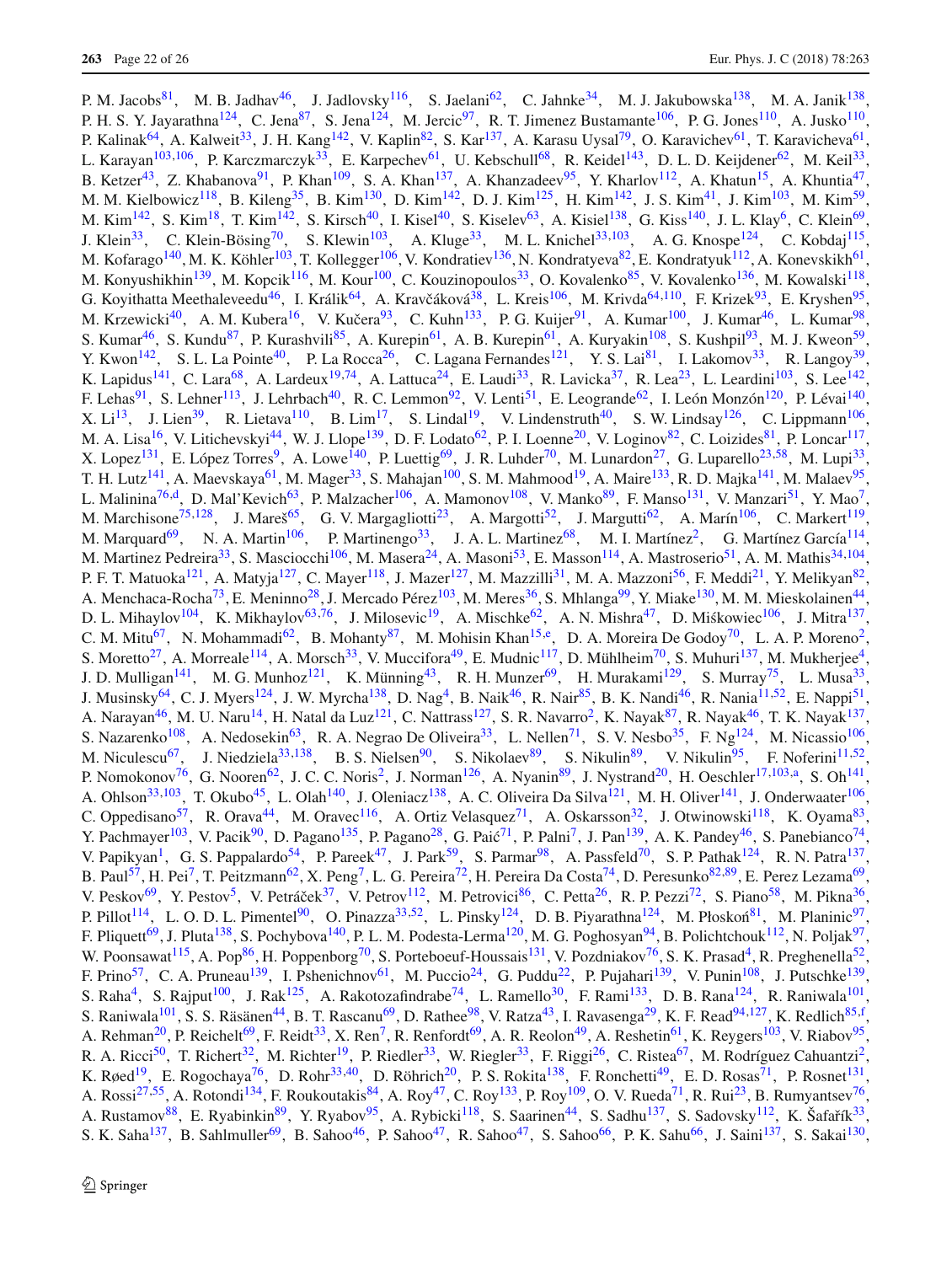M. A. Saleh<sup>139</sup>, J. Salzwedel<sup>16</sup>, S. Sambyal<sup>100</sup>, V. Samsonov<sup>82,95</sup>, A. Sandoval<sup>73</sup>, D. Sarkar<sup>137</sup>, N. Sarkar<sup>137</sup>, P. Sarma<sup>42</sup>, M. H. P. Sas<sup>62</sup>, E. Scapparone<sup>52</sup>, F. Scarlassara<sup>27</sup>, B. Schaefer<sup>94</sup>, R. P. Scharenberg<sup>105</sup>, H. S. Scheid<sup>69</sup>, C. Schiaua<sup>86</sup>, R. Schicker<sup>103</sup>, C. Schmidt<sup>106</sup>, H. R. Schmidt<sup>102</sup>, M. O. Schmidt<sup>103</sup>, M. Schmidt<sup>102</sup>, N. V. Schmidt<sup>69,94</sup>, J. Schukraft<sup>33</sup>, Y. Schutz<sup>[33](#page-23-1),133</sup>, K. Schwarz<sup>106</sup>, K. Schweda<sup>106</sup>, G. Scioli<sup>25</sup>, E. Scomparin<sup>57</sup>, M. Šefčík<sup>38</sup>, J. E. Seger<sup>96</sup>, Y. Sekiguchi<sup>129</sup>, D. Sekihata<sup>45</sup>, I. Selyuzhenkov<sup>82,106</sup>, K. Senosi<sup>75</sup>, S. Senyukov<sup>3, [33,](#page-23-1) 133</sup>, E. Serradilla<sup>73</sup>, P. Sett<sup>46</sup>, A. Sevcenco<sup>67</sup>, A. Shabanov<sup>61</sup>, A. Shabetai<sup>114</sup>, R. Shahoyan<sup>33</sup>, W. Shaikh<sup>109</sup>, A. Shangaraev<sup>112</sup>, A. Sharma<sup>98</sup>, A. Sharma<sup>100</sup>, M. Sharma<sup>100</sup>, M. Sharma<sup>100</sup>, N. Sharma<sup>98,127</sup>, A. I. Sheikh<sup>137</sup>, K. Shigaki<sup>45</sup>, Q. Shou<sup>7</sup>, K. Shtejer<sup>9,24</sup>, Y. Sibiriak<sup>89</sup>, S. Siddhanta<sup>53</sup>, K. M. Sielewicz<sup>33</sup>, T. Siemiarczuk<sup>85</sup>, S. Silaeva<sup>89</sup>, D. Silvermyr<sup>32</sup>, C. Silvestre<sup>80</sup>, G. Simatovic<sup>97</sup>, G. Simonetti<sup>33</sup>, R. Singaraju<sup>137</sup>, R. Singh<sup>87</sup>, V. Singhal<sup>137</sup>, T. Sinha<sup>109</sup>, B. Sitar<sup>36</sup>, M. Sitta<sup>30</sup>, T. B. Skaali<sup>19</sup>, M. Slupecki<sup>125</sup>, N. Smirnov<sup>141</sup>, R. J. M. Snellings<sup>62</sup>, T. W. Snellman<sup>125</sup>, J. Song<sup>17</sup>, M. Song<sup>142</sup>, F. Soramel<sup>27</sup>, S. Sorensen<sup>127</sup>, F. Sozzi<sup>106</sup>, E. Spiriti<sup>49</sup>, I. Sputowska<sup>118</sup>, B. K. Srivastava<sup>105</sup>, J. Stachel<sup>103</sup>, I. Stan<sup>67</sup>, P. Stankus<sup>94</sup>, E. Stenlund<sup>32</sup>, D. Stocco<sup>114</sup>, M. M. Storetvedt<sup>35</sup>, P. Strmen<sup>36</sup>, A. A. P. Suaide<sup>121</sup>, T. Sugitate<sup>45</sup>, C. Suire<sup>60</sup>, M. Suleymanov<sup>14</sup>, M. Suljic<sup>23</sup>, R. Sultanov<sup>63</sup>, M. Šumbera<sup>93</sup>, S. Sumowidagdo<sup>48</sup>, K. Suzuki<sup>113</sup>, S. Swain<sup>66</sup>, A. Szabo<sup>36</sup>, I. Szarka<sup>36</sup>, U. Tabassam<sup>14</sup>, J. Takahashi<sup>122</sup>, G. J. Tambave<sup>20</sup>, N. Tanaka<sup>130</sup>, M. Tarhini<sup>60</sup>, M. Tariq<sup>15</sup>, M. G. Tarzila<sup>86</sup>, A. Tauro<sup>33</sup>, G. Tejeda Muñoz<sup>2</sup>, A. Telesca<sup>33</sup>, K. Terasaki<sup>129</sup>, C. Terrevoli<sup>27</sup>, B. Teyssier<sup>132</sup>, D. Thakur<sup>47</sup>, S. Thakur<sup>137</sup>, D. Thomas<sup>119</sup>, F. Thoresen<sup>90</sup>, R. Tieulent<sup>132</sup>, A. Tikhonov<sup>61</sup>, A. R. Timmins<sup>124</sup>, A. Toia<sup>69</sup>, S. R. Torres<sup>120</sup>, S. Tripathy<sup>47</sup>, S. Trogolo<sup>24</sup>, G. Trombetta<sup>31</sup>, L. Tropp<sup>38</sup>, V. Trubnikov<sup>3</sup>, W. H. Trzaska<sup>125</sup>, B. A. Trzeciak<sup>62</sup>, T. Tsuji<sup>129</sup>, A. Tumkin<sup>108</sup>, R. Turrisi<sup>55</sup>, T. S. Tveter<sup>19</sup>, K. Ullaland<sup>20</sup>, E. N. Umaka<sup>124</sup>, A. Uras<sup>132</sup>, G. L. Usai<sup>22</sup>, A. Utrobicic<sup>97</sup>, M. Vala<sup>64,116</sup>, J. Van Der Maarel<sup>62</sup>, J. W. Van Hoorne<sup>33</sup>, M. van Leeuwen<sup>62</sup>, T. Vanat<sup>93</sup>, P. Vande Vyvre<sup>33</sup>, D. Varga<sup>140</sup>, A. Vargas<sup>2</sup>, M. Vargyas<sup>125</sup>, R. Varma<sup>46</sup>, M. Vasileiou<sup>84</sup>, A. Vasiliev<sup>89</sup>, A. Vauthier<sup>80</sup>, O. Vázquez Doce<sup>34,104</sup>, V. Vechernin<sup>136</sup>, A. M. Veen<sup>62</sup>, A. Velure<sup>20</sup>, E. Vercellin<sup>24</sup>, S. Vergara Limón<sup>2</sup>, R. Vernet<sup>8</sup>, R. Vértesi<sup>140</sup>, L. Vickovic<sup>117</sup>, S. Vigolo<sup>62</sup>, J. Viinikainen<sup>125</sup>, Z. Vilakazi<sup>128</sup>, O. Villalobos Baillie<sup>110</sup>, A. Villatoro Tello<sup>2</sup>, A. Vinogradov<sup>89</sup>, L. Vinogradov<sup>136</sup>, T. Virgili<sup>28</sup>, V. Vislavicius<sup>32</sup>, A. Vodopyanov<sup>76</sup>, M. A. Völkl<sup>102,103</sup>, K. Voloshin<sup>63</sup>, S. A. Voloshin<sup>139</sup>, G. Volpe<sup>31</sup>, B. von Haller<sup>33</sup>, I. Vorobyev<sup>34,104</sup>, D. Voscek<sup>116</sup>, D. Vranic<sup>33,106</sup>, J. Vrláková<sup>38</sup>, B. Wagner<sup>20</sup>, H. Wang<sup>62</sup>, M. Wang<sup>7</sup>, D. Watanabe<sup>130</sup>, Y. Watanabe<sup>129,130</sup>, M. Weber<sup>113</sup>, S. G. Weber<sup>106</sup>, D. F. Weiser<sup>103</sup>, S. C. Wenzel<sup>33</sup>, J. P. Wessels<sup>70</sup>, U. Westerhoff<sup>70</sup>, A. M. Whitehead<sup>99</sup>, J. Wiechula<sup>69</sup>, J. Wikne<sup>19</sup>, G. Wilk<sup>85</sup>, J. Wilkinson<sup>52,103</sup>, G. A. Willems<sup>70</sup>, M. C. S. Williams<sup>52</sup>, E. Willsher<sup>110</sup>, B. Windelband<sup>103</sup>, W. E. Witt<sup>127</sup>, S. Yalcin<sup>79</sup>, K. Yamakawa<sup>45</sup>, P. Yang<sup>7</sup>, S. Yano<sup>45</sup>, Z. Yin<sup>7</sup>, H. Yokoyama<sup>80,130</sup>, I.-K. Yoo<sup>17</sup>, J. H. Yoon<sup>59</sup>, V. Yurchenko<sup>3</sup>, V. Zaccolo<sup>57</sup>, A. Zaman<sup>14</sup>, C. Zampolli<sup>33</sup>, H. J. C. Zanoli<sup>121</sup>, N. Zardoshti<sup>110</sup>, A. Zarochentsev<sup>136</sup>, P. Závada<sup>65</sup>, N. Zaviyalov<sup>108</sup>, H. Zbroszczyk<sup>138</sup>, M. Zhalov<sup>95</sup>, H. Zhang<sup>20,7</sup>, X. Zhang<sup>7</sup>, Y. Zhang<sup>7</sup>, C. Zhang<sup>7, 2</sup>. Zhang<sup>7, 131</sup>, C. Zhao<sup>19</sup>, N. Zhigareva<sup>63</sup>, D. Zhou<sup>7</sup>, Y. Zhou<sup>90</sup>, Z. Zhou<sup>20</sup>, H. Zhu<sup>20</sup>, J. Zhu<sup>7</sup>, A. Zichichi<sup>11,25</sup>, A. Zimmermann<sup>103</sup>, M. B. Zimmermann<sup>33</sup>, G. Zinovjev<sup>3</sup>, J. Zmeskal<sup>113</sup>, S. Zou<sup>7</sup>

<sup>1</sup> A.I. Alikhanyan National Science Laboratory (Yerevan Physics Institute) Foundation, Yerevan, Armenia

- <span id="page-22-6"></span><sup>2</sup> Benemérita Universidad Autónoma de Puebla, Puebla, Mexico
- <span id="page-22-19"></span><span id="page-22-7"></span><span id="page-22-2"></span><sup>3</sup> Bogolyubov Institute for Theoretical Physics, Kiev, Ukraine
- <sup>4</sup> Department of Physics and Centre for Astroparticle Physics and Space Science (CAPSS), Bose Institute, Kolkata, India
- <span id="page-22-16"></span><sup>5</sup> Budker Institute for Nuclear Physics, Novosibirsk, Russia
- <span id="page-22-5"></span><sup>6</sup> California Polytechnic State University, San Luis Obispo, CA, USA
- <span id="page-22-20"></span><span id="page-22-11"></span><sup>7</sup> Central China Normal University, Wuhan, China
- <span id="page-22-14"></span><sup>8</sup> Centre de Calcul de l'IN2P3, Villeurbanne, Lyon, France
- <span id="page-22-13"></span><span id="page-22-1"></span><sup>9</sup> Centro de Aplicaciones Tecnológicas y Desarrollo Nuclear (CEADEN), Havana, Cuba
- <sup>10</sup> Centro de Investigación y de Estudios Avanzados (CINVESTAV), Mexico City and Mérida, Mexico
- <sup>11</sup> Centro Fermi-Museo Storico della Fisica e Centro Studi e Ricerche "Enrico Fermi', Rome, Italy
- <span id="page-22-17"></span><sup>12</sup> Chicago State University, Chicago, IL, USA
- <span id="page-22-9"></span><sup>13</sup> China Institute of Atomic Energy, Beijing, China
- <span id="page-22-0"></span><sup>14</sup> COMSATS Institute of Information Technology (CIIT), Islamabad, Pakistan
- <span id="page-22-10"></span><sup>15</sup> Department of Physics, Aligarh Muslim University, Aligarh, India
- <span id="page-22-8"></span><sup>16</sup> Department of Physics, Ohio State University, Columbus, OH, USA
- <span id="page-22-15"></span><sup>17</sup> Department of Physics, Pusan National University, Pusan, Republic of Korea
- <span id="page-22-4"></span><sup>18</sup> Department of Physics, Sejong University, Seoul, Republic of Korea
- <span id="page-22-18"></span><span id="page-22-3"></span><sup>19</sup> Department of Physics, University of Oslo, Oslo, Norway
- <span id="page-22-12"></span><sup>20</sup> Department of Physics and Technology, University of Bergen, Bergen, Norway
- <sup>21</sup> Dipartimento di Fisica dell'Università 'La Sapienza' and Sezione INFN, Rome, Italy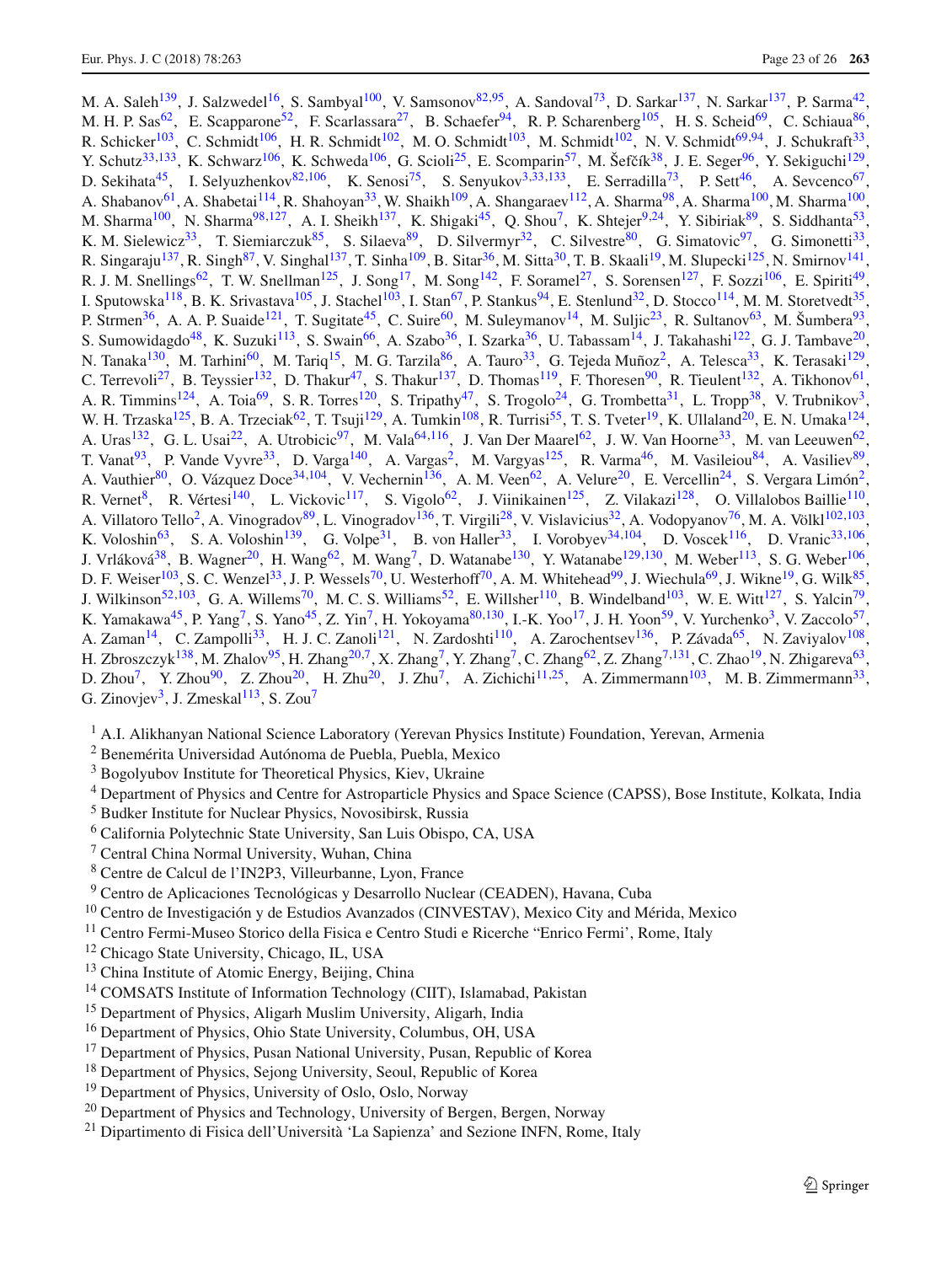- <span id="page-23-27"></span>Dipartimento di Fisica dell'Università and Sezione INFN, Cagliari, Italy
- <span id="page-23-17"></span>Dipartimento di Fisica dell'Università and Sezione INFN, Trieste, Italy
- <span id="page-23-7"></span>Dipartimento di Fisica dell'Università and Sezione INFN, Turin, Italy
- <span id="page-23-18"></span>Dipartimento di Fisica e Astronomia dell'Università and Sezione INFN, Bologna, Italy
- <span id="page-23-39"></span>Dipartimento di Fisica e Astronomia dell'Università and Sezione INFN, Catania, Italy
- <span id="page-23-36"></span>Dipartimento di Fisica e Astronomia dell'Università and Sezione INFN, Padua, Italy
- <span id="page-23-2"></span>Dipartimento di Fisica 'E.R. Caianiello' dell'Università and Gruppo Collegato INFN, Salerno, Italy
- <span id="page-23-31"></span><sup>29</sup> Dipartimento DISAT del Politecnico and Sezione INFN, Turin, Italy
- Dipartimento di Scienze e Innovazione Tecnologica dell'Università del Piemonte Orientale and INFN Sezione di Torino, Alessandria, Italy
- <span id="page-23-19"></span><span id="page-23-0"></span>Dipartimento Interateneo di Fisica 'M. Merlin' and Sezione INFN, Bari, Italy
- <span id="page-23-1"></span><sup>32</sup> Division of Experimental High Energy Physics, University of Lund, Lund, Sweden
- <span id="page-23-11"></span><sup>33</sup> European Organization for Nuclear Research (CERN), Geneva, Switzerland
- <span id="page-23-43"></span>Excellence Cluster Universe, Technische Universität München, Munich, Germany
- <span id="page-23-48"></span><sup>35</sup> Faculty of Engineering, Bergen University College, Bergen, Norway
- <span id="page-23-24"></span>Faculty of Mathematics, Physics and Informatics, Comenius University, Bratislava, Slovakia
- <span id="page-23-25"></span><sup>37</sup> Faculty of Nuclear Sciences and Physical Engineering, Czech Technical University in Prague, Prague, Czech Republic
- <span id="page-23-46"></span>Faculty of Science, P.J. Šafárik University, Kosice, Slovakia
- <span id="page-23-37"></span>Faculty of Technology, Buskerud and Vestfold University College, Tonsberg, Norway
- <span id="page-23-45"></span>Frankfurt Institute for Advanced Studies, Johann Wolfgang Goethe-Universität Frankfurt, Frankfurt, Germany
- <span id="page-23-22"></span>Gangneung-Wonju National University, Gangneung, Republic of Korea
- <span id="page-23-15"></span>Department of Physics, Gauhati University, Guwahati, India
- <span id="page-23-26"></span>Helmholtz-Institut für Strahlen- und Kernphysik, Rheinische Friedrich-Wilhelms-Universität Bonn, Bonn, Germany
- <span id="page-23-49"></span>Helsinki Institute of Physics (HIP), Helsinki, Finland
- <span id="page-23-3"></span>Hiroshima University, Hiroshima, Japan
- <span id="page-23-35"></span>Indian Institute of Technology Bombay (IIT), Mumbai, India
- <span id="page-23-51"></span>Indian Institute of Technology Indore, Indore, India
- <span id="page-23-23"></span>Indonesian Institute of Sciences, Jakarta, Indonesia
- <span id="page-23-50"></span>INFN, Laboratori Nazionali di Frascati, Frascati, Italy
- <span id="page-23-20"></span>INFN, Laboratori Nazionali di Legnaro, Legnaro, Italy
- <span id="page-23-8"></span>INFN, Sezione di Bari, Bari, Italy
- <span id="page-23-28"></span>INFN, Sezione di Bologna, Bologna, Italy
- <span id="page-23-12"></span>INFN, Sezione di Cagliari, Cagliari, Italy
- <span id="page-23-10"></span>INFN, Sezione di Catania, Catania, Italy
- <span id="page-23-47"></span>INFN, Sezione di Padova, Padua, Italy
- <span id="page-23-5"></span>INFN, Sezione di Roma, Rome, Italy
- <span id="page-23-41"></span>INFN, Sezione di Torino, Turin, Italy
- <span id="page-23-13"></span>INFN, Sezione di Trieste, Trieste, Italy
- <span id="page-23-30"></span>Inha University, Incheon, Republic of Korea
- <span id="page-23-40"></span>Institut de Physique Nucléaire d'Orsay (IPNO), Université Paris-Sud, CNRS-IN2P3, Orsay, France
- <span id="page-23-21"></span><sup>61</sup> Institute for Nuclear Research, Academy of Sciences, Moscow, Russia
- <span id="page-23-4"></span>Institute for Subatomic Physics of Utrecht University, Utrecht, The Netherlands
- <span id="page-23-29"></span>Institute for Theoretical and Experimental Physics, Moscow, Russia
- <span id="page-23-44"></span>Institute of Experimental Physics, Slovak Academy of Sciences, Kosice, Slovakia
- <span id="page-23-16"></span>Institute of Physics, Academy of Sciences of the Czech Republic, Prague, Czech Republic
- <span id="page-23-34"></span>Institute of Physics, Bhubaneswar, India
- <span id="page-23-38"></span>Institute of Space Science (ISS), Bucharest, Romania
- <span id="page-23-9"></span>Institut für Informatik, Johann Wolfgang Goethe-Universität Frankfurt, Frankfurt, Germany
- <span id="page-23-33"></span>Institut für Kernphysik, Johann Wolfgang Goethe-Universität Frankfurt, Frankfurt, Germany
- <span id="page-23-32"></span>Institut für Kernphysik, Westfälische Wilhelms-Universität Münster, Münster, Germany
- <span id="page-23-42"></span>Instituto de Ciencias Nucleares, Universidad Nacional Autónoma de México, Mexico City, Mexico
- <span id="page-23-6"></span>Instituto de Física, Universidade Federal do Rio Grande do Sul (UFRGS), Porto Alegre, Brazil
- <span id="page-23-14"></span>Instituto de Física, Universidad Nacional Autónoma de México, Mexico City, Mexico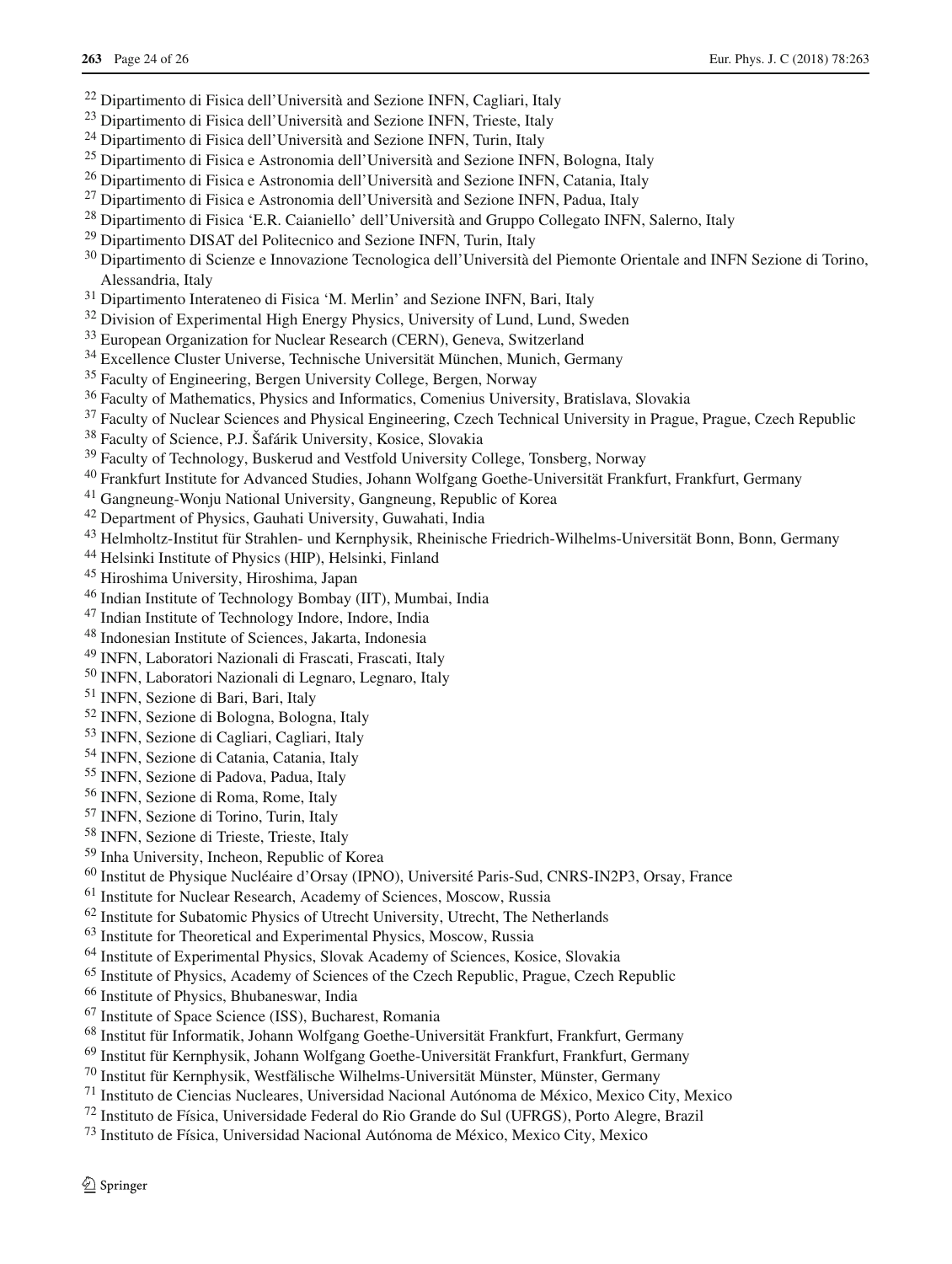- <span id="page-24-31"></span>IRFU, CEA, Université Paris-Saclay, Saclay, France
- <span id="page-24-20"></span>iThemba LABS, National Research Foundation, Somerset West, South Africa
- <span id="page-24-16"></span>Joint Institute for Nuclear Research (JINR), Dubna, Russia
- <span id="page-24-3"></span>Konkuk University, Seoul, Republic of Korea
- <span id="page-24-47"></span>Korea Institute of Science and Technology Information, Daejeon, Republic of Korea
- <span id="page-24-37"></span>KTO Karatay University, Konya, Turkey
- <span id="page-24-27"></span>80 Laboratoire de Physique Subatomique et de Cosmologie, Université Grenoble-Alpes, CNRS-IN2P3, Grenoble, France
- <span id="page-24-23"></span>Lawrence Berkeley National Laboratory, Berkeley, CA, USA
- <span id="page-24-45"></span>Moscow Engineering Physics Institute, Moscow, Russia
- <span id="page-24-43"></span>Nagasaki Institute of Applied Science, Nagasaki, Japan
- <span id="page-24-40"></span>84 Physics Department, National and Kapodistrian University of Athens, Athens, Greece
- <span id="page-24-9"></span>National Centre for Nuclear Studies, Warsaw, Poland
- <span id="page-24-18"></span>National Institute for Physics and Nuclear Engineering, Bucharest, Romania
- <span id="page-24-50"></span>National Institute of Science Education and Research, HBNI, Jatni, India
- <span id="page-24-7"></span>National Nuclear Research Center, Baku, Azerbaijan
- <span id="page-24-21"></span>National Research Centre Kurchatov Institute, Moscow, Russia
- <span id="page-24-33"></span>Niels Bohr Institute, University of Copenhagen, Copenhagen, Denmark
- <span id="page-24-19"></span>Nikhef, Nationaal instituut voor subatomaire fysica, Amsterdam, The Netherlands
- <span id="page-24-1"></span><sup>92</sup> Nuclear Physics Group, STFC Daresbury Laboratory, Daresbury, UK
- <span id="page-24-38"></span>93 Nuclear Physics Institute, Academy of Sciences of the Czech Republic, Řežu Prahy, Czech Republic
- <span id="page-24-24"></span>Oak Ridge National Laboratory, Oak Ridge, TN, USA
- <span id="page-24-0"></span>Petersburg Nuclear Physics Institute, Gatchina, Russia
- <span id="page-24-41"></span>Physics Department, Creighton University, Omaha, NE, USA
- <span id="page-24-2"></span><sup>97</sup> Physics department, Faculty of science, University of Zagreb, Zagreb, Croatia
- <span id="page-24-36"></span><span id="page-24-17"></span>Physics Department, Panjab University, Chandigarh, India
- <span id="page-24-49"></span><span id="page-24-46"></span>Physics Department, University of Cape Town, Cape Town, South Africa
- Physics Department, University of Jammu, Jammu, India
- Physics Department, University of Rajasthan, Jaipur, India
- Physikalisches Institut, Eberhard Karls Universität Tübingen, Tübingen, Germany
- <span id="page-24-15"></span><span id="page-24-11"></span>Physikalisches Institut, Ruprecht-Karls-Universität Heidelberg, Heidelberg, Germany
- <span id="page-24-51"></span>Physik Department, Technische Universität München, Munich, Germany
- <span id="page-24-4"></span>Purdue University, West Lafayette, IN, USA
- Research Division and ExtreMe Matter Institute EMMI, GSI Helmholtzzentrum für Schwerionenforschung GmbH, Darmstadt, Germany
- <span id="page-24-12"></span><sup>107</sup> Rudjer Bošković Institute, Zagreb, Croatia
- <span id="page-24-35"></span><span id="page-24-29"></span>Russian Federal Nuclear Center (VNIIEF), Sarov, Russia
- <span id="page-24-10"></span>Saha Institute of Nuclear Physics, Kolkata, India
- School of Physics and Astronomy, University of Birmingham, Birmingham, UK
- <span id="page-24-42"></span><span id="page-24-5"></span>Sección Física, Departamento de Ciencias, Pontificia Universidad Católica del Perú, Lima, Peru
- <span id="page-24-30"></span>SSC IHEP of NRC Kurchatov institute, Protvino, Russia
- <span id="page-24-14"></span>Stefan Meyer Institut für Subatomare Physik (SMI), Vienna, Austria
- <span id="page-24-48"></span>SUBATECH, IMT Atlantique, Université de Nantes, CNRS-IN2P3, Nantes, France
- <span id="page-24-32"></span>Suranaree University of Technology, Nakhon Ratchasima, Thailand
- <span id="page-24-44"></span>Technical University of Košice, Kosice, Slovakia
- <span id="page-24-25"></span>Technical University of Split FESB, Split, Croatia
- The Henryk Niewodniczanski Institute of Nuclear Physics, Polish Academy of Sciences, Kraków, Poland
- <span id="page-24-26"></span><span id="page-24-22"></span>Physics Department, The University of Texas at Austin, Austin, TX, USA
- <span id="page-24-8"></span>Universidad Autónoma de Sinaloa, Culiacán, Mexico
- <span id="page-24-6"></span>Universidade de São Paulo (USP), São Paulo, Brazil
- Universidade Estadual de Campinas (UNICAMP), Campinas, Brazil
- <span id="page-24-39"></span><span id="page-24-13"></span>Universidade Federal do ABC, Santo Andre, Brazil
- <span id="page-24-34"></span>University of Houston, Houston, TX, USA
- <span id="page-24-28"></span>University of Jyväskylä, Jyväskylä, Finland